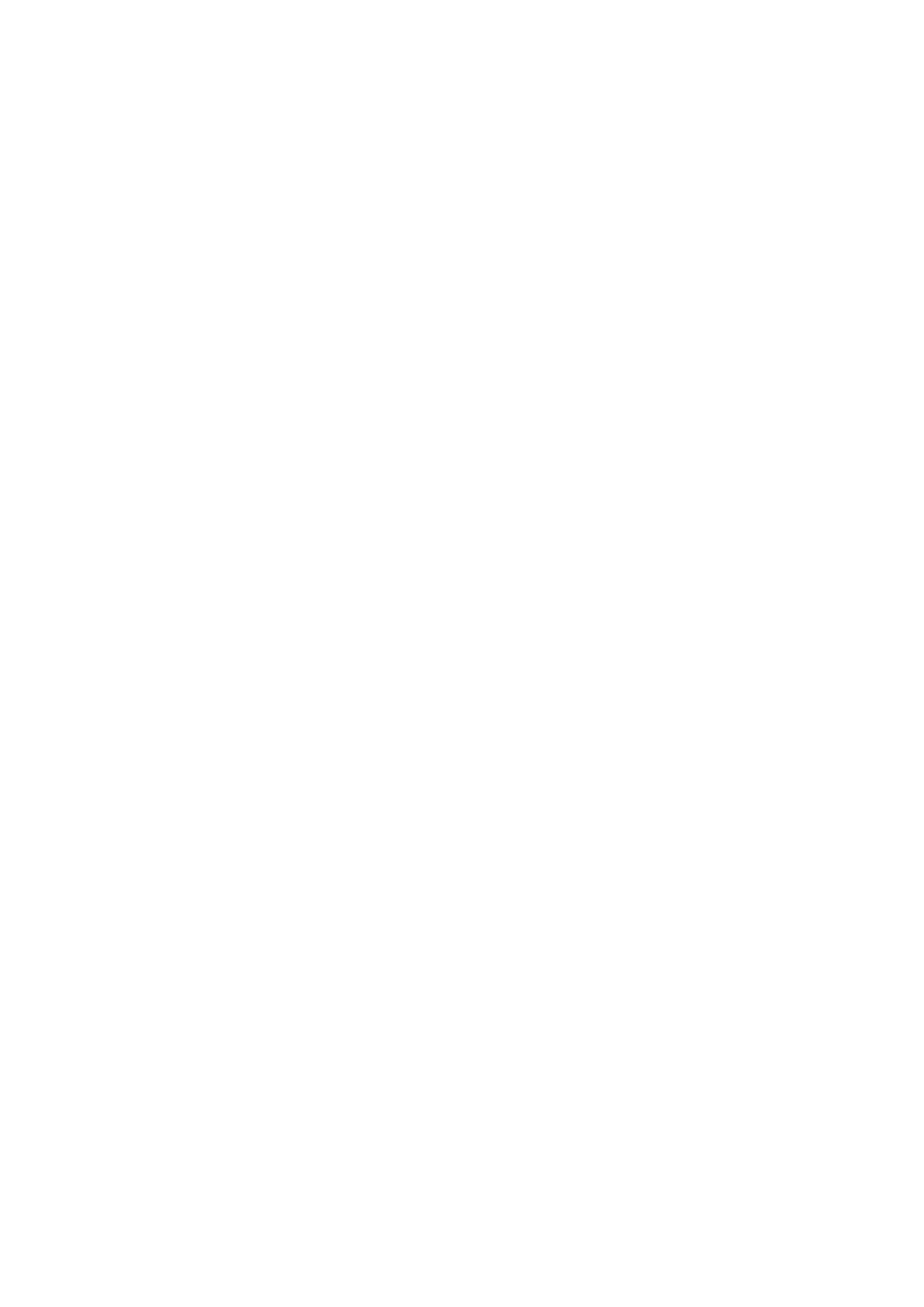## Western Australia

# **Electricity (Network Safety) Regulations 2015**

## **Contents**

# **Part 1 — Preliminary**

| 15.<br>As at 18 Dec 2021 | Transfer of operation of network<br>Requirement to have safety management system<br>Requirement to revise safety management system<br>Requirement to comply with safety management<br>system<br>Version 00-f0-00 | 15<br>16<br>16<br>17<br>page i |
|--------------------------|------------------------------------------------------------------------------------------------------------------------------------------------------------------------------------------------------------------|--------------------------------|
|                          |                                                                                                                                                                                                                  |                                |
|                          |                                                                                                                                                                                                                  |                                |
|                          |                                                                                                                                                                                                                  |                                |
| 14.                      |                                                                                                                                                                                                                  |                                |
| 13.                      |                                                                                                                                                                                                                  |                                |
| 12.                      |                                                                                                                                                                                                                  |                                |
|                          | network operator                                                                                                                                                                                                 | 14                             |
| 11.                      | When this Division commences to apply to a                                                                                                                                                                       |                                |
| 10.                      | Network operators to whom this Division applies                                                                                                                                                                  | 14                             |
|                          | systems                                                                                                                                                                                                          |                                |
|                          | required to have safety management                                                                                                                                                                               |                                |
|                          | Division 2 — Certain network operators                                                                                                                                                                           |                                |
| 9.                       | Duties relating to certain risks to safety                                                                                                                                                                       | 12                             |
| 8.                       | Duty of persons carrying out prescribed activities                                                                                                                                                               | 12                             |
| 7.                       | Duty of contractor to manage prescribed activities                                                                                                                                                               | 11                             |
|                          | activities                                                                                                                                                                                                       | 10                             |
| 6.                       | Duty of network operator to manage prescribed                                                                                                                                                                    |                                |
|                          | network                                                                                                                                                                                                          | 9                              |
| 5A.                      | Duty of network operator to ensure safety of                                                                                                                                                                     |                                |
|                          | Division 1 — General safety requirements                                                                                                                                                                         |                                |
|                          | <b>Part 2 — Network safety</b>                                                                                                                                                                                   |                                |
|                          | is responsible                                                                                                                                                                                                   |                                |
| 5.                       | Persons for whom a network operator or contractor                                                                                                                                                                | 8                              |
| 4.                       | Network operators                                                                                                                                                                                                | 6                              |
| 3.                       | Terms used                                                                                                                                                                                                       | 1                              |
| 2.                       | Commencement                                                                                                                                                                                                     | 1                              |
| 1.                       | Citation                                                                                                                                                                                                         | 1                              |

Published on www.legislation.wa.gov.au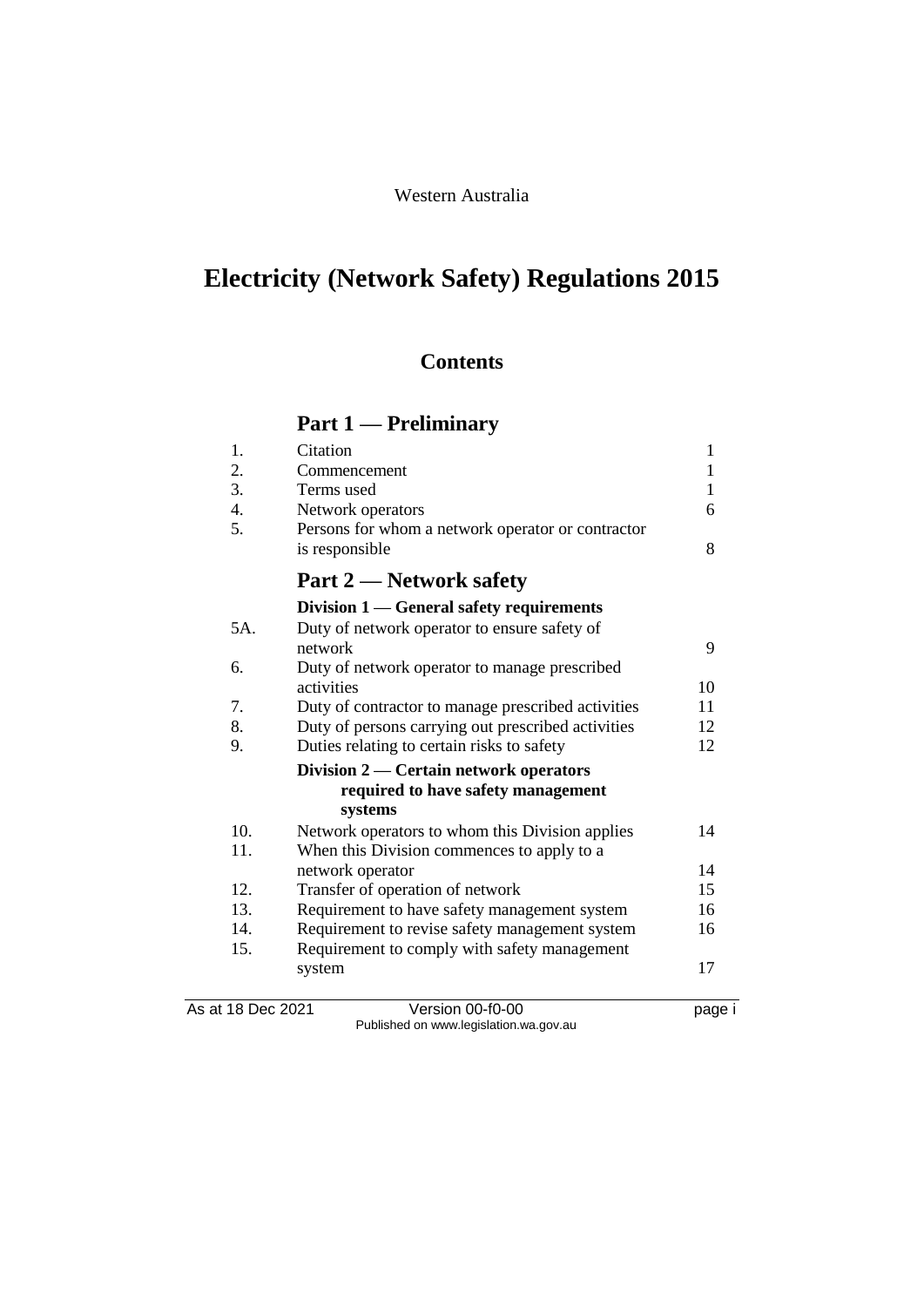#### **Contents**

| 16. | Compliance with safety management system<br>evidence of compliance with regulation 5A, 6 or 7 | 18 |
|-----|-----------------------------------------------------------------------------------------------|----|
|     | Division 3 — Requirements if network operator                                                 |    |
|     | not required to have safety management                                                        |    |
|     | system                                                                                        |    |
| 17. | Terms used and approval of certain standards and                                              |    |
|     | codes by Director                                                                             | 18 |
| 18. | Network operators to whom this Division applies                                               | 19 |
| 19. | Requirement to comply with obligatory provisions                                              | 19 |
| 20. | Compliance with obligatory and evidentiary                                                    |    |
|     | provisions evidence of compliance with                                                        |    |
|     | regulation 6 or 7                                                                             | 20 |
| 21. | Requirement to provide information and training                                               | 20 |
|     | Part 3 — Notification, investigation                                                          |    |
|     | and reporting                                                                                 |    |
|     | Division 1 - Notifiable incidents                                                             |    |
| 22. | Terms used                                                                                    | 22 |
| 23. | Notification and investigation of suspected                                                   |    |
|     | notifiable incidents                                                                          | 24 |
| 24. | Reporting of notifiable incidents                                                             | 25 |
| 25. | Requirement not to disturb site of notifiable                                                 |    |
|     | incident or physical evidence                                                                 | 26 |
| 26. | Destructive testing of physical evidence                                                      | 27 |
| 27. | Statistical reporting                                                                         | 28 |
|     | Division 2 - Reporting on network safety                                                      |    |
|     | performance                                                                                   |    |
| 28. | Terms used                                                                                    | 28 |
| 29. | Network operators to whom this Division applies                                               | 29 |
| 30. | Network safety performance incidents                                                          | 30 |
| 31. | Network operator to publish annual objectives                                                 | 31 |
| 32. | Network operator to publish quarterly outcomes                                                | 32 |
| 33. | Director may publish and comment on objectives<br>and outcomes                                | 33 |
|     | <b>Part 4 – Review of decisions</b>                                                           |    |
| 34. | Decisions to which this Part applies                                                          | 35 |
| 35. | Application for review                                                                        | 35 |
|     |                                                                                               |    |

page ii Version 00-f0-00 As at 18 Dec 2021 Published on www.legislation.wa.gov.au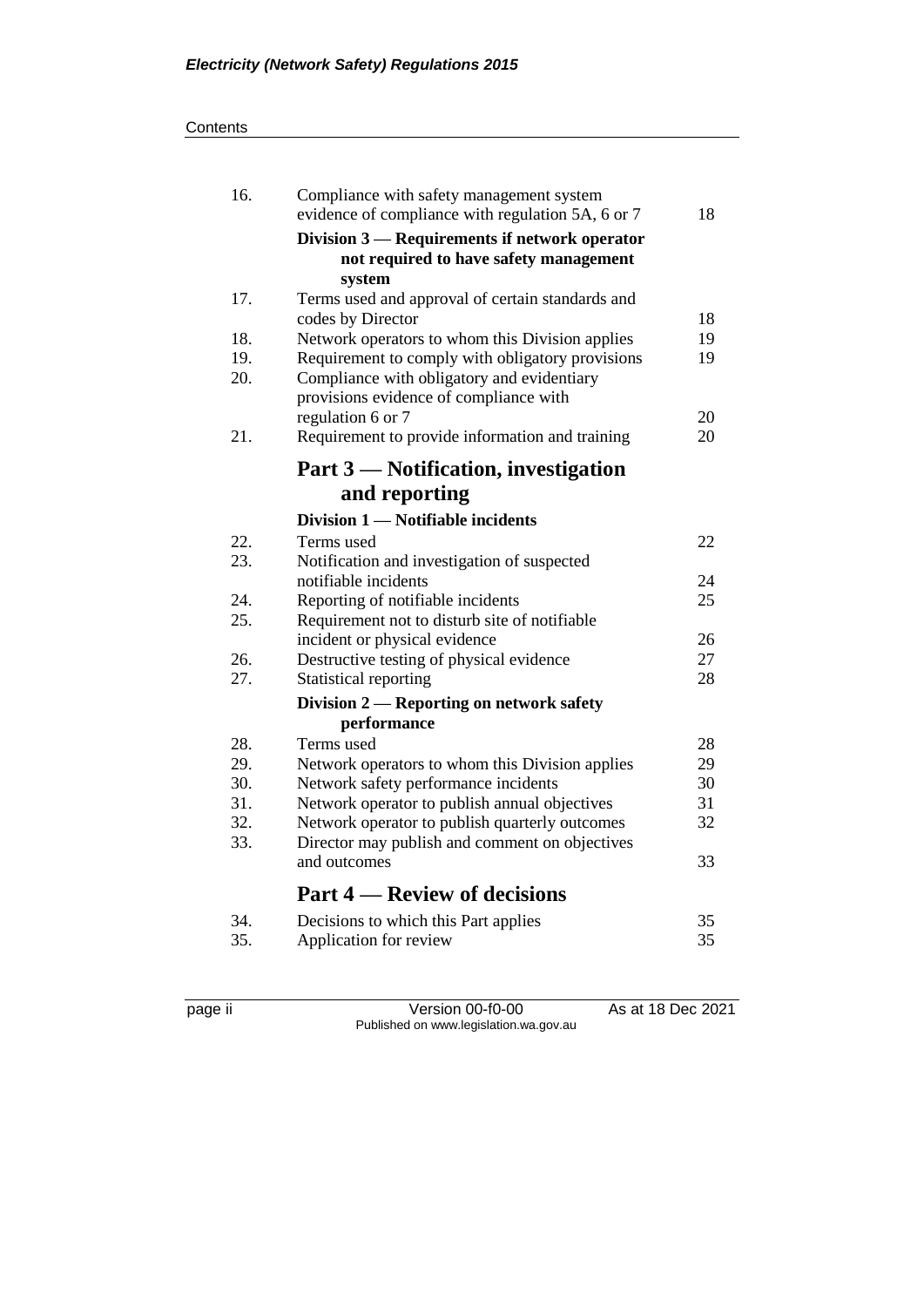#### **Contents**

| 36. | Review of determinations of Director under                                     |          |
|-----|--------------------------------------------------------------------------------|----------|
|     | regulation 35                                                                  | 36       |
| 37. | Technical review panels: convening, remuneration                               |          |
| 38. | and support                                                                    | 38<br>38 |
| 39. | Technical review panels: procedure on review<br>Technical review panels: costs | 39       |
|     | <b>Part 5 — Miscellaneous</b>                                                  |          |
|     |                                                                                |          |
| 40. | Defence for certain network operators                                          | 40       |
| 41. | Contact details of network operators                                           | 40       |
|     | Part 6 — Repeal, consequential                                                 |          |
|     | amendments and transitional                                                    |          |
|     | provisions                                                                     |          |
|     | Division 1 — Repeal                                                            |          |
| 42. | Electricity (Supply Standards and System Safety)                               |          |
|     | Regulations 2001 repealed                                                      | 43       |
|     | Division $2$ — Consequential amendments                                        |          |
| 43. | Electricity (Licensing) Regulations 1991 amended                               | 43       |
| 44. | Electricity Regulations 1947 amended                                           | 43       |
|     | Division 3 – Transitional provisions                                           |          |
| 45. | Terms used                                                                     | 45       |
| 46. | Standards and codes                                                            | 46       |
| 47. | Notifiable incidents that occurred before                                      |          |
|     | commencement day                                                               | 46       |
|     | Schedule 1 - Standards and codes                                               |          |
|     | containing evidentiary                                                         |          |
|     | provisions                                                                     |          |
|     | Division 1 — General                                                           |          |
|     | Division 2 — Overhead lines                                                    |          |
|     | Division 3 — Switchyards, substations and                                      |          |
|     | power stations                                                                 |          |
|     | Division 4 — Underground cables                                                |          |
|     | Division 5 – Power coordination                                                |          |

As at 18 Dec 2021 Version 00-f0-00 page iii Published on www.legislation.wa.gov.au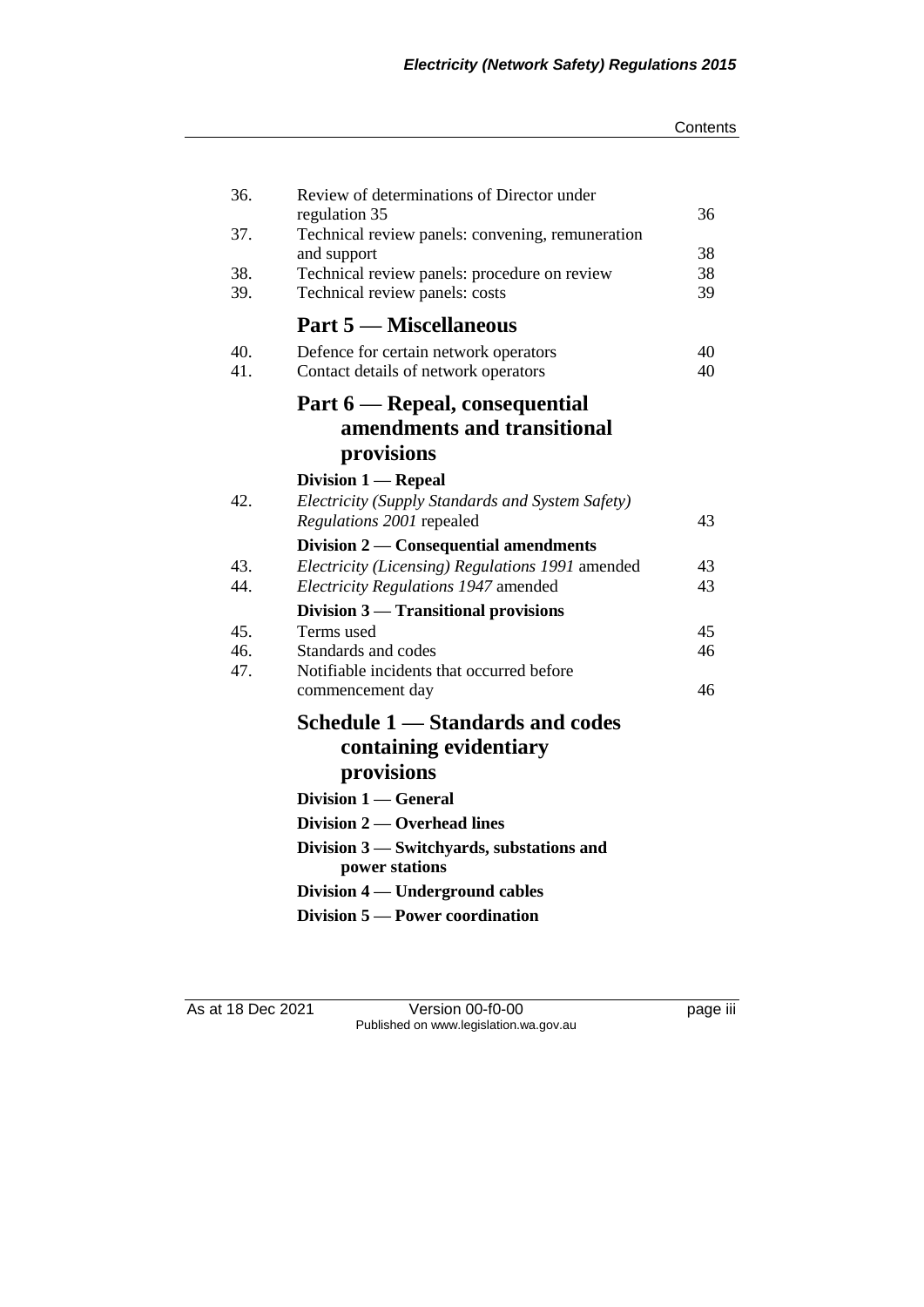**Schedule 2 — Standards and codes containing obligatory provisions Division 1 — General Division 2 — Overhead lines Division 3 — Underground cables Division 4 — Switchgear and protection Notes** Compilation table 55

## **Defined terms**

page iv Version 00-f0-00 As at 18 Dec 2021 Published on www.legislation.wa.gov.au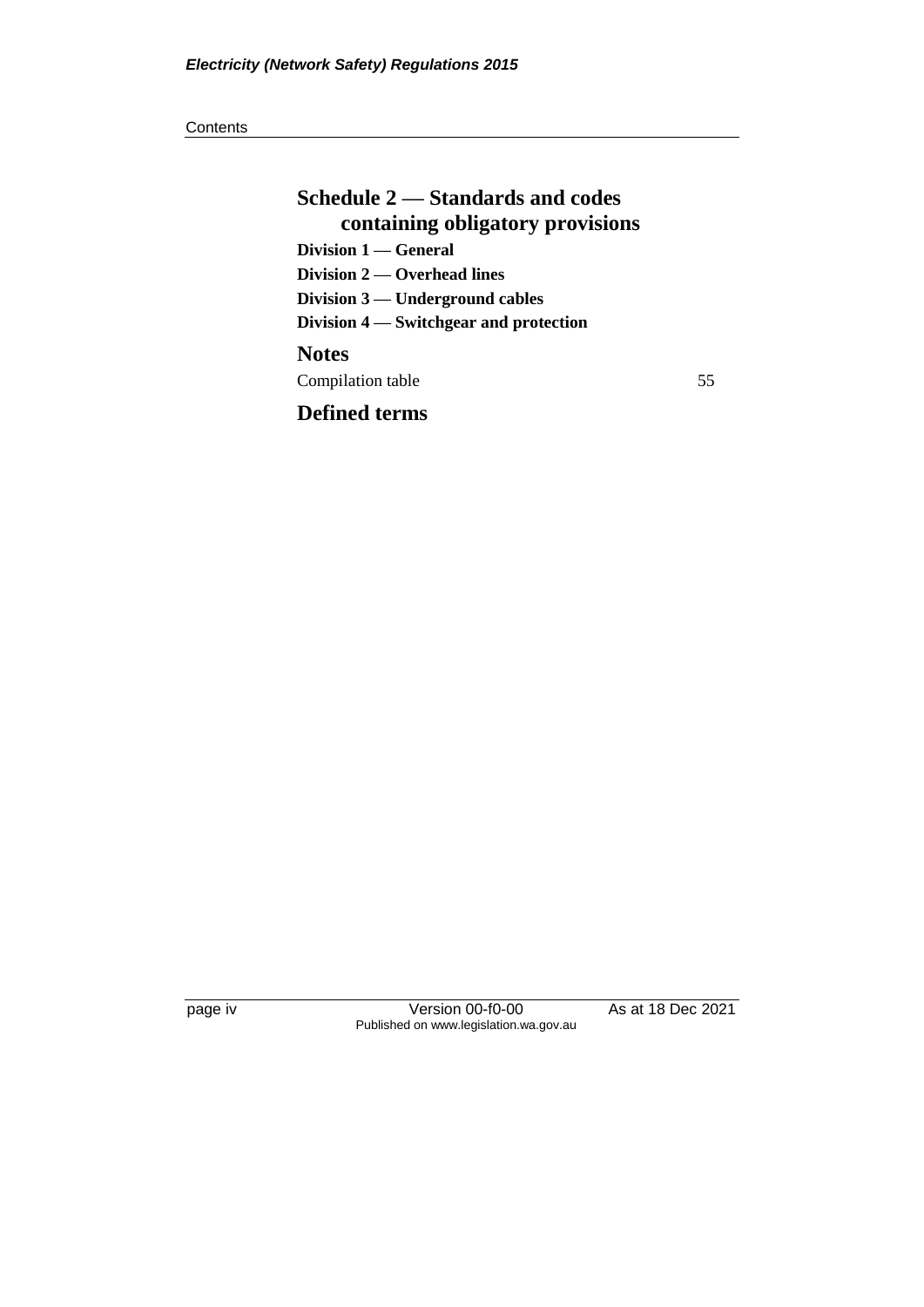## Electricity Act 1945

# **Electricity (Network Safety) Regulations 2015**

## **Part 1 — Preliminary**

#### **1. Citation**

These regulations are the *Electricity (Network Safety) Regulations 2015*.

## **2. Commencement**

These regulations come into operation as follows —

- (a) regulations 1 and  $2$  on the day on which these regulations are published in the *Gazette*;
- (b) the rest of the regulations on the day after that day.

#### **3. Terms used**

(1) In these regulations, unless the contrary intention appears —

*adequate* has a meaning affected by subregulation (5);

*AS* followed by a designation consisting of a number and a reference to a year refers to the text, as from time to time amended and for the time being in force, of the document so designated, published by Standards Australia;

*AS 5577* means AS 5577-2013 Electricity network safety management systems;

*AS/NZS* followed by a designation consisting of a number and a reference to a year refers to the text, as from time to time amended and for the time being in force, of the document so designated, jointly published by Standards Australia and Standards New Zealand;

As at 18 Dec 2021 Version 00-f0-00 Published on www.legislation.wa.gov.au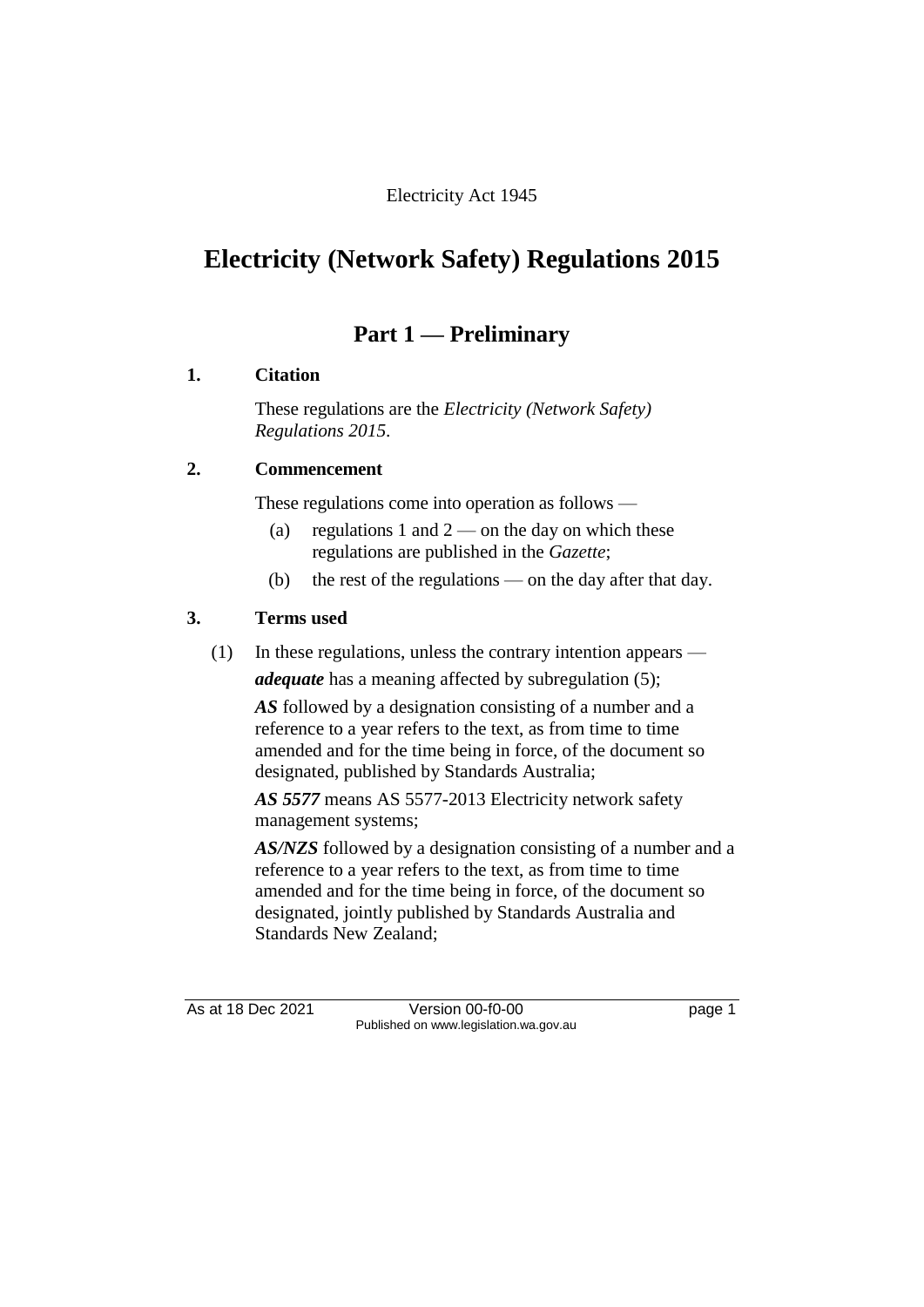*CEO* means the chief executive officer of the department of the Public Service principally assisting in the administration of the Act;

*contractor* means —

- (a) a person engaged under a contract for services to carry out prescribed activities on a network; or
- (b) a subcontractor of a person described in paragraph (a);

*distribution licence* has the meaning given in the *Electricity Industry Act 2004* section 3;

*electricity inspector* means an inspector as defined in the *Energy Coordination Act 1994* section 3(1) who is classified as an electricity inspector under section 12 of that Act;

*employee* means a person employed under a contract of service;

*ENA* followed by a designation including a number and a reference to a year refers to the text, as from time to time amended and for the time being in force, of the document so designated, published by or on behalf of the Energy Networks Association;

*good industry practice* means the exercise of that degree of competence, diligence, prudence and foresight that a competent person in the electricity supply industry would reasonably and ordinarily be expected to exercise under comparable circumstances;

*HB* followed by a designation consisting of a number and a reference to a year refers to the text, as from time to time amended and for the time being in force, of the document so designated, published by Standards Australia;

*IEC* followed by a designation that includes a number and a reference to a year refers to the text, as from time to time amended and for the time being in force, of the document so designated, published by the International Electrotechnical Commission;

page 2 Version 00-f0-00 As at 18 Dec 2021 Published on www.legislation.wa.gov.au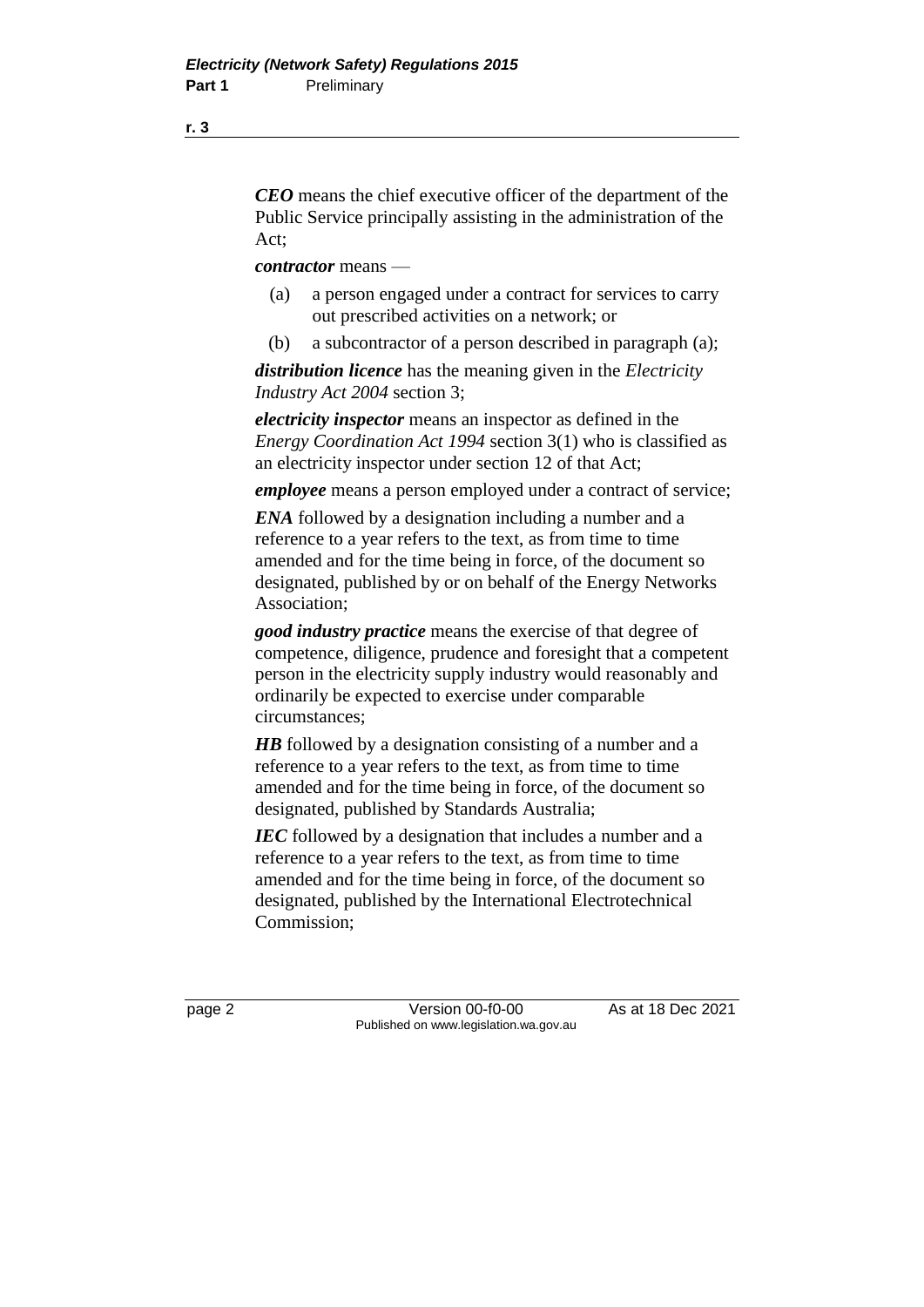*implementation day*, for a network operator, has the meaning given in regulation 11(4);

*integrated regional licence* has the meaning given in the *Electricity Industry Act 2004* section 3;

*network* means —

- (a) transmission works operated by a network operator, including storage works connected to the transmission works, other than storage works that are not part of the transmission works; and
- (b) distribution works operated by a network operator, including —
	- (i) generating works connected to the distribution works for the purposes of emergency or interim generation of electricity that are owned, hired, leased by, or otherwise under the control of, the network operator; and
	- (ia) storage works connected to the distribution works, other than storage works that are not part of the distribution works; and
	- (ii) service apparatus connected to the distribution works, other than service apparatus the property of a consumer or an owner or occupier of premises to which electricity is supplied; and
	- (iii) if the distribution works are used to supply electricity otherwise than to the premises of a consumer — apparatus to which the electricity is supplied;
	- and
- (ba) stand-alone power systems operated by a network operator; and
- (c) works that would be covered by paragraph (a), (b) or (ba) except that they are no longer used to convey or distribute electricity, whether or not the works have

As at 18 Dec 2021 Version 00-f0-00 Page 3 Published on www.legislation.wa.gov.au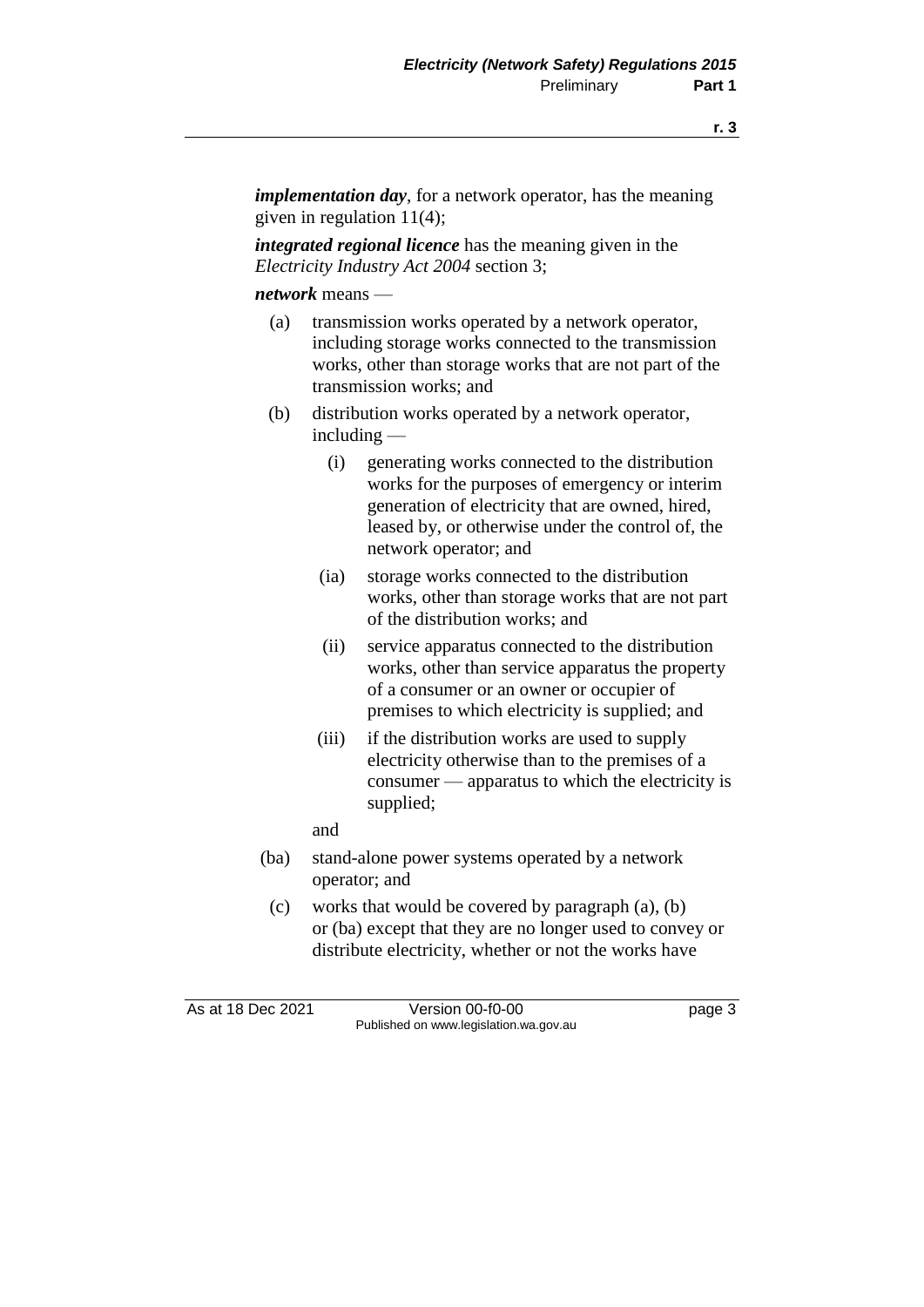been disconnected from generating works or from other transmission or distribution works;

*network operator* means a person who is a network operator under regulation 4;

*pole* means a support structure for overhead conductors of a network;

*prescribed activity* means an activity carried out in the course of the construction, commissioning, operation, maintenance or decommissioning of a network;

*quarter* means a period of 3 months beginning on 1 January, 1 April, 1 July or 1 October in any year;

*reasonably practicable*, in relation to a duty to ensure that a network is safe or that an activity is carried out safely, means that which is, or was at a particular time, reasonably able to be done in relation to so ensuring, taking into account and weighing up all relevant matters including —

- (a) the likelihood of the hazard or the risk concerned occurring; and
- (b) the degree of harm that might result from the hazard or the risk; and
- (c) what the person concerned knows, or ought reasonably to know, about —
	- (i) the hazard or the risk; and
	- (ii) ways of eliminating or minimising the hazard or the risk;

and

- (d) the availability and suitability of ways to eliminate or minimise the hazard or the risk; and
- (e) after assessing the extent of the hazard or the risk and the available ways of eliminating or minimising the hazard or the risk — the cost associated with available ways of eliminating or minimising the hazard or the risk,

**r. 3**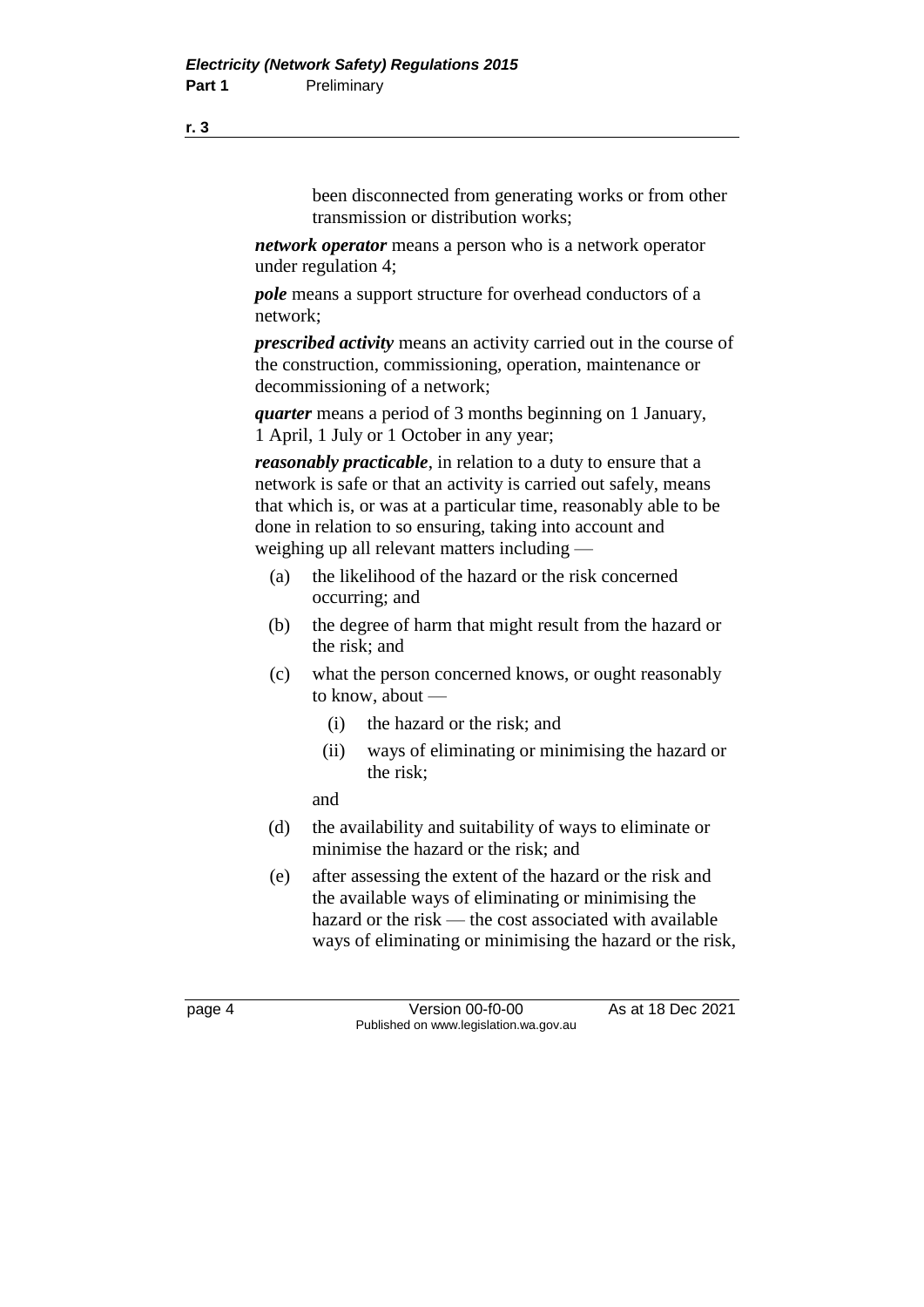including whether the cost is grossly disproportionate to the hazard or the risk;

*safety* means the safety of persons (including persons for whom a network operator or contractor is responsible), consumers and the public;

*safety management system* means a safety management system that a network operator has in compliance with regulation 13;

*stand-alone power system* has the meaning given in the *Electricity Industry Act 2004* section 3(1);

*storage works* has the meaning given in the *Electricity Industry Act 2004* section 3(1);

*subcontractor*, of a contractor, means a person engaged under a contract for services by the contractor to carry out prescribed activities on a network;

*transmission licence* has the meaning given in the *Electricity Industry Act 2004* section 3;

*working day* means a day that is not a Saturday, Sunday or a public holiday throughout the State.

- (2) For the purposes of these regulations, a reference to the network, in relation to a network operator, is a reference to —
	- (a) if the network operator operates one network that network; or
	- (b) if the network operator operates 2 or more networks any of those networks.
- (3) For the purposes of these regulations, a prescribed activity is carried out on a network if the prescribed activity is carried out in, on or in connection with the network.
- (4) However, if a prescribed activity is carried out in the course of the construction, commissioning, maintenance or decommissioning of the network, the activity is not carried out in connection with the network unless it is carried out at the site at which the network is located or is being constructed.

As at 18 Dec 2021 Version 00-f0-00 Page 5 Published on www.legislation.wa.gov.au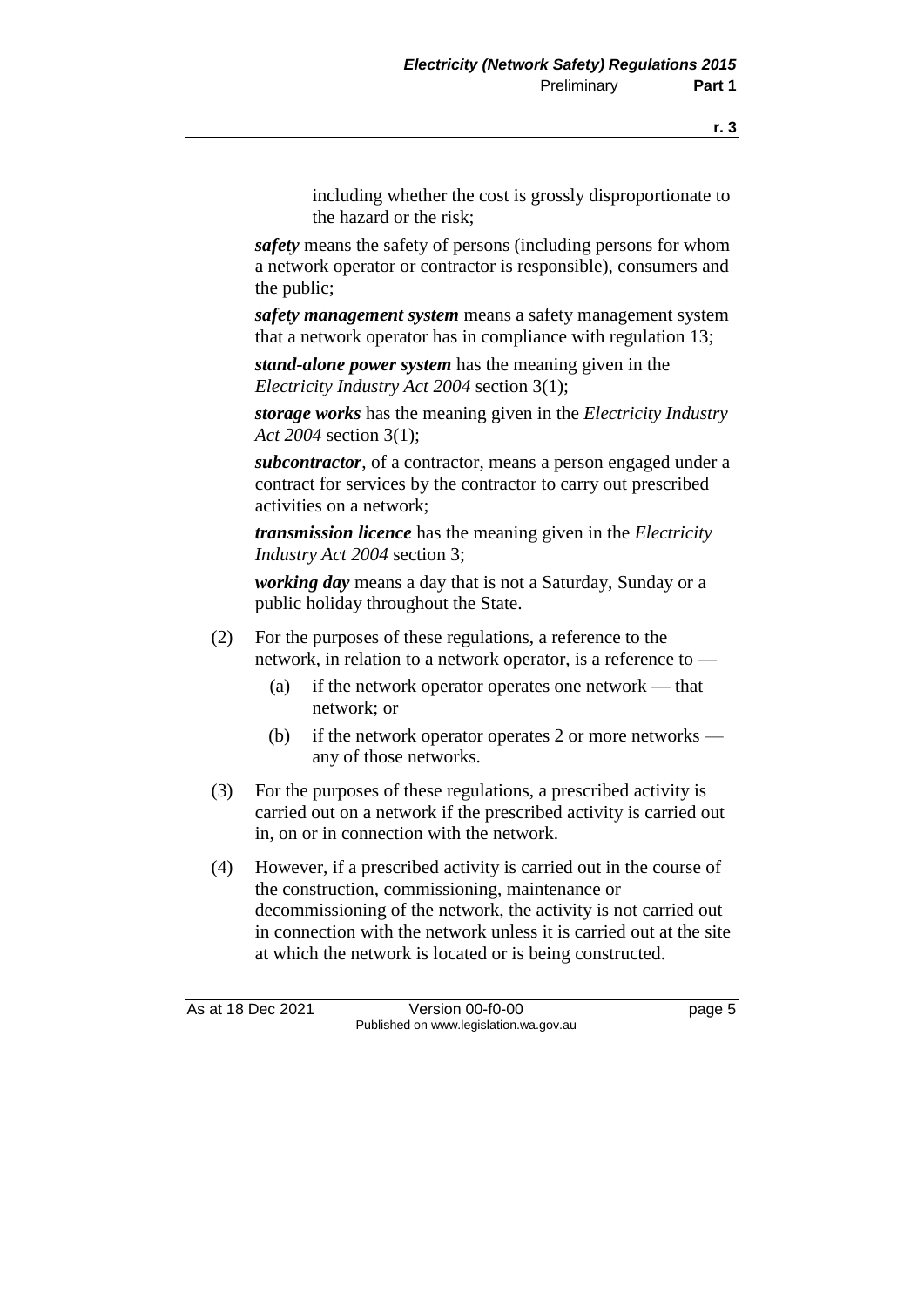(5) For the purposes of these regulations, the adequacy of plans, procedures, standards, work practices, instruction, training, supervision, records or other things must be assessed by reference to good industry practice.

*[Regulation 3 amended: Gazette 1 Aug 2017 p. 4110; SL 2021/218 r. 4.]*

#### **4. Network operators**

- (1) The following persons are network operators
	- (a) the Electricity Networks Corporation established by the *Electricity Corporations Act 2005* section 4(1)(b);
	- (b) the Regional Power Corporation established by the *Electricity Corporations Act 2005* section 4(1)(d);
	- (c) Pilbara Iron Pty Ltd (ACN 107 216 535), or any successor to that company, operating transmission or distribution works under —
		- (i) the Agreement as defined in the *Iron Ore (Hamersley Range) Agreement Act 1963* section 2; or
		- (ii) the Agreement as defined in the *Iron Ore (Robe River) Agreement Act 1964* section 2;
	- (d) Hamersley Iron Pty. Limited (ACN 004 558 276), or any successor to that company, operating transmission or distribution works under the Agreement as defined in the *Iron Ore (Hamersley Range) Agreement Act 1963* section 2;
	- (e) each of the Robe River Joint Venture participants, or any successor to any of those companies, operating transmission or distribution works under the Agreement as defined in the *Iron Ore (Robe River) Agreement Act 1964* section 2;
	- (f) BHP Iron Ore Pty Ltd (ACN 008 700 981), or any successor to that company, operating transmission or distribution works under the Agreement as defined in

#### **r. 4**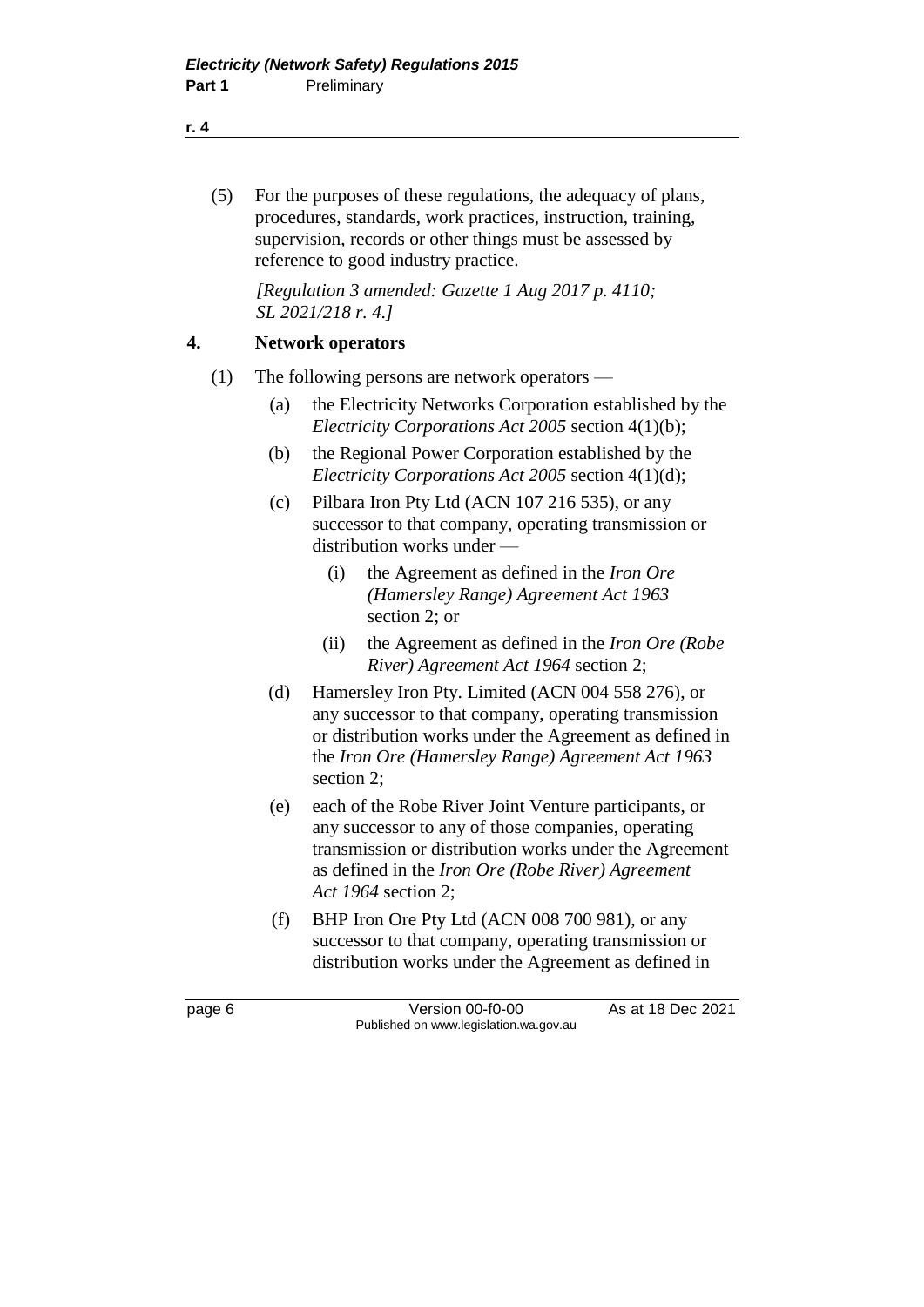the *Iron Ore (Mount Newman) Agreement Act 1964* section 2;

- (g) each of the Newman Joint Venture participants, or any successor to any of those companies, operating transmission or distribution works under the Agreement as defined in the *Iron Ore (Mount Newman) Agreement Act 1964* section 2;
- (h) a person, other than a person referred to in paragraph  $(a)$ ,  $(b)$ ,  $(c)$ ,  $(d)$ ,  $(e)$ ,  $(f)$  or  $(g)$ , who, under the *Electricity Industry Act 2004*, holds or is required to  $hold$ 
	- (i) a transmission licence; or
	- (ii) a distribution licence; or
	- (iii) an integrated regional licence that authorises the holder to carry out one or more of the activities described in section  $4(1)(b)$  and (c) of that Act.
- (2) For the purposes of subregulation  $(1)(e)$ , the Robe River Joint Venture participants are —
	- (a) Mitsui Iron Ore Development Pty Ltd (ACN 008 734 361);
	- (b) Nippon Steel Raw Materials Australia Pty Ltd (ACN 001 444 604);
	- (c) Nippon Steel Australia Pty. Limited (ACN 001 445 049);
	- (d) North Mining Limited (ACN 000 081 434);
	- (e) Robe River Mining Co. Pty. Ltd. (ACN 008 694 246).
- (3) For the purposes of subregulation  $(1)(g)$ , the Newman Joint Venture participants are —
	- (a) BHP Minerals Pty Ltd (ACN 008 694 782);
	- (b) Mitsui-Itochu Iron Pty Ltd (ACN 008 702 761);
	- (c) Itochu Minerals & Energy of Australia Pty Ltd (ACN 009 256 259).

As at 18 Dec 2021 Version 00-f0-00 Published on www.legislation.wa.gov.au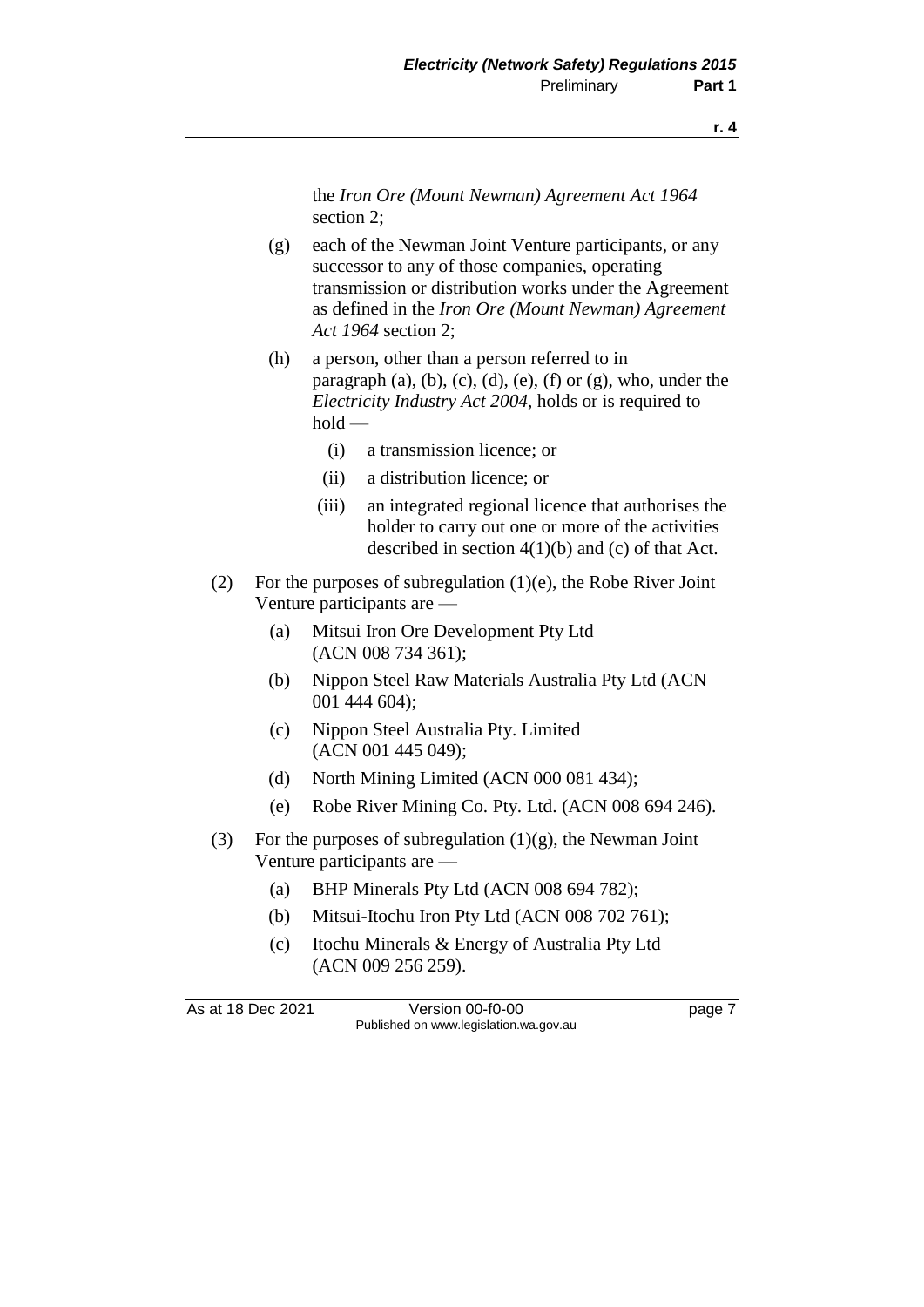#### **r. 5**

*[Regulation 4 amended: Gazette 1 Aug 2017 p. 4110; SL 2021/218 r. 5.]*

#### **5. Persons for whom a network operator or contractor is responsible**

- (1) For the purposes of these regulations, the persons for whom a network operator is responsible are —
	- (a) each employee of the network operator;
	- (b) each contractor of the network operator;
	- (c) each employee of a contractor of the network operator;
	- (d) any other person instructed or authorised by the network operator to carry out prescribed activities on the network.
- (2) For the purposes of these regulations, the persons for whom a contractor is responsible are —
	- (a) each employee of the contractor;
	- (b) each subcontractor of the contractor;
	- (c) each employee of a subcontractor of the contractor.

page 8 Version 00-f0-00 As at 18 Dec 2021 Published on www.legislation.wa.gov.au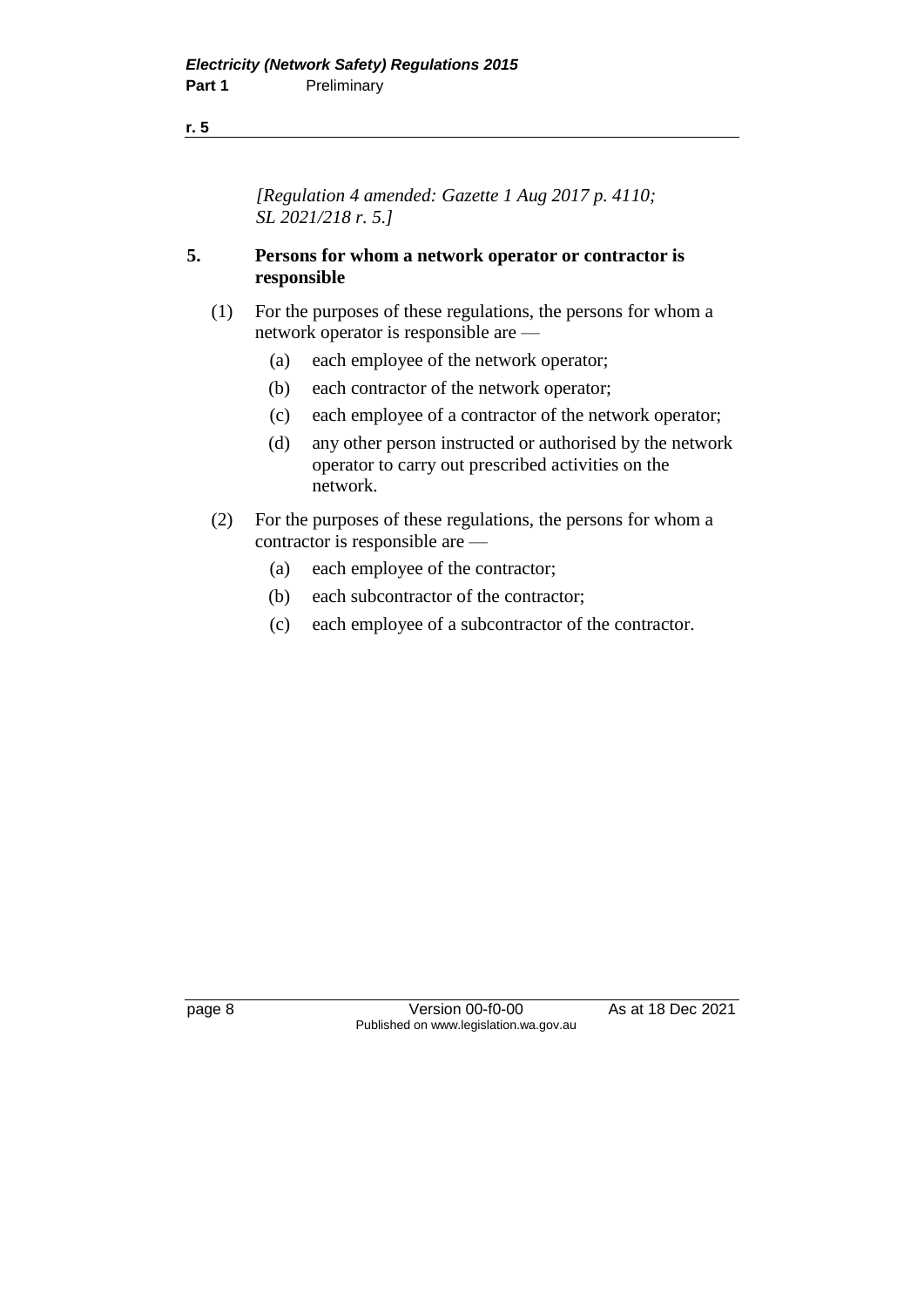## **Part 2 — Network safety**

## **Division 1 — General safety requirements**

## **5A. Duty of network operator to ensure safety of network**

(1) A network operator must ensure, so far as is reasonably practicable, that the network of the network operator is designed, constructed, operated and maintained so as to ensure that it is safe.

Penalty for this subregulation: a fine of \$250 000.

- (2) A network operator contravenes subregulation (1) if the network operator fails to —
	- (a) develop, implement and maintain adequate
		- (i) design standards and construction procedures for the network; or
		- (ii) plans and procedures for the inspection, testing, maintenance and replacement of the network or parts of it; or
		- (iii) operating standards and procedures for the operation of the network;

or

- (b) regularly review the design, engineering and operation of the network for safety and effectiveness, in accordance with good industry practice.
- (3) Subregulation (2) does not limit the generality of subregulation  $(1)$ .
- (4) A network operator must maintain records that are sufficient to demonstrate the extent of the network operator's compliance with its duty under subregulation  $(1)$ .

Penalty for this subregulation: a fine of \$250 000.

As at 18 Dec 2021 Version 00-f0-00 Published on www.legislation.wa.gov.au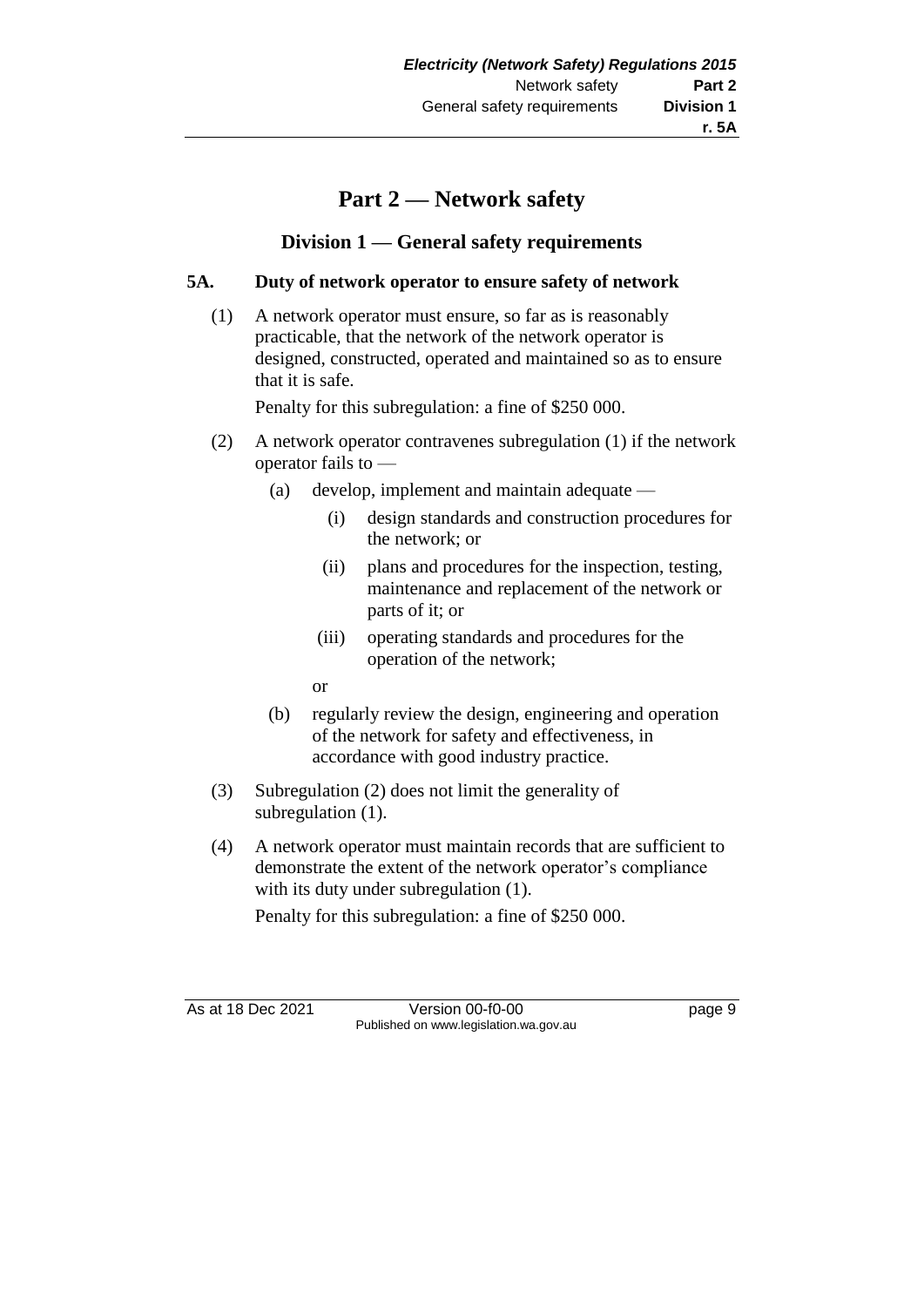- (5) A network operator must
	- (a) maintain adequate records of the location of the network; and
	- (b) make those records available on request to a person who, for reasons of safety, requires access to the records.

Penalty for this subregulation: a fine of \$250 000.

*[Regulation 5A inserted: SL 2021/218 r. 6.]*

#### **6. Duty of network operator to manage prescribed activities**

(1) A network operator must ensure, so far as is reasonably practicable, that each prescribed activity carried out on the network is carried out safely.

Penalty for this subregulation: a fine of \$250 000.

- (2) A network operator contravenes subregulation (1) if the network operator fails to —
	- (a) develop, implement and maintain adequate work practices relating to prescribed activities; or
	- *[(b) deleted]*
	- (c) provide, so far as is reasonably practicable, adequate instruction, training and supervision to persons for whom the network operator is responsible, taking into account the nature of the prescribed activities carried out by those persons and the competence of those persons; or
	- (d) ensure, so far as is reasonably practicable, that persons who are carrying out prescribed activities on the network, and for whom the network operator is responsible, comply with the plans, procedures and standards referred to in regulation 5A(2)(a); or
	- (e) ensure, so far as is reasonably practicable, that persons who are carrying out prescribed activities on the network, and for whom the network operator is

page 10 Version 00-f0-00 As at 18 Dec 2021 Published on www.legislation.wa.gov.au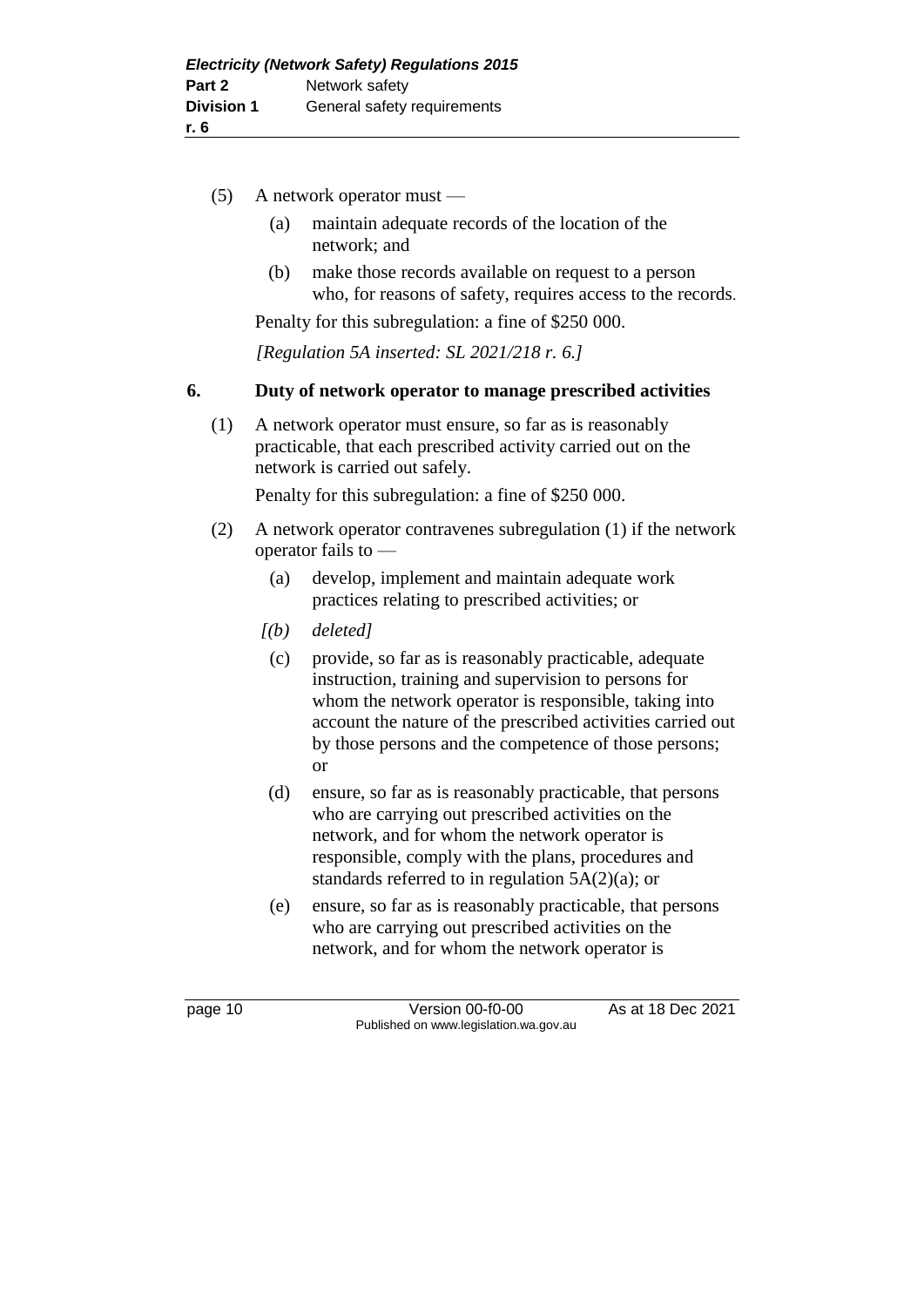responsible, comply with the work practices applicable to the prescribed activities; or

- (f) regularly review the work practices applicable to prescribed activities carried out on the network for safety and effectiveness.
- (3) Subregulation (2) does not limit the generality of subregulation (1).
- (4) A network operator must maintain records that are sufficient to demonstrate the extent of the network operator's compliance with its duty under subregulation (1).

Penalty for this subregulation: a fine of \$250 000.

*[Regulation 6 amended: SL 2021/218 r. 7 and 12.]*

## **7. Duty of contractor to manage prescribed activities**

(1) A contractor must ensure, so far as is reasonably practicable, that each prescribed activity carried out on a network by a person for whom the contractor is responsible is carried out safely.

Penalty for this subregulation:

- (a) for an individual, a fine of  $$50,000$ ;
- (b) for a body corporate, a fine of \$250 000.
- (2) A contractor contravenes subregulation (1) if the contractor fails  $to -$ 
	- (a) provide, so far as is reasonably practicable, adequate instruction, training and supervision to persons for whom the contractor is responsible, taking into account the nature of the prescribed activities carried out by those persons and the competence of those persons; or
	- (b) ensure, so far as is reasonably practicable, that persons who are carrying out prescribed activities on the network, and for whom the contractor is responsible, comply with the design of the network; or

As at 18 Dec 2021 Version 00-f0-00 page 11 Published on www.legislation.wa.gov.au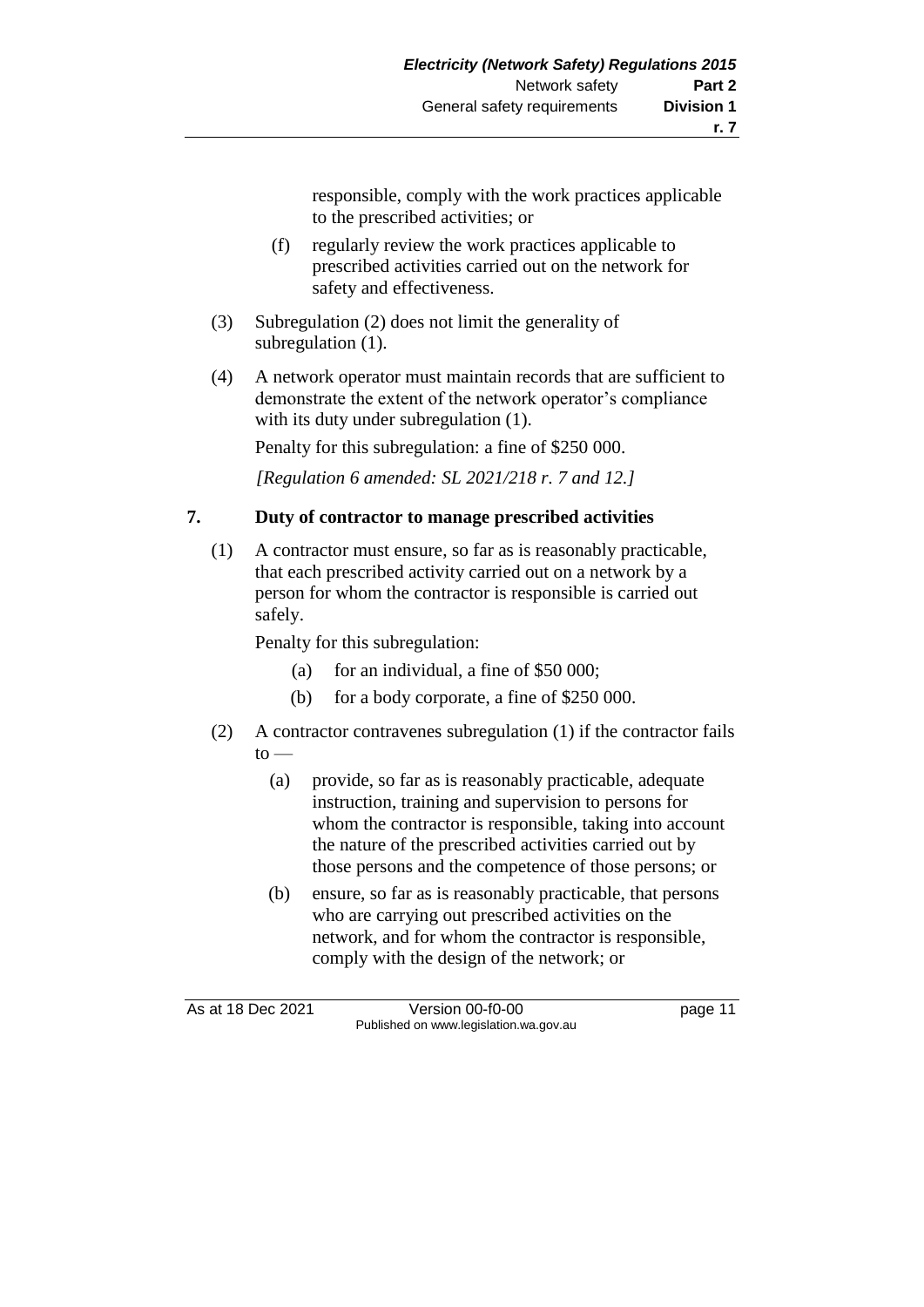- (c) ensure, so far as is reasonably practicable, that persons who are carrying out prescribed activities on the network, and for whom the contractor is responsible, comply with the work practices applicable to the prescribed activities.
- (3) Subregulation (2) does not limit the generality of subregulation  $(1)$ .

*[Regulation 7 amended: SL 2021/218 r. 8 and 12.]*

### **8. Duty of persons carrying out prescribed activities**

(1) An individual must, in carrying out a prescribed activity on a network, ensure, so far as is reasonably practicable, that the activity is carried out safely.

Penalty for this subregulation: a fine of \$50 000.

- (2) An individual contravenes subregulation (1) if the individual, in carrying out the prescribed activity, fails to —
	- (a) comply with the design of the network; or
	- (b) comply with the work practices applicable to the prescribed activity.
- (3) Subregulation (2) does not limit the generality of subregulation (1).

*[Regulation 8 amended: SL 2021/218 r. 12.]*

## **9. Duties relating to certain risks to safety**

 $(1)$  In this regulation —

*investigate* includes to consider whether or not a work practice or safety management system contributed to a risk to safety;

*risk to safety*, in relation to a network, means —

- (a) anything at a place where a prescribed activity is being carried out on a network that is a risk to safety; or
- (b) the condition of any part of the network that is a risk to safety.

page 12 Version 00-f0-00 As at 18 Dec 2021 Published on www.legislation.wa.gov.au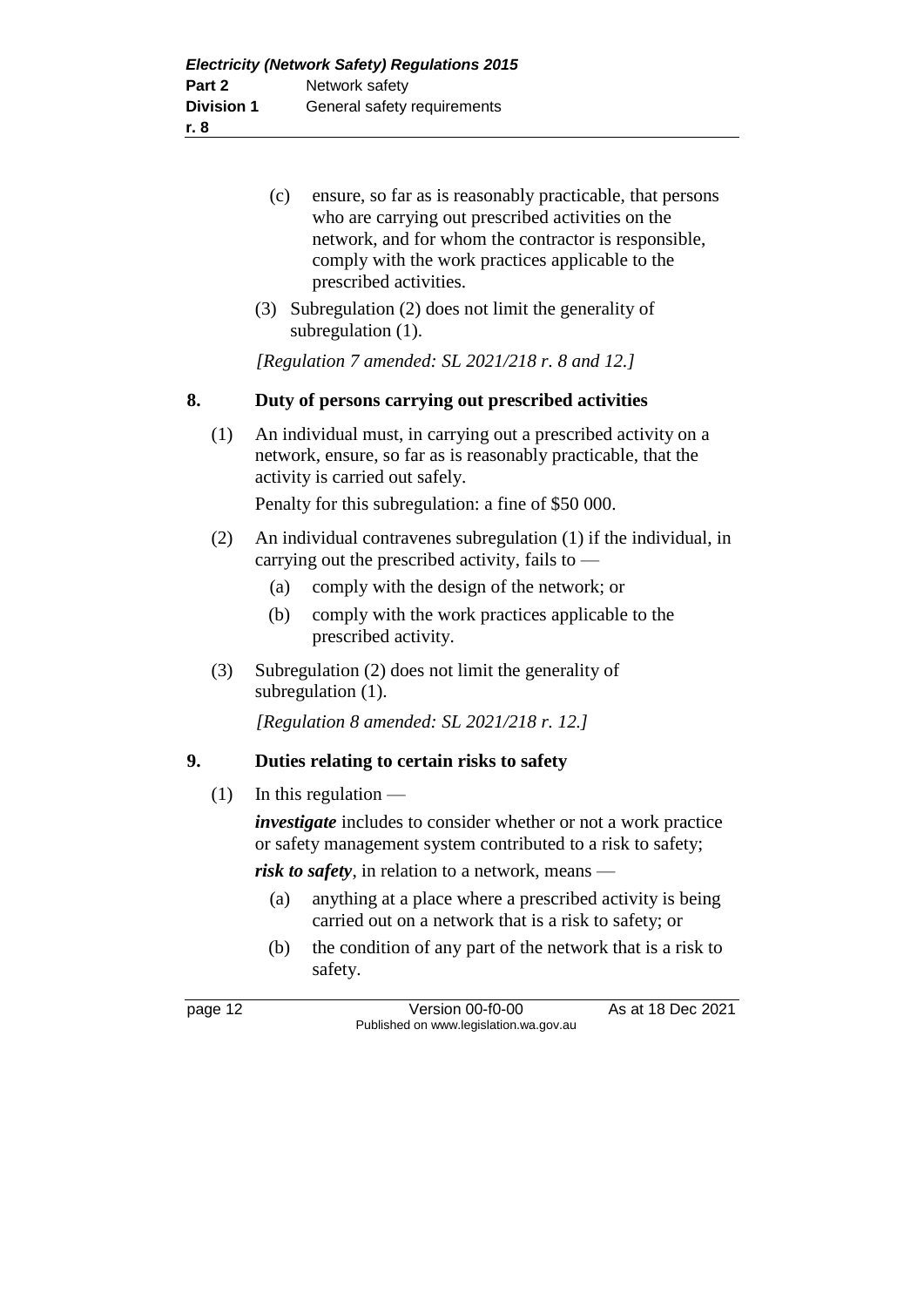(2) If a network operator becomes aware of a risk to safety in relation to a network of the network operator, the network operator must, as soon as is reasonably practicable, investigate the risk.

Penalty for this subregulation: a fine of \$250 000.

- (3) Subregulation (2) does not apply to a risk that is inherent.
- (4) If a person for whom a network operator is responsible becomes aware of a risk to safety in relation to a network of the network operator, the person must, as soon as is reasonably practicable, notify the network operator of the risk, unless the person knows that the network operator has already been notified.

Penalty for this subregulation:

- (a) for an individual, a fine of  $$50,000$ ;
- (b) for a body corporate, a fine of \$250 000.
- (5) If an investigation reveals that there is a risk to safety, the network operator must ensure, so far as is reasonably practicable, that —
	- (a) the risk is minimised or eliminated, as soon as is reasonably practicable; and
	- (b) until the risk is minimised or eliminated, no prescribed activity is carried out on any affected part of the network, other than work to minimise or eliminate the risk.

Penalty for this subregulation: a fine of \$250 000.

(6) The requirements imposed by this regulation are in addition to any requirements applying under an applicable safety management system.

*[Regulation 9 amended: SL 2021/218 r. 12.]*

As at 18 Dec 2021 Version 00-f0-00 page 13 Published on www.legislation.wa.gov.au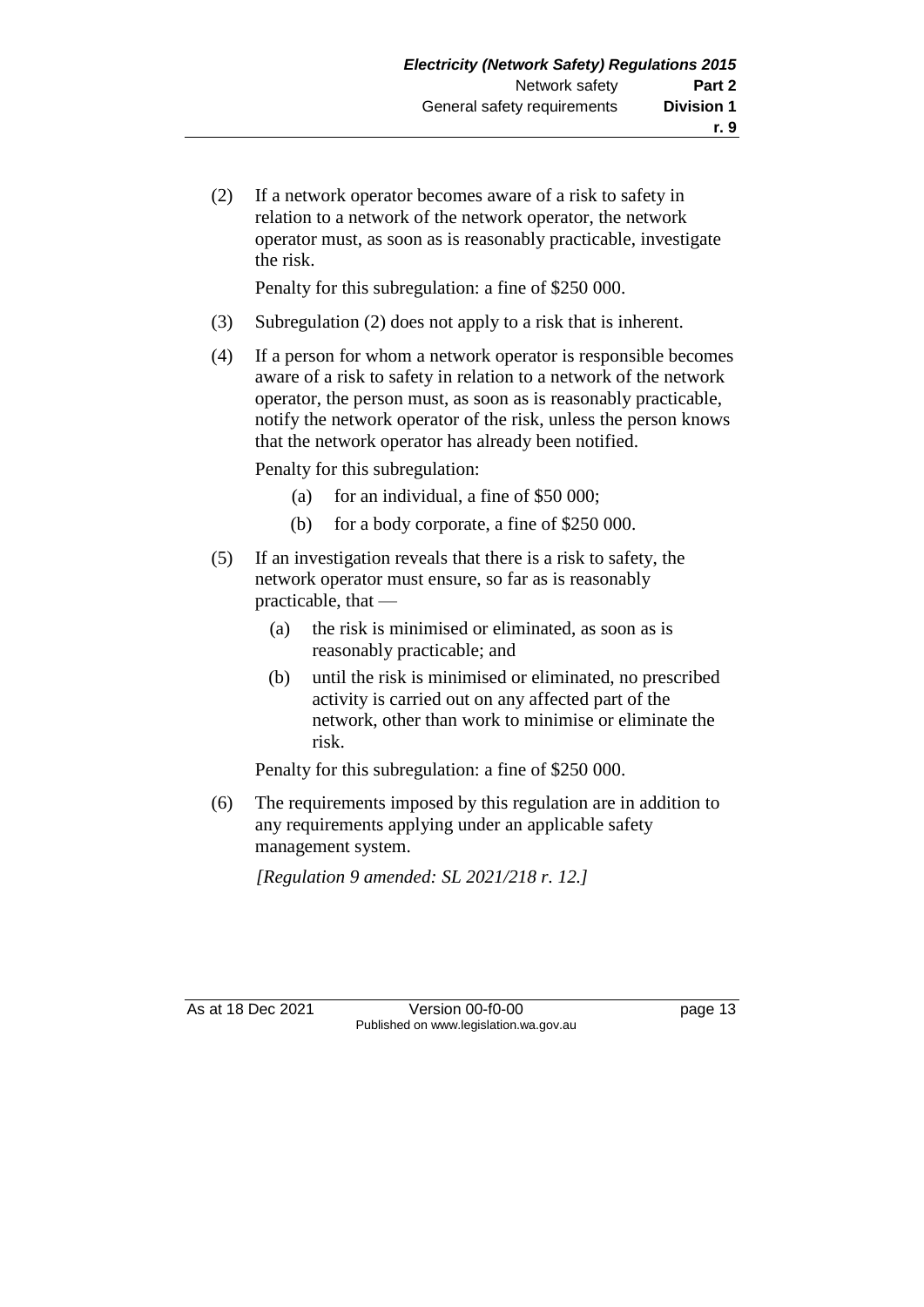## **Division 2 — Certain network operators required to have safety management systems**

#### **10. Network operators to whom this Division applies**

This Division applies to and in relation to a network operator referred to in regulation  $4(1)(a)$ , (b), (c), (d), (e), (f) or (g).

#### **11. When this Division commences to apply to a network operator**

- (1) The obligations in this Division apply to and in relation to a network operator, and each network of the network operator, on and after the earlier of —
	- (a) the day that the network operator nominates as the day on which the obligations commence to apply to the network operator; and
	- (b) the implementation day for the network operator.
- (2) To nominate a day for the purposes of subregulation  $(1)(a)$ , a network operator must notify the Director in writing of the day, at least 20 working days prior to the day.
- (3) If the day nominated by a network operator for the purposes of subregulation  $(1)(a)$  is before the implementation day for the network operator, the Director must publish notice of that day on a website maintained on behalf of the Director.
- (4) The implementation day for a network operator is
	- (a) the last day of the 2 year period immediately following the day on which the network operator becomes a network operator; or
	- (b) if a later day is approved by the Director under subregulation  $(5)$  for the network operator — the day approved.
- (5) The Director may, on application by a network operator, approve in writing a day that is later than the day specified in

page 14 Version 00-f0-00 As at 18 Dec 2021 Published on www.legislation.wa.gov.au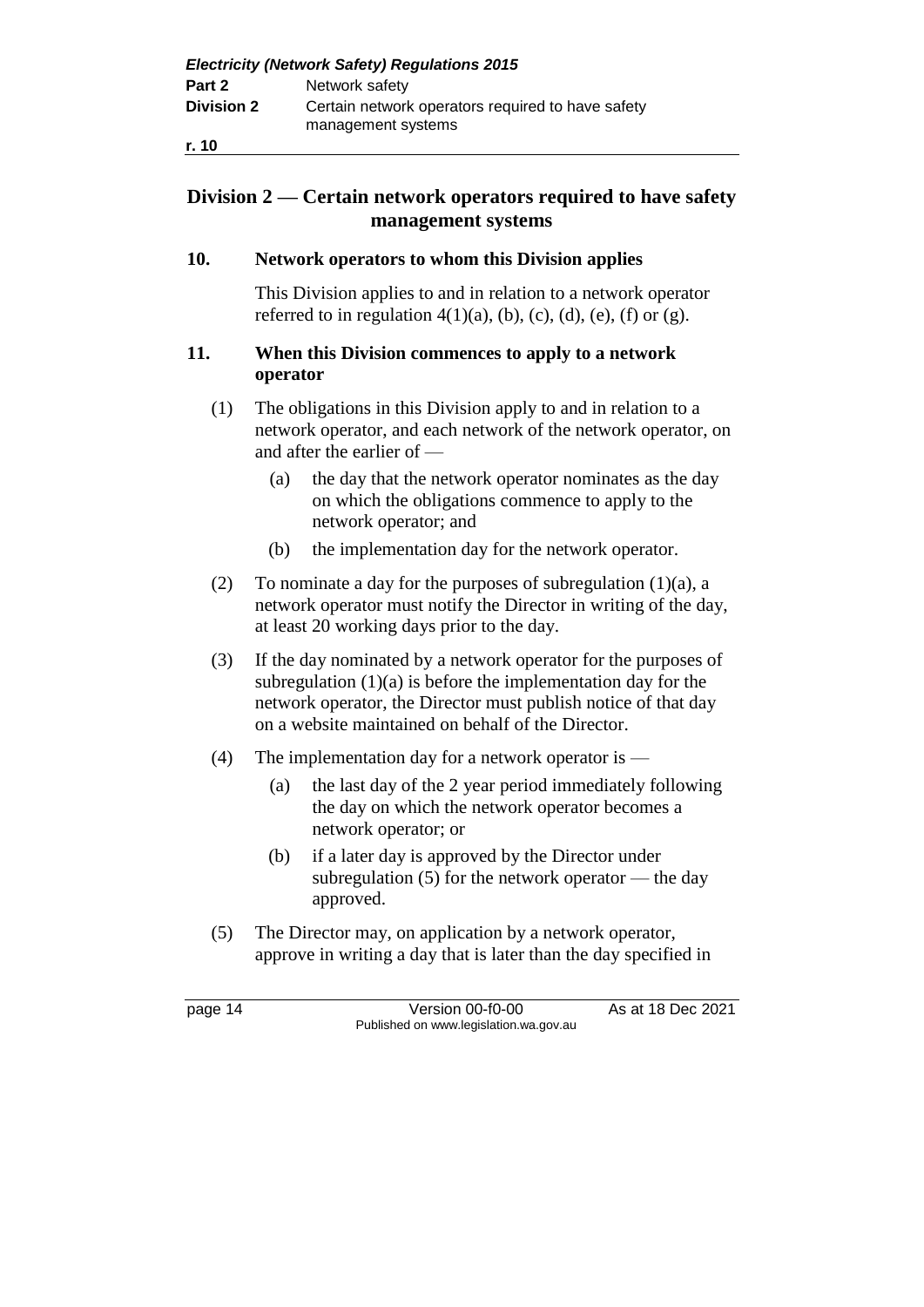subregulation  $(4)(a)$  as the implementation day for the network operator if the Director considers it appropriate in the circumstances to do so.

#### (6) An application for an approval under subregulation (5) must —

- (a) be in writing; and
- (b) nominate a day by which the network operator intends to have developed its safety management system; and
- (c) state the reasons for the application.
- (7) If the Director approves a day under subregulation (5), the Director must publish notice of that day on a website maintained on behalf of the Director.
- (8) This regulation has effect subject to regulation 12.

#### **12. Transfer of operation of network**

- (1) Subregulation (2) applies to a person if
	- (a) the operation of a network is transferred to the person; and
	- (b) the obligations in this Division did not apply to the person before the transfer; and
	- (c) the person is the network operator of the network after the transfer (whether or not the person was a network operator before the transfer); and
	- (d) immediately before the transfer, the obligations in this Division applied to the network operator of the network (the *prior network operator*).
- (2) If this subregulation applies to a person
	- (a) this Division applies to and in relation to the person, whether or not the person is a network operator described in regulation 10; and

As at 18 Dec 2021 Version 00-f0-00 page 15 Published on www.legislation.wa.gov.au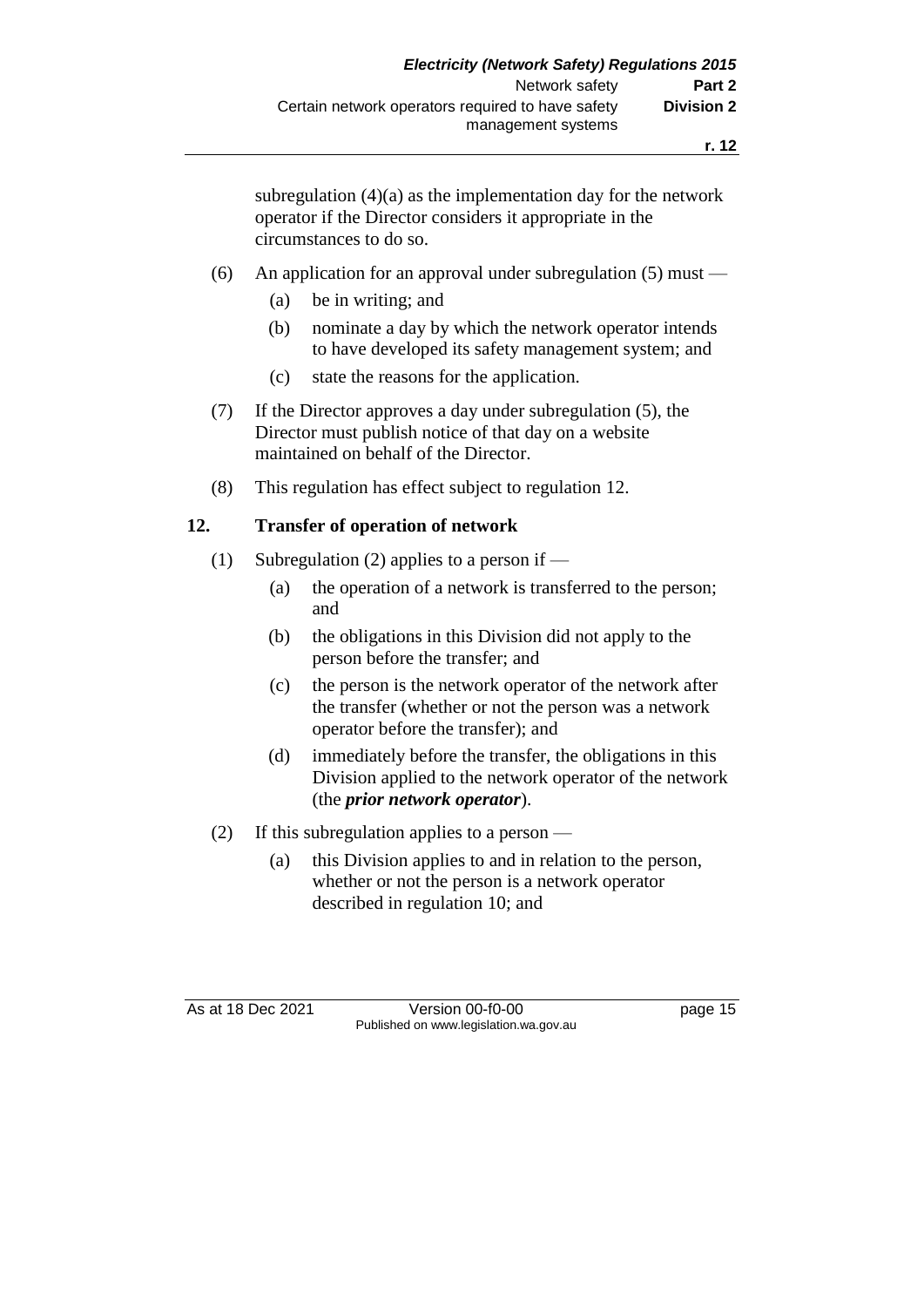| (b) | the obligations in this Division apply to and in relation |
|-----|-----------------------------------------------------------|
|     | to the person on and from $-$                             |

- (i) if the prior network operator had, or was required to have, a safety management system in relation to the network — the day on which the operation of the network is transferred to the person; or
- (ii) if subparagraph (i) does not apply the day worked out under regulation 11 in relation to the person, as if the 2 year period referred to in regulation 11(4)(a) were the 2 year period applicable to the first person to become a network operator in relation to the network.

## **13. Requirement to have safety management system**

- (1) A network operator must have a safety management system that —
	- (a) applies to all networks of the network operator; and
	- (b) complies with AS 5577.

Penalty for this subregulation: a fine of \$250 000.

(2) Subregulation (1)(b) is subject to regulation 14.

## *[Regulation 13 amended: SL 2021/218 r. 12.]*

## **14. Requirement to revise safety management system**

- (1) A network operator must review and revise its safety management system in accordance with AS 5577. Penalty for this subregulation: a fine of \$250 000.
- (2) If AS 5577 is amended, a network operator must revise its safety management system so that it complies with the standard, as amended, before the later of —
	- (a) the time (if any) specified for that in the amendment; and

page 16 Version 00-f0-00 As at 18 Dec 2021 Published on www.legislation.wa.gov.au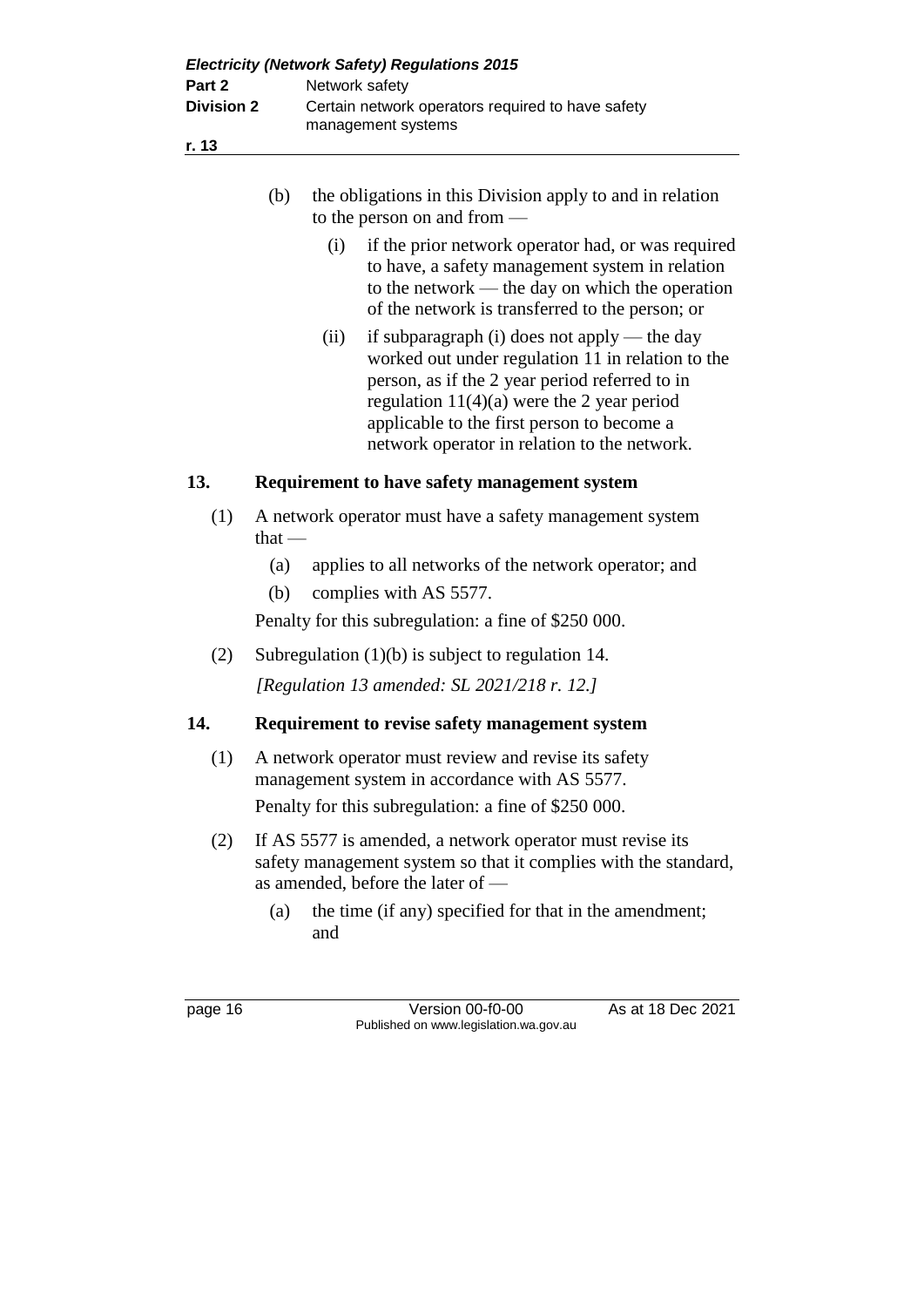(b) the end of the period of 6 months after the day on which the amendment is published, or that period as extended under subregulation (3).

Penalty for this subregulation: a fine of \$250 000.

- (3) The Director may, on application by a network operator, extend the period of 6 months if the Director considers it appropriate in the circumstances to do so.
- (4) An application for an extension under subregulation (3) must
	- (a) be in writing; and
	- (b) nominate a day by which the network operator intends to have revised its safety management system; and
	- (c) state the reasons for the application.
- (5) If the Director extends the 6 month period, the Director must give notice of the extension to the network operator and publish notice of the extension on a website maintained on behalf of the Director.

*[Regulation 14 amended: SL 2021/218 r. 12.]*

#### **15. Requirement to comply with safety management system**

(1) A network operator must ensure, so far as is reasonably practicable, that each prescribed activity carried out on the network is carried out in accordance with the network operator's safety management system.

Penalty for this subregulation: a fine of \$250 000.

(2) A network operator must ensure, so far as is reasonably practicable, that all other requirements of the safety management system (including, without limitation, auditing and record-keeping requirements) are complied with.

Penalty for this subregulation: a fine of \$250 000.

(3) A contractor must ensure, so far as is reasonably practicable, that each prescribed activity carried out on the network by the

As at 18 Dec 2021 Version 00-f0-00 page 17 Published on www.legislation.wa.gov.au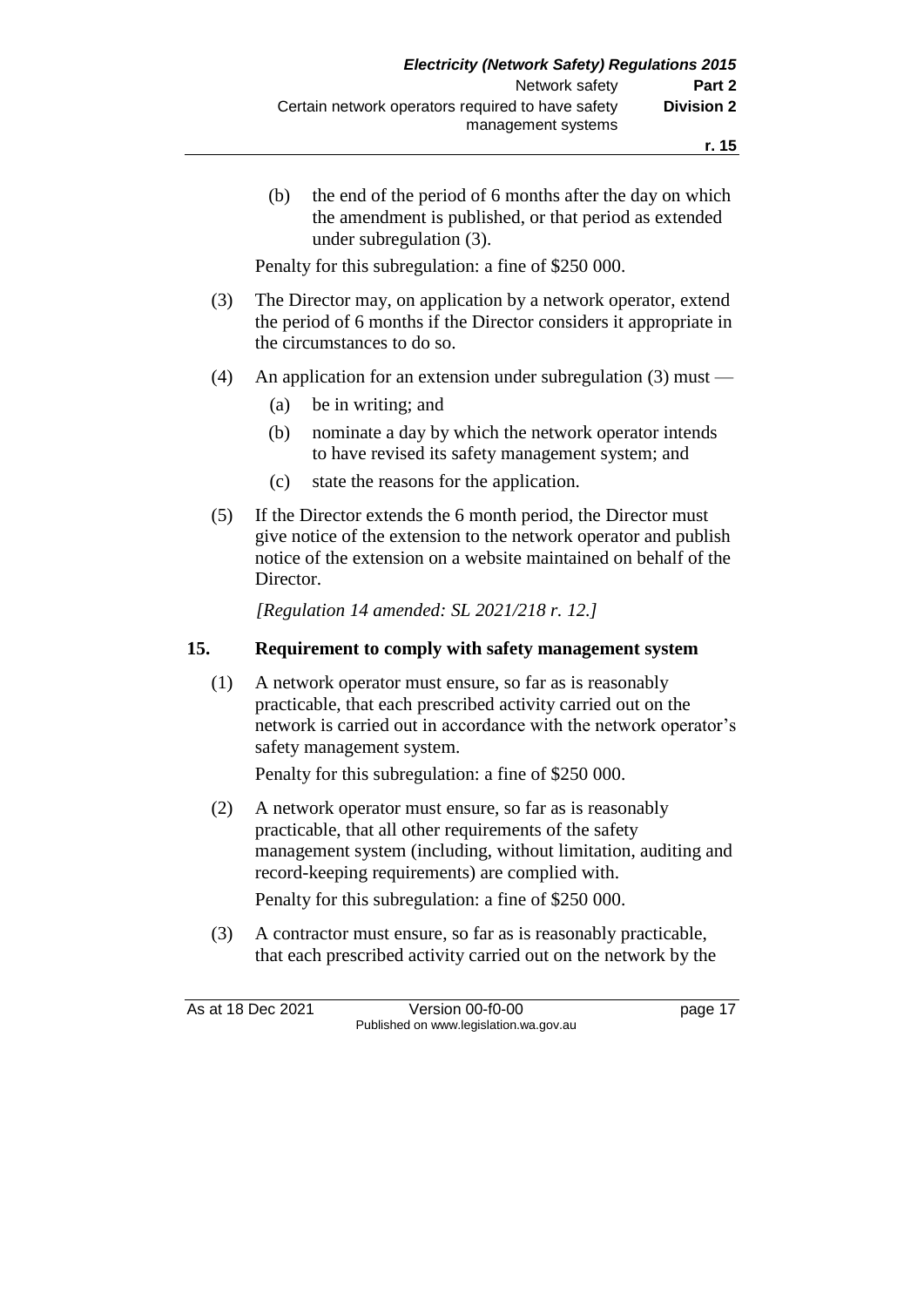**r. 16**

contractor or a person for whom the contractor is responsible is carried out in accordance with the network operator's safety management system.

Penalty for this subregulation:

- (a) for an individual, a fine of \$50 000;
- (b) for a body corporate, a fine of \$250 000.

*[Regulation 15 amended: SL 2021/218 r. 12.]*

## **16. Compliance with safety management system evidence of compliance with regulation 5A, 6 or 7**

- (1) Compliance by a network operator with the network operator's safety management system is evidence of compliance with regulations 5A and 6.
- (2) In relation to a prescribed activity carried out on a network by a contractor, or a person for whom the contractor is responsible, compliance by the contractor with the network operator's safety management system is evidence of compliance with regulation 7.

*[Regulation 16 amended: SL 2021/218 r. 9.]*

## **Division 3 — Requirements if network operator not required to have safety management system**

## **17. Terms used and approval of certain standards and codes by Director**

 $(1)$  In this Division —

*evidentiary provision* means a provision of —

- (a) a standard or code published under a law of any jurisdiction in Australia; or
- (b) a standard or code published by Standards Australia or Standards New Zealand or both; or

page 18 Version 00-f0-00 As at 18 Dec 2021 Published on www.legislation.wa.gov.au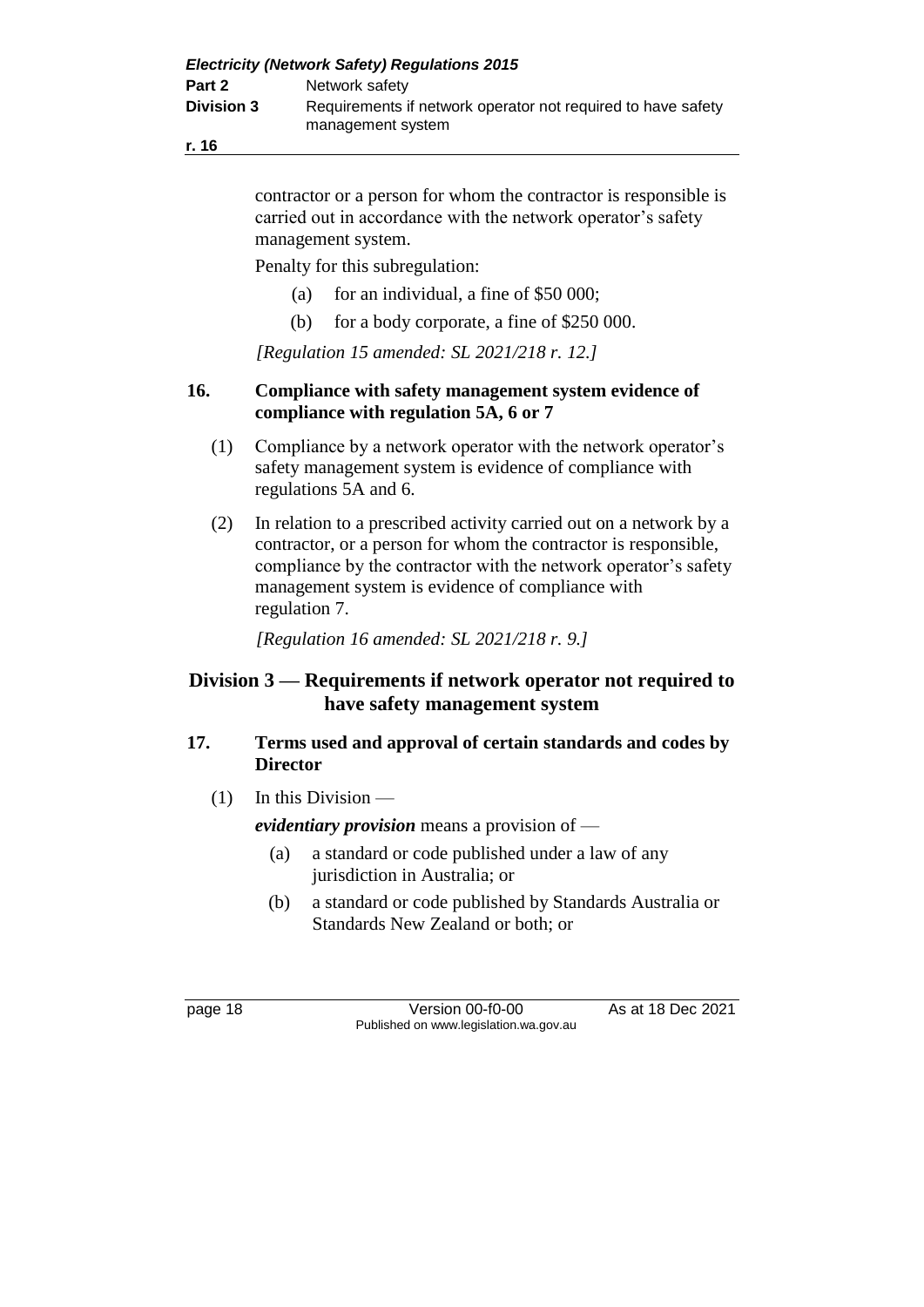- (c) a standard or code published by any other body and approved by the Director under subregulation (2); or
- (d) a standard or code specified in Schedule 1;

*obligatory provision* means a provision of a standard or code specified in Schedule 2.

- (2) The Director may approve a standard or code in writing for the purposes of paragraph (c) of the definition of *evidentiary provision* in subregulation (1).
- (3) A network operator may submit a standard or code to the Director for approval under subregulation (2).
- (4) The Director may at any time revoke an approval under subregulation (2).
- (5) If the Director approves a standard or code, the Director must publish notice of that on a website maintained on behalf of the Director.

#### **18. Network operators to whom this Division applies**

This Division applies to and in relation to a network operator if the network operator is not required to have a safety management system under Division 2.

#### **19. Requirement to comply with obligatory provisions**

(1) A network operator must ensure, so far as is reasonably practicable, that each prescribed activity carried out on the network is carried out in such a way as to comply with each obligatory provision that applies to the prescribed activity.

Penalty for this subregulation: a fine of \$250 000.

(2) A contractor must ensure, so far as is reasonably practicable, that each prescribed activity carried out on a network by the contractor, or a person for whom the contractor is responsible, is carried out in such a way as to comply with each obligatory provision that applies to the prescribed activity.

As at 18 Dec 2021 Version 00-f0-00 page 19 Published on www.legislation.wa.gov.au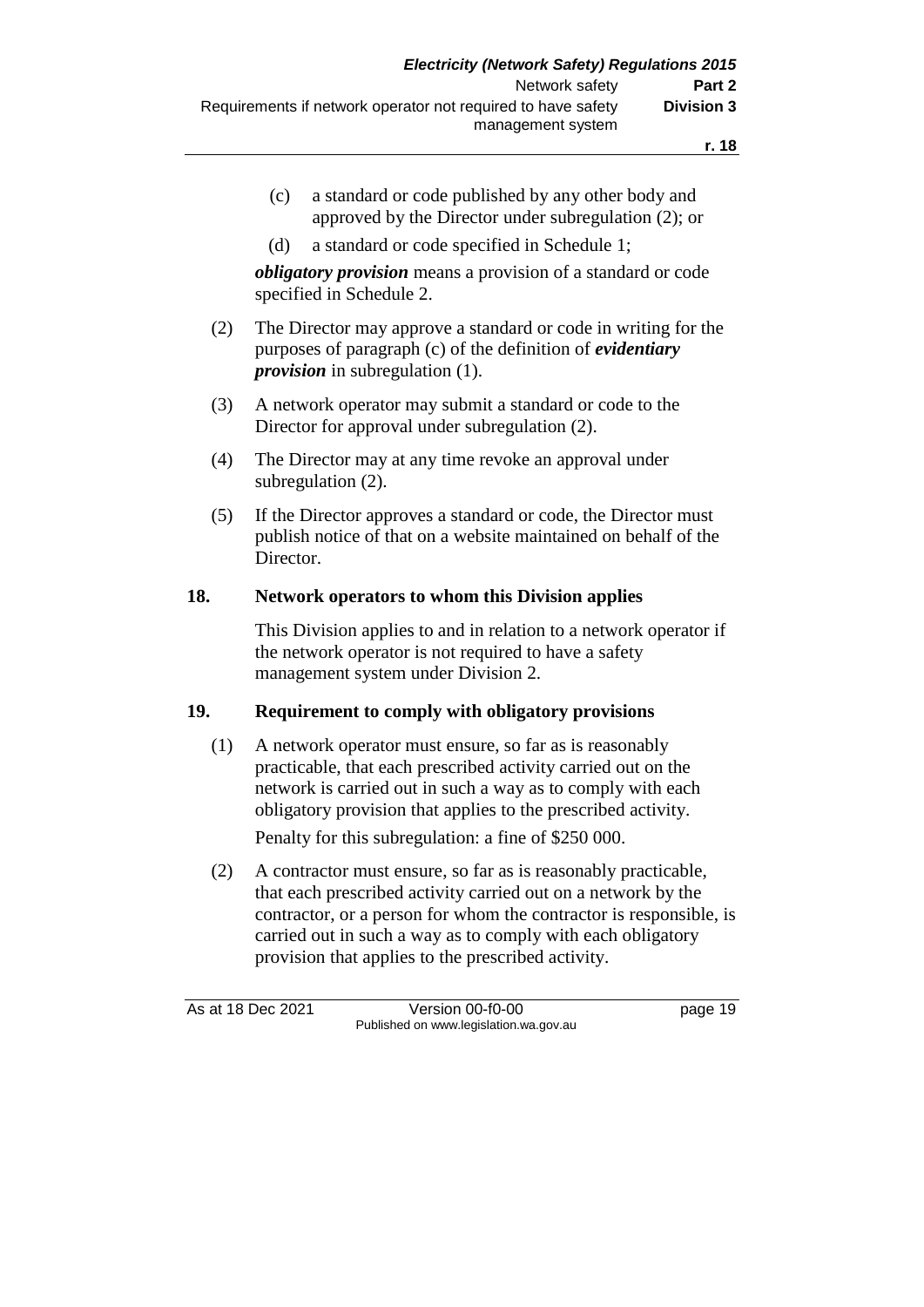| <b>Electricity (Network Safety) Regulations 2015</b> |                                                                                   |  |
|------------------------------------------------------|-----------------------------------------------------------------------------------|--|
| Part 2                                               | Network safety                                                                    |  |
| <b>Division 3</b>                                    | Requirements if network operator not required to have safety<br>management system |  |

**r. 20**

Penalty for this subregulation:

- (a) for an individual, a fine of  $$50,000$ ;
- (b) for a body corporate, a fine of \$250 000.

*[Regulation 19 amended: SL 2021/218 r. 12.]*

#### **20. Compliance with obligatory and evidentiary provisions evidence of compliance with regulation 6 or 7**

- (1) Compliance by a network operator with
	- (a) an obligatory provision that applies to a prescribed activity; or
	- (b) an evidentiary provision that
		- (i) applies to a prescribed activity; and
		- (ii) is not inconsistent with an obligatory provision that applies to the prescribed activity,

is evidence of compliance with regulation 6 in relation to that prescribed activity.

- (2) Compliance by a contractor with
	- (a) an obligatory provision that applies to a prescribed activity; or
	- (b) an evidentiary provision that
		- (i) applies to a prescribed activity; and
		- (ii) is not inconsistent with an obligatory provision that applies to the prescribed activity,

is evidence of compliance with regulation 7 in relation to that prescribed activity.

## **21. Requirement to provide information and training**

(1) A network operator must ensure, so far as is reasonably practicable, that each person for whom the network operator is responsible who carries out a prescribed activity on the network —

page 20 **Version 00-f0-00** As at 18 Dec 2021 Published on www.legislation.wa.gov.au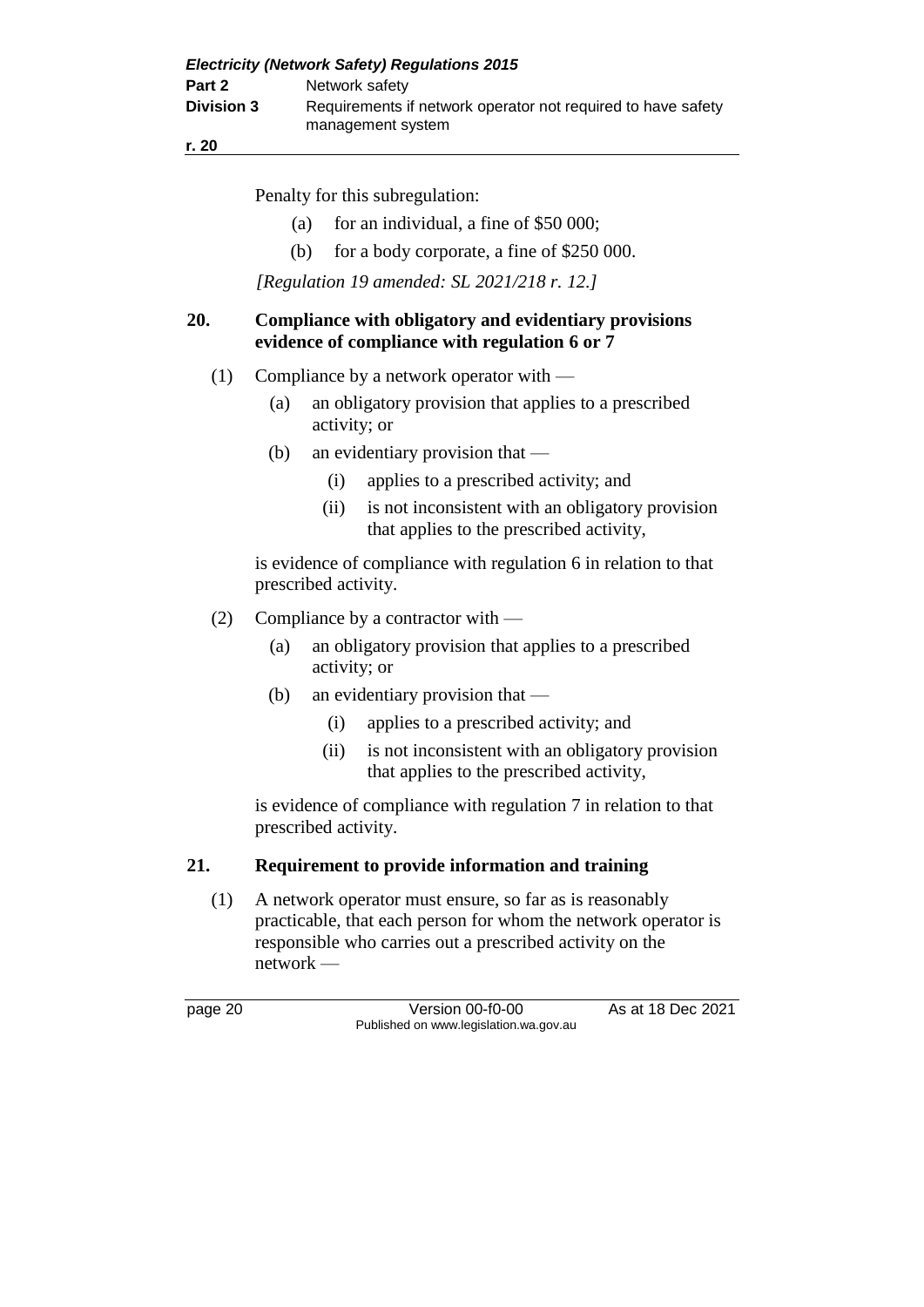- (a) is provided with access to information setting out work standards, procedures and practices that are relevant to the activity and consistent with the requirements of these regulations; and
- (b) has been given instruction and training, and has been assessed as competent, in the safe application and use of those standards, procedures and practices.

Penalty for this subregulation: a fine of \$250 000.

- (2) A contractor must ensure, so far as is reasonably practicable, that each person for whom the contractor is responsible who carries out a prescribed activity on a network —
	- (a) is provided with access to information setting out work standards, procedures and practices that are relevant to the activity and consistent with the requirements of these regulations; and
	- (b) has been given instruction and training, and has been assessed as competent, in the safe application and use of those standards, procedures and practices.

Penalty for this subregulation:

- (a) for an individual, a fine of  $$50,000$ ;
- (b) for a body corporate, a fine of \$250 000.

*[Regulation 21 amended: SL 2021/218 r. 12.]*

As at 18 Dec 2021 Version 00-f0-00 page 21 Published on www.legislation.wa.gov.au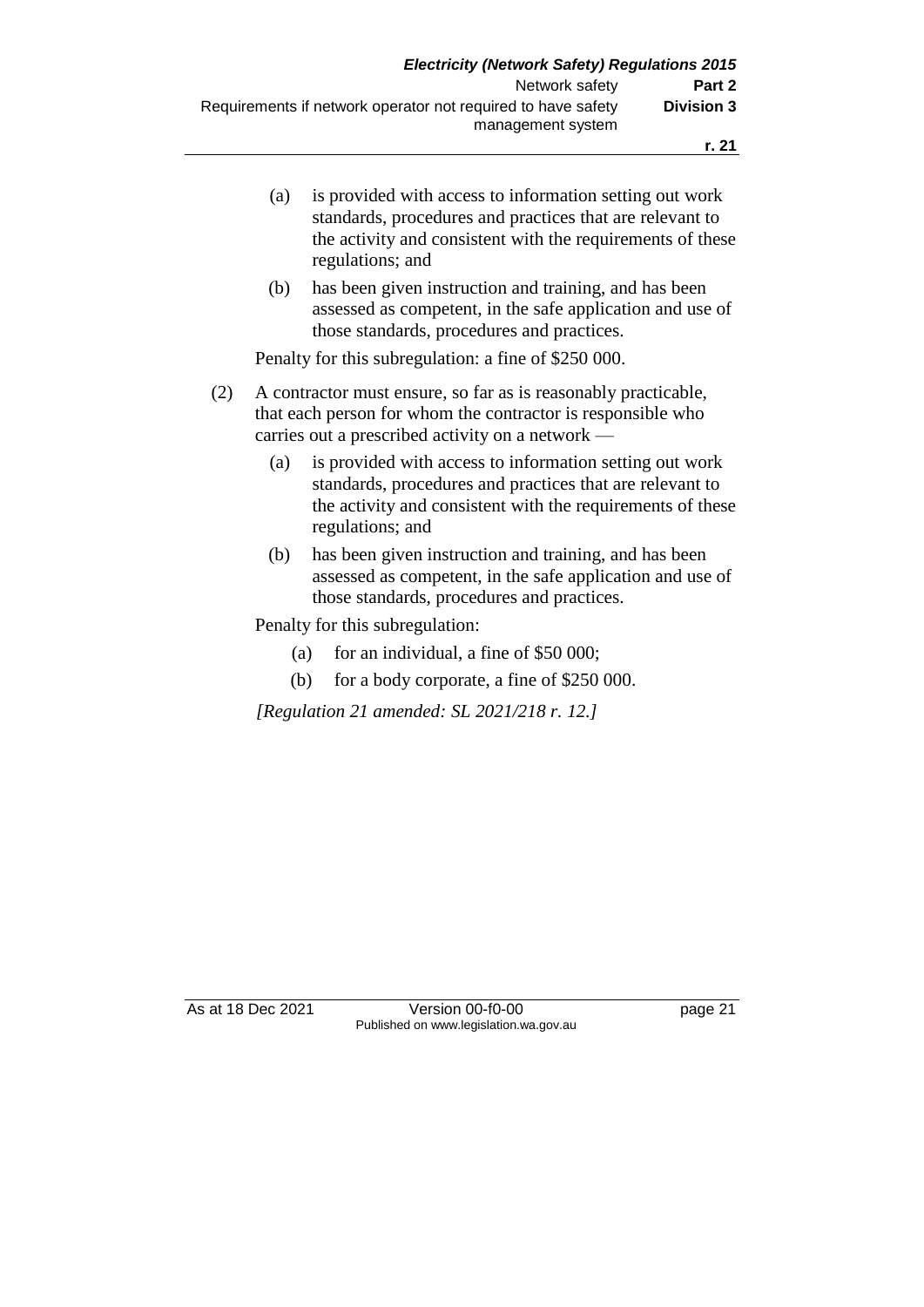## **Part 3 — Notification, investigation and reporting**

## **Division 1 — Notifiable incidents**

### **22. Terms used**

In this Division —

*contact*, in the definition of *notifiable incident*, includes being close enough for a discharge of electricity to occur;

*notifiable incident*, in relation to a network, means an incident of any of the following types —

- (a) the discharge of electricity from the network that  $-$ 
	- (i) causes the electric shock, injury or death of a person or the death of livestock; or
	- (ii) causes a fire, in vegetation, that extends for more than 200 m from its origin; or
	- (iii) causes a fire in a building or structure that is not a part of the network; or
	- (iv) causes a fire in or on a part of the network, other than a fire on a pole; or
	- (v) causes a part of the network to fail in a way that would expose persons in the vicinity to the risk of injury or death (whether or not there was anybody in the vicinity), for example, an explosion; or
	- (vi) was caused by a third party making contact with a part of the network, if that part of the network did not, at the time of the incident, comply with the design and construction standards applicable to that part at the time of its design and construction; or

page 22 Version 00-f0-00 As at 18 Dec 2021 Published on www.legislation.wa.gov.au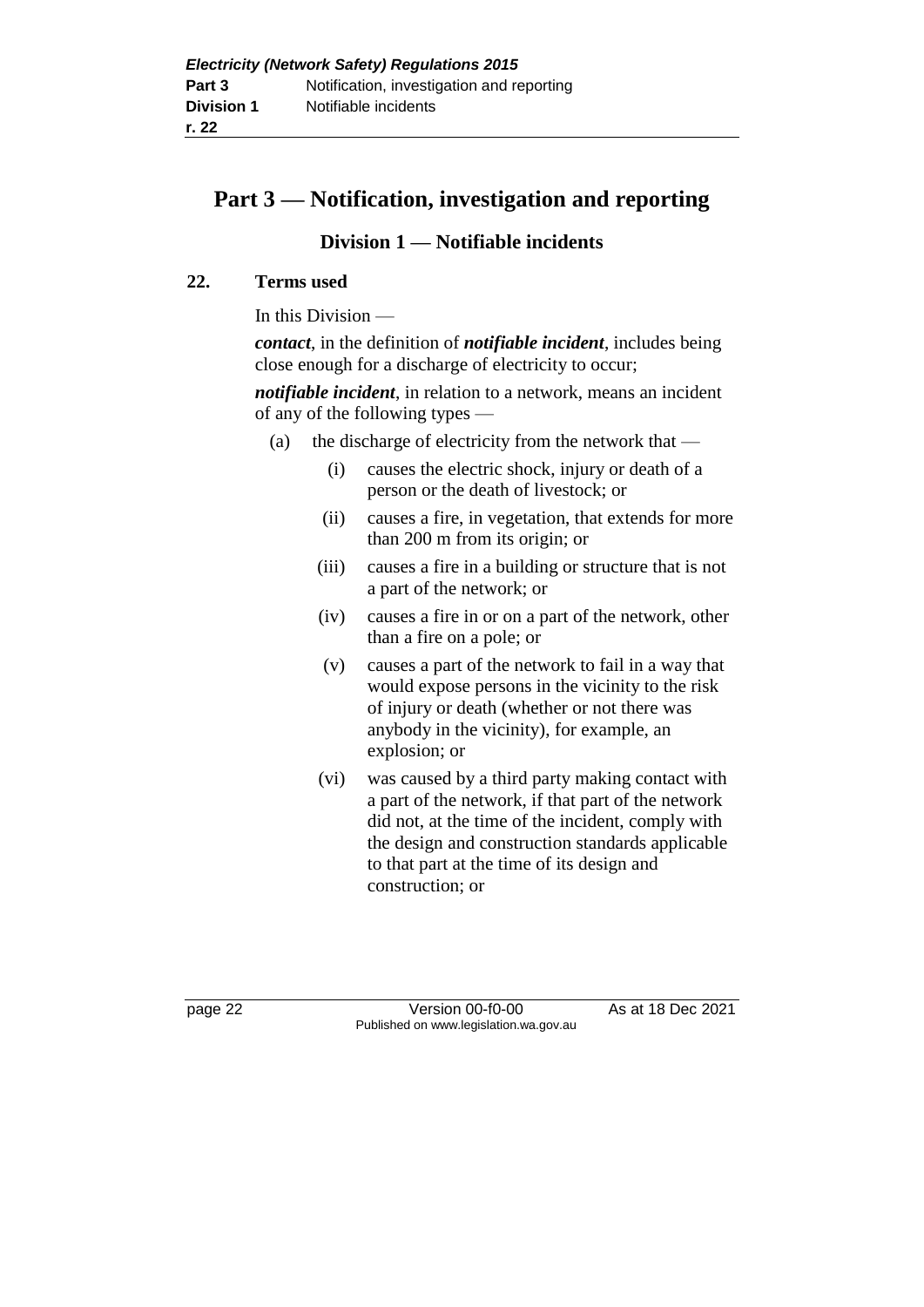- (vii) was caused by a failure, while a prescribed activity was being carried out on the network, to follow or apply good industry practice in relation to the activity; or
- (viii) was caused by contact with exposed metal parts of underground cables that were not insulated but should have been according to good industry practice;
- (b) the supply of electricity to consumers in a way that does not comply with section 25(1)(d) of the Act and that causes damage to one or more consumer's installations, if the cost of rectifying the damage is likely to exceed \$20 000 in aggregate;
- (c) a consumer's installation becoming unsafe because of an error in —
	- (i) connecting the network to the installation; or
	- (ii) connecting a meter to the installation;
- (d) a faulty neutral connection on the network that affects at least 2 consumers;

*protective device* means a fuse, circuit breaker, reclosing switch or other device that is designed to interrupt the supply of electricity;

*third party*, in relation to making contact with a part of a network, means a person other than —

- (a) the network operator; or
- (b) a person instructed or authorised by the network operator to do so.

*[Regulation 22 amended: Gazette 1 Aug 2017 p. 4110-11; SL 2021/218 r. 10.]*

As at 18 Dec 2021 Version 00-f0-00 page 23 Published on www.legislation.wa.gov.au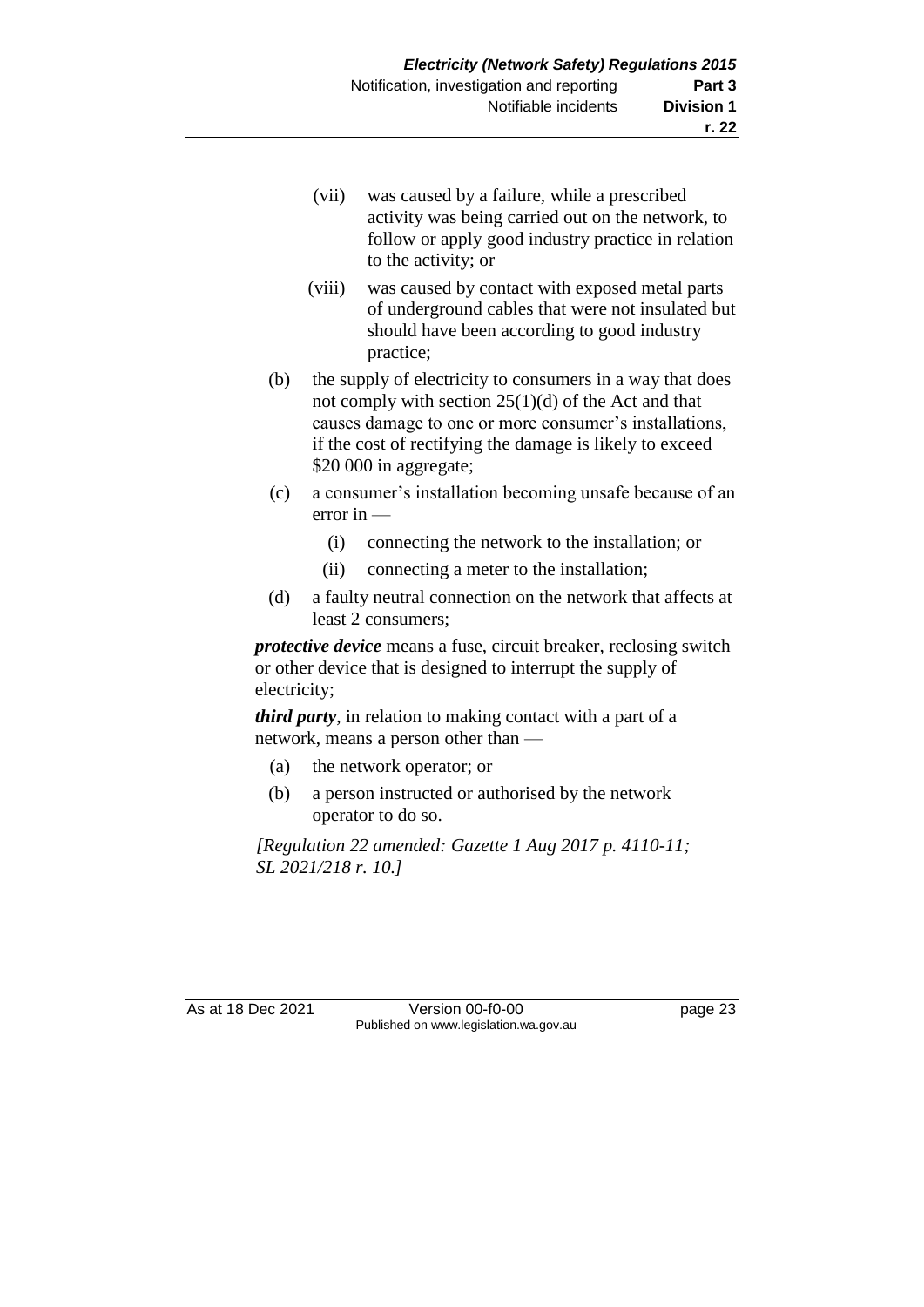## **23. Notification and investigation of suspected notifiable incidents**

- (1) If a network operator has reasonable grounds to suspect that a notifiable incident has occurred in relation to the network the network operator must —
	- (a) notify the Director of the incident, in a manner approved by the Director, as soon as possible after the network operator becomes aware of the incident; and
	- (b) include in the notification all readily available details of the operation of any protective device that occurred on the network and that related, or may have related, to the incident.

Penalty for this subregulation: a fine of \$250 000.

(2) The network operator must investigate the incident.

Penalty for this subregulation: a fine of \$250 000.

- (3) The network operator must ensure, so far as is reasonably practicable, that physical evidence relating to the incident is secured and retained until —
	- (a) the Director has notified the network operator that the physical evidence is no longer required to be retained; or
	- (b) the Director, with the agreement of the network operator, takes possession of the evidence.

Penalty for this subregulation: a fine of \$250 000.

(4) If, after notifying the Director of the incident, the network operator becomes satisfied on reasonable grounds that the incident is not a notifiable incident, the network operator must notify the Director of that, as soon as is reasonably practicable. Penalty for this subregulation: a fine of \$250 000.

page 24 Version 00-f0-00 As at 18 Dec 2021 Published on www.legislation.wa.gov.au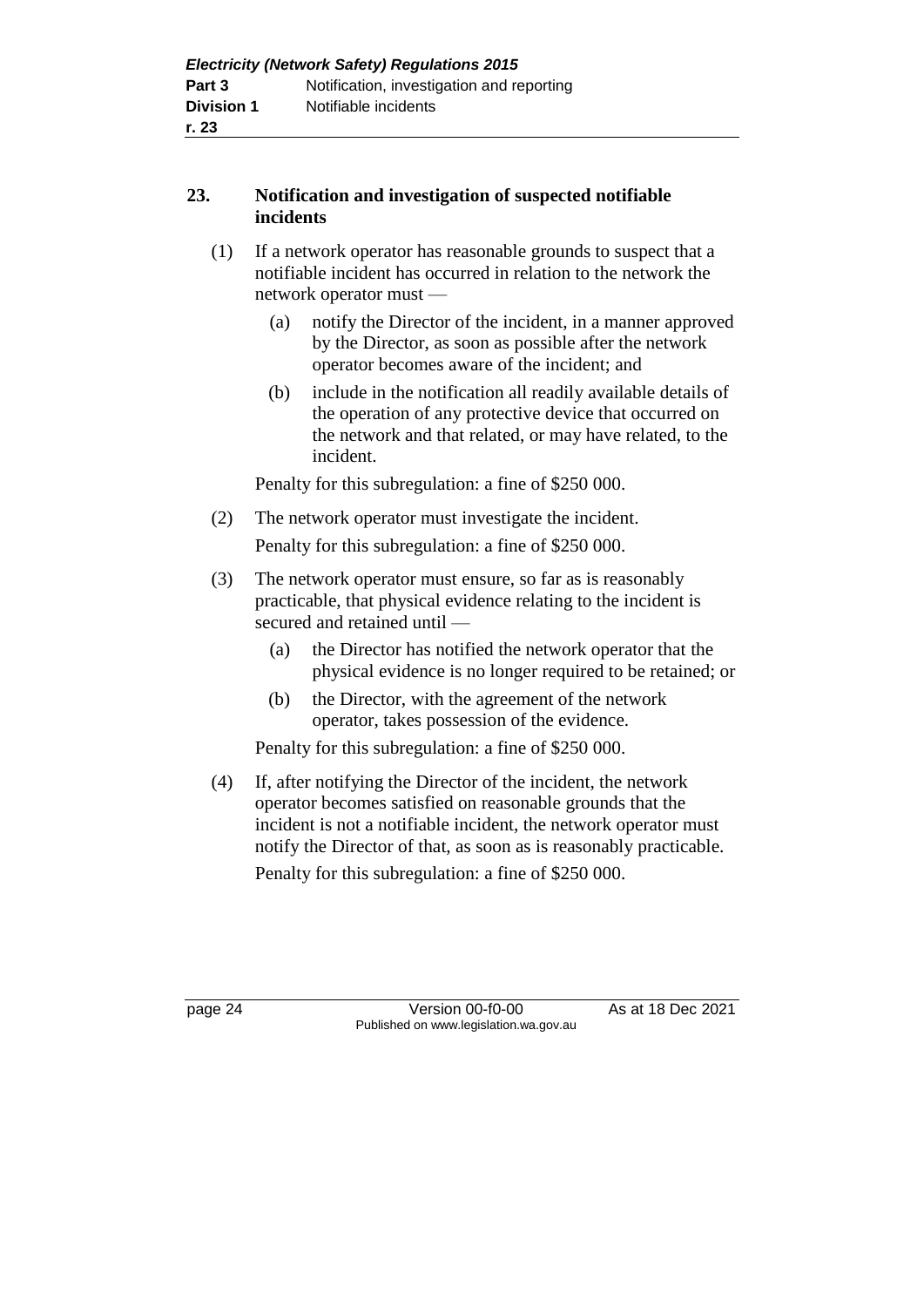- (5) The requirement to secure physical evidence under subregulation  $(3)$  is satisfied if —
	- (a) the network operator moves the evidence to a place where it is secure from damage and interference; or
	- (b) in a case where it is impracticable for the evidence to be moved as described in paragraph (a) —
		- (i) the evidence is at a site the subject of a notification by the Director under regulation 25(1); or
		- (ii) the network operator has made arrangements, that are approved by the Director, to secure the evidence.
- (6) A person must not dispose of or destroy physical evidence relating to the incident while it is required to be retained under subregulation (3).

Penalty for this subregulation:

- (a) for an individual, a fine of \$50 000;
- (b) for a body corporate, a fine of \$250 000.

*[Regulation 23 amended: SL 2021/218 r. 12.]*

## **24. Reporting of notifiable incidents**

- (1) Unless the network operator has notified the Director under regulation 23(4) that the network operator is satisfied that the incident is not a notifiable incident, the network operator must —
	- (a) prepare a report of the investigation of the incident in accordance with subregulation (2); and
	- (b) give the report to the Director within 30 working days after the day on which the incident occurred or any extension of that period the Director, in writing, allows.

Penalty for this subregulation: a fine of \$250 000.

As at 18 Dec 2021 Version 00-f0-00 Page 25 Published on www.legislation.wa.gov.au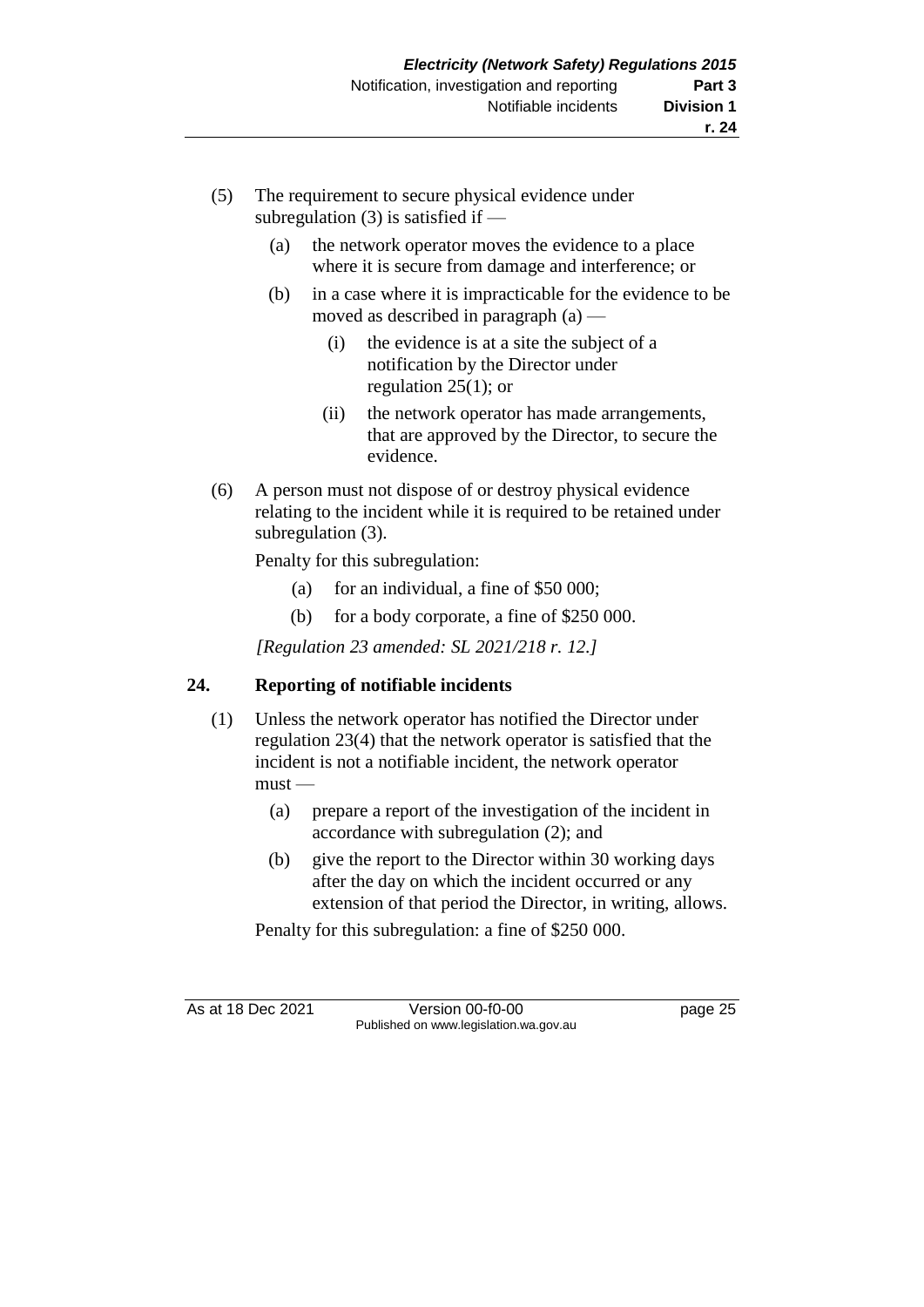| (2) |     | The report must $-$ |                                                                                                                                                              |
|-----|-----|---------------------|--------------------------------------------------------------------------------------------------------------------------------------------------------------|
|     | (a) |                     | be in a form acceptable to the Director; and                                                                                                                 |
|     | (b) |                     | describe the incident; and                                                                                                                                   |
|     | (c) |                     | identify the cause of the incident or state that the cause<br>of the incident is not known; and                                                              |
|     | (d) |                     | describe the steps taken to investigate the incident; and                                                                                                    |
|     | (e) |                     | indicate whether the network operator proposes to revise<br>its safety management system (if one applies to the<br>network) and, if so, how and by when; and |
|     | (f) |                     | include or be accompanied by the following —                                                                                                                 |
|     |     | (i)                 | any photographs, videos, maps or diagrams that<br>the network operator has that are relevant to the<br>incident;                                             |
|     |     | (ii)                | any opinions obtained from experts in relation to<br>the incident;                                                                                           |
|     |     | (iii)               | the results of any tests conducted to determine<br>the cause of the incident;                                                                                |
|     |     | (iv)                | maintenance records relating to the apparatus<br>involved in the incident;                                                                                   |
|     |     | (v)                 | any other information that the network operator                                                                                                              |

considers relevant to the investigation of the incident.

*[Regulation 24 amended: SL 2021/218 r. 12.]*

## **25. Requirement not to disturb site of notifiable incident or physical evidence**

(1) This regulation applies to and in relation to a network operator if the Director has notified the network operator that an electricity inspector proposes to exercise his or her powers under the *Energy Coordination Act 1994* section 14 in relation to the site of a notifiable incident or suspected notifiable incident.

page 26 **Version 00-f0-00** As at 18 Dec 2021 Published on www.legislation.wa.gov.au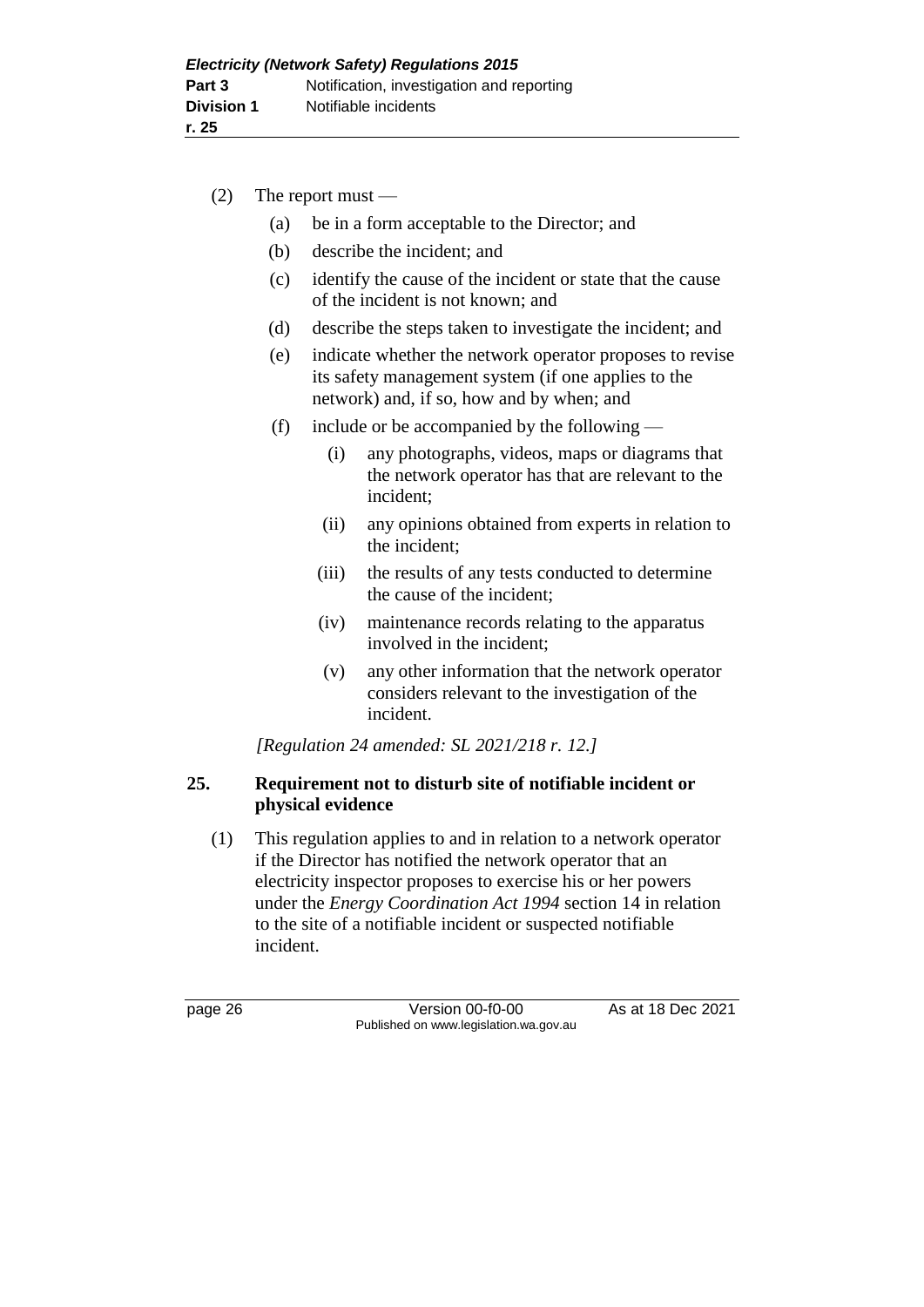(2) The network operator must ensure, so far as is reasonably practicable, that the site of the incident is not disturbed in such a way as to prejudice the examination of the site or physical evidence relating to the incident.

Penalty for this subregulation: a fine of \$250 000.

(3) The network operator must ensure, so far as is reasonably practicable, that each contractor who may carry out a prescribed activity at or near the site is notified that the site must not be disturbed in such a way as to prejudice the examination of the site or physical evidence relating to the incident.

Penalty for this subregulation: a fine of \$250 000.

(4) If a contractor has been notified under subregulation (3), the contractor must ensure, so far as is reasonably practicable, that the site of the incident is not disturbed by the contractor, or a person for whom the contractor is responsible, in such a way as to prejudice the examination of the site or the evidence.

Penalty for this subregulation:

- (a) for an individual, a fine of  $$50,000$ ;
- (b) for a body corporate, a fine of \$250 000.
- (5) Subregulations (2) and (4) do not apply if the disturbance is in accordance with an approval of the Director given in relation to the incident.

*[Regulation 25 amended: SL 2021/218 r. 12.]*

## **26. Destructive testing of physical evidence**

- (1) Regulation 23(3) and (6) do not apply to particular physical evidence, to the extent necessary to allow for destructive testing of the evidence, if —
	- (a) the network operator believes that destructive testing of the evidence is required; and
	- (b) the network operator has notified the Director of that belief; and

As at 18 Dec 2021 Version 00-f0-00 Page 27 Published on www.legislation.wa.gov.au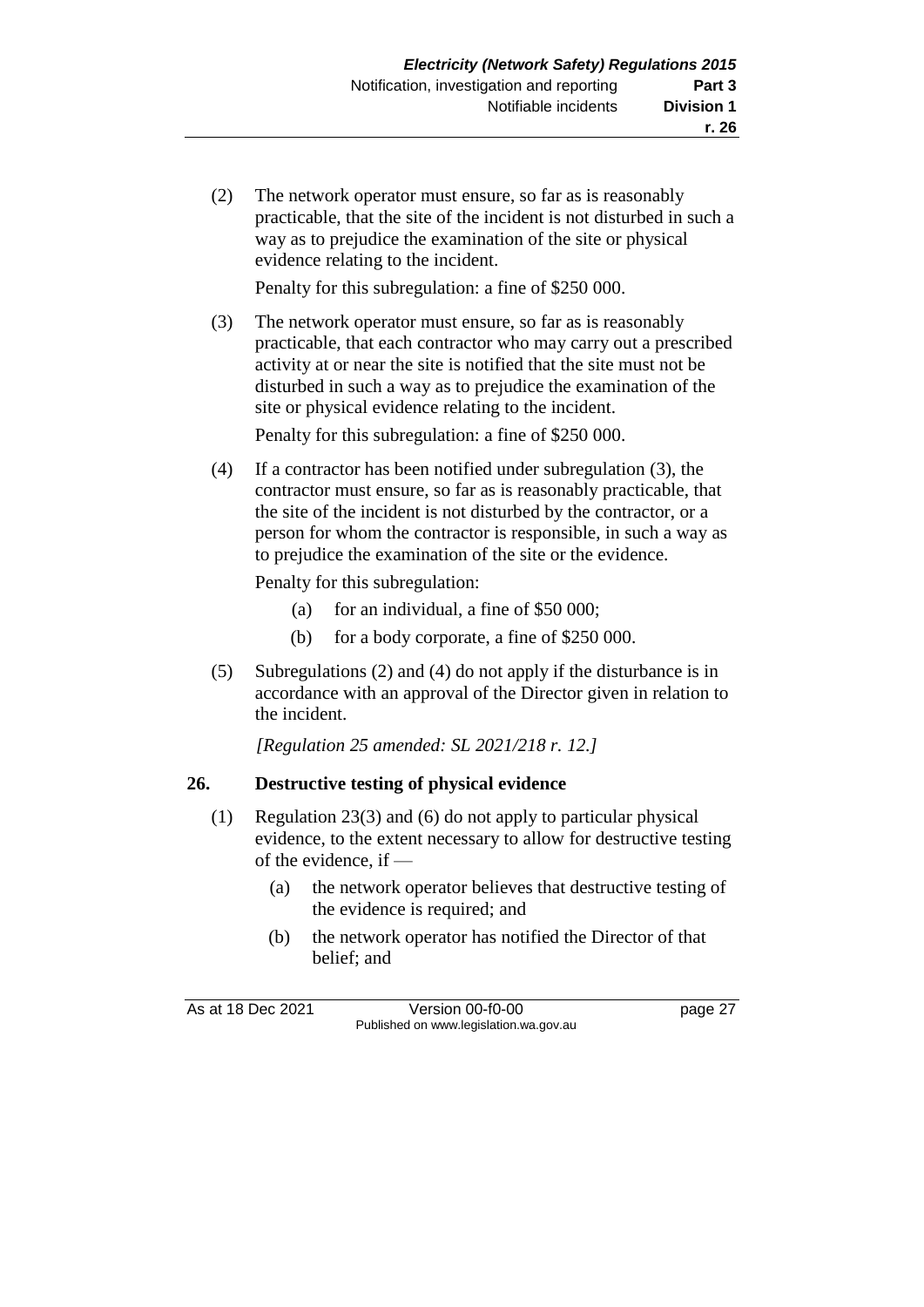- (c) the Director has not, within 5 working days after the day on which the Director was notified, prohibited the testing.
- (2) If a network operator proposes to carry out destructive testing of particular physical evidence to which regulation 23(3) applies, the Director may nominate a person to witness the testing.
- (3) The network operator must permit a person nominated under subregulation (2) to witness the testing.

Penalty for this subregulation: a fine of \$250 000.

*[Regulation 26 amended: SL 2021/218 r. 12.]*

#### **27. Statistical reporting**

The Director may, from time to time, publish statistical information derived from reports and notifications under this Division.

## **Division 2 — Reporting on network safety performance**

#### **28. Terms used**

In this Division —

#### *applicable standard*, means —

- (a) in relation to a pole, overhead conductor or stay wire AS/NZS 7000 or the equivalent standard or code applicable at the time the pole, conductor or wire was installed;
- (b) in relation to a low voltage underground cable AS/NZS 3000 or the equivalent standard or code applicable at the time the underground cable was installed;
- (c) in relation to a high voltage underground cable AS 2067 or the equivalent standard or code applicable at the time the underground cable was installed;

page 28 Version 00-f0-00 As at 18 Dec 2021 Published on www.legislation.wa.gov.au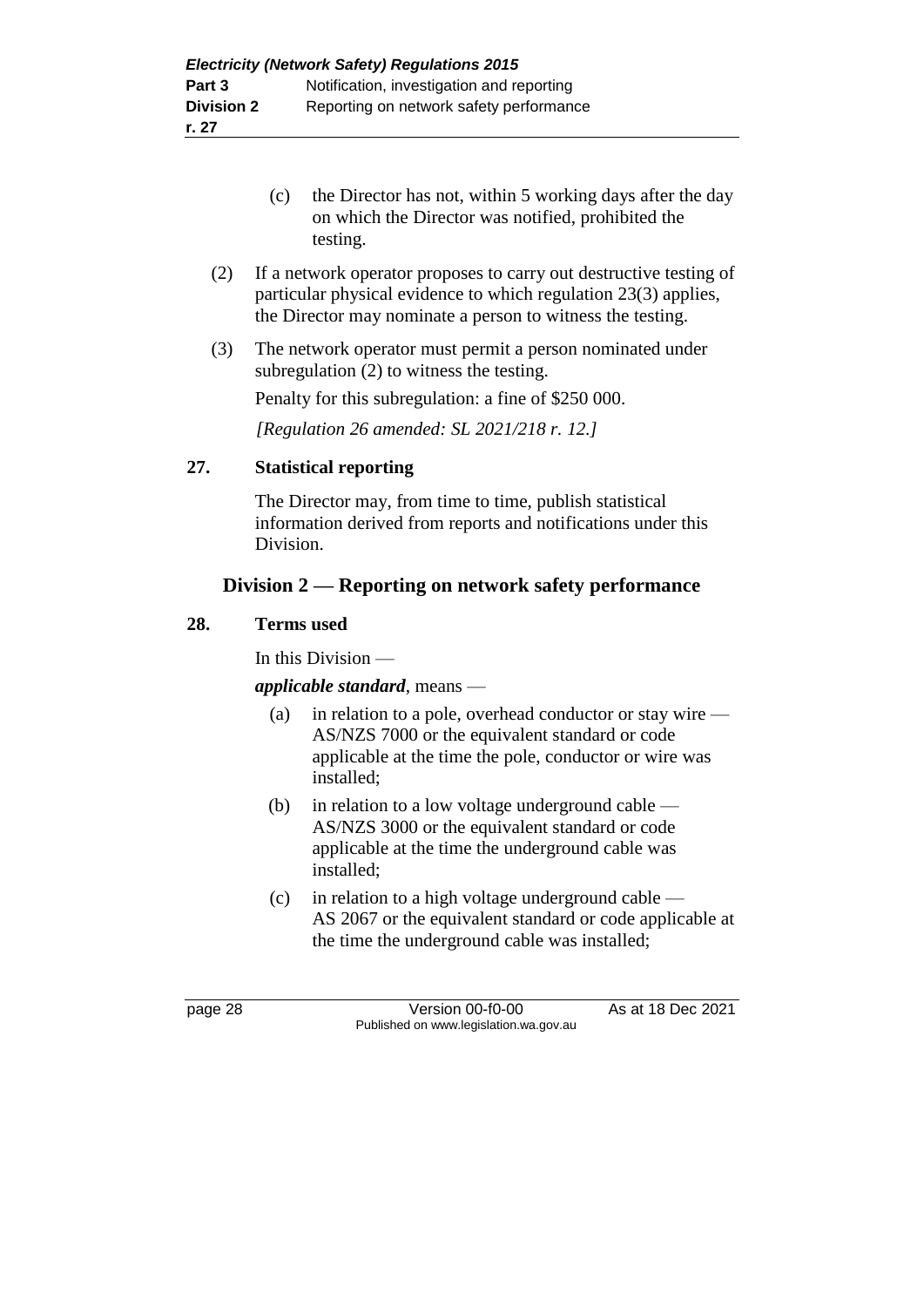*AS 2067* means AS 2067:2016 Substations and high voltage installations exceeding 1 kV a.c.;

*AS/NZS 3000* means AS/NZS 3000:2018 Electrical installations (known as the Australian/New Zealand Wiring Rules);

*AS/NZS 7000* means AS/NZS 7000:2016 Overhead line design — Detailed procedures;

*conductor* means a wire, cable or other form of metal designed to carry an electrical current;

*network safety performance incident* has the meaning given in regulation 30;

*unassisted failure*, of a pole, overhead conductor, stay wire or underground cable, means the pole breaking or collapsing, the conductor or wire breaking or the cable failing, otherwise than because of —

- (a) a force exceeding the failure limit or design wind load specified in the applicable standard; or
- (b) a lightning strike, earthquake, fire or flood; or
- (c) malicious damage; or
- (d) excavation other than by a person for whom the network operator is responsible; or
- (e) any other similar occurrence beyond the control of the network operator.

*[Regulation 28 amended: Gazette 1 Aug 2017 p. 4111-12; 2 Oct 2018 p. 3794.]*

#### **29. Network operators to whom this Division applies**

This Division applies to and in relation to a network operator referred to in regulation  $4(1)(a)$ ,  $(b)$ ,  $(c)$ ,  $(d)$ ,  $(e)$ ,  $(f)$  or  $(g)$ .

As at 18 Dec 2021 Version 00-f0-00 page 29 Published on www.legislation.wa.gov.au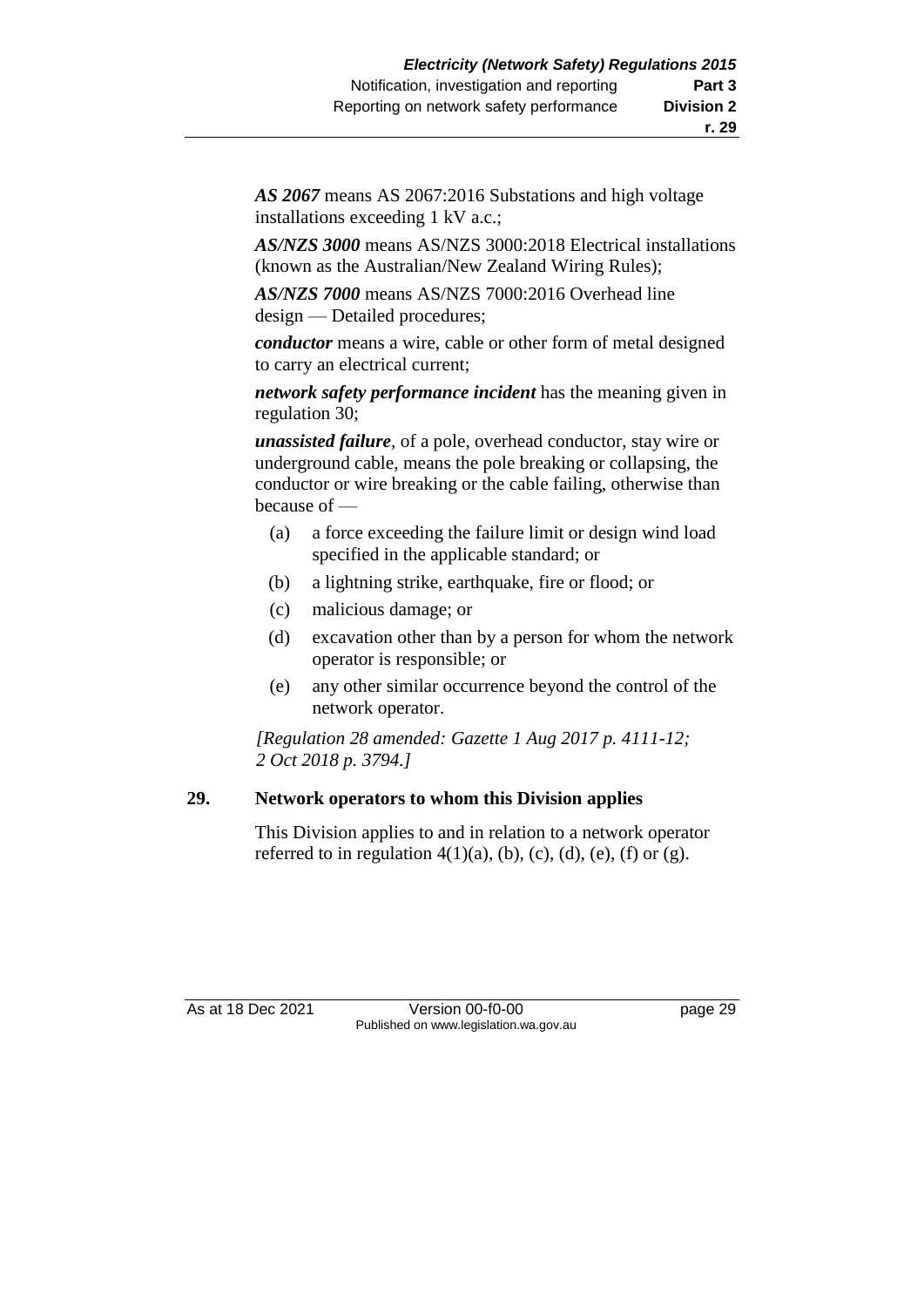### **30. Network safety performance incidents**

- (1) In this Division, *network safety performance incident*, in relation to a network, means —
	- (a) a discharge of electricity from the network that causes the electric shock, injury or death of a person or the death of livestock; or
	- (b) an incident caused by the network, other than a fire, that causes damage to property other than to the network; or
	- (c) a fire caused by the network that causes damage to property other than to the network; or
	- (d) a fire, on a pole that is a part of the network, that originated on the pole; or
	- (e) the contacting of 2 or more conductors of the network, of different phases, caused by temperature variations or wind; or
	- (f) an unassisted failure of a pole that is a part of the network; or
	- (g) an unassisted failure of an overhead conductor that is a part of the network; or
	- (h) an unassisted failure of a stay wire that is a part of the network; or
	- (i) an unassisted failure of an underground cable that is a part of the network.
- (2) In this Division, the types of network safety performance incident are —
	- (a) each type of incident described in subregulation  $(1)(a)$ to  $(1)(c)$ ; and
	- (b) a fire on a pole, as described in subregulation  $(1)(d)$ , according to whether the pole was a part of transmission or distribution works; and
	- (c) the contacting of conductors, as described in subregulation (1)(e), according to whether the

page 30 Version 00-f0-00 As at 18 Dec 2021 Published on www.legislation.wa.gov.au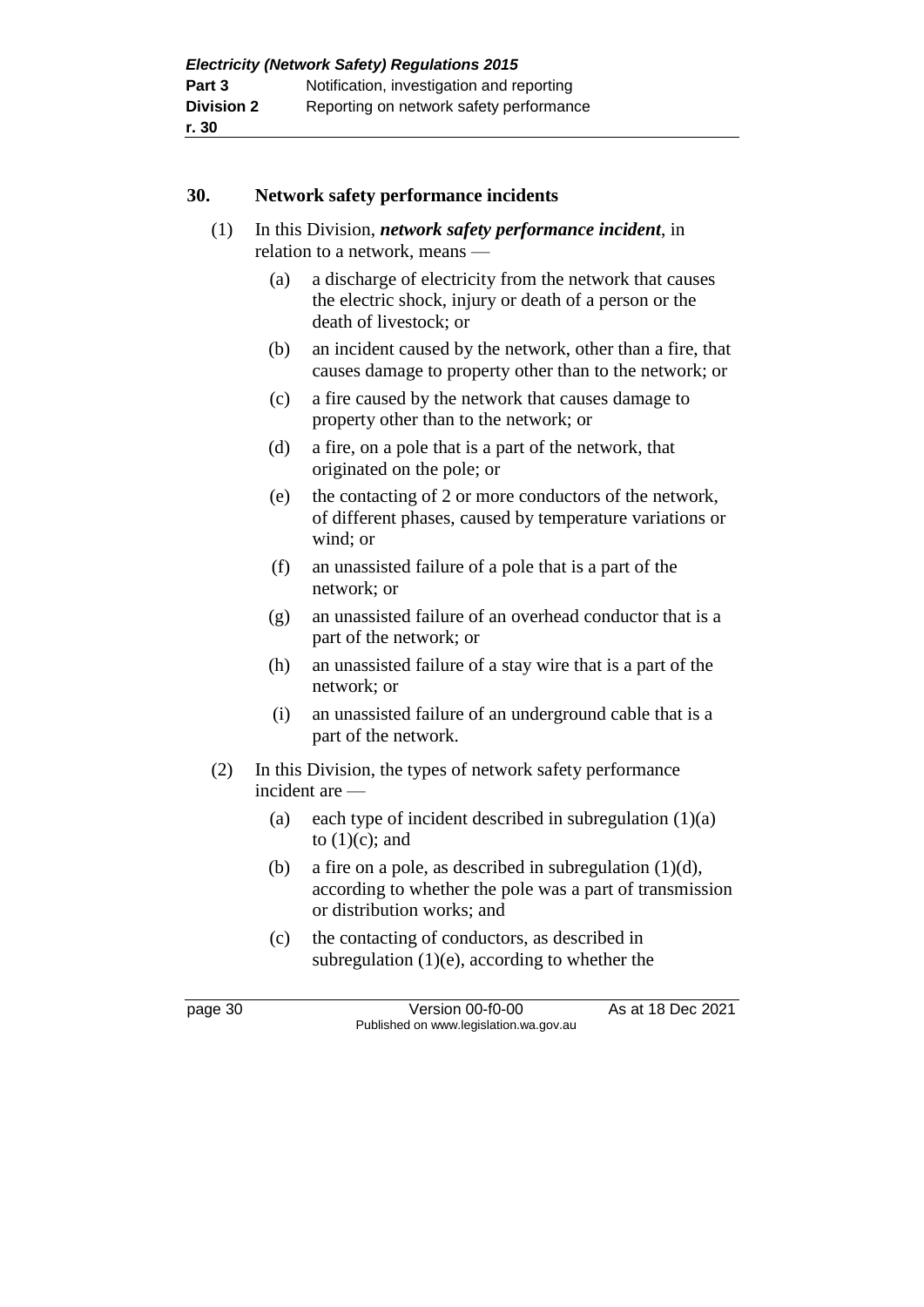conductors were a part of transmission or distribution works; and

- (d) an unassisted failure of a pole according to whether the pole was a part of transmission or distribution works and according to the following categories of material out of which the pole is made — hard wood, soft wood, steel, concrete, aluminium, composite fibre and other; and
- (e) an unassisted failure of an overhead conductor according to whether the conductor was a part of transmission or distribution works; and
- (f) an unassisted failure of a stay wire according to whether the wire was a part of transmission or distribution works; and
- (g) an unassisted failure of an underground cable according to whether the cable was a part of transmission or distribution works.

*[Regulation 30 amended: Gazette 1 Aug 2017 p. 4112.]*

#### **31. Network operator to publish annual objectives**

- (1) A network operator must, on or before each 30 November
	- (a) give the Director a statement of network safety performance objectives that complies with subregulations (2) to (4); and
	- (b) publish the statement on a website maintained by the network operator.

Penalty for this subregulation: a fine of \$250 000.

(2) The statement must set out, for each type of network safety performance incident, the network operator's objective in relation to the maximum number of incidents of that type occurring in relation to the network during the financial year in which the 30 November occurs and each of the next 3 financial years.

As at 18 Dec 2021 Version 00-f0-00 Page 31 Published on www.legislation.wa.gov.au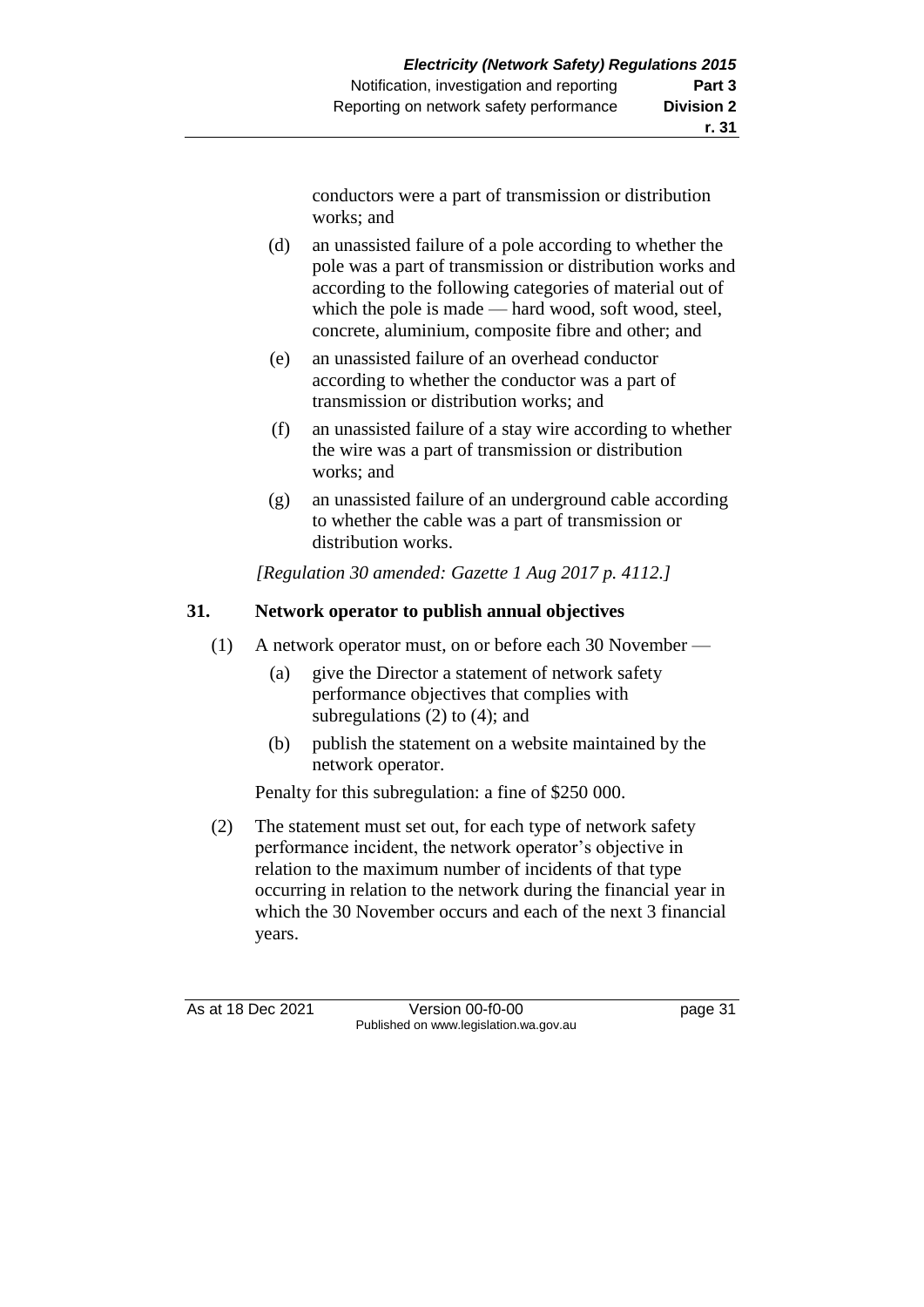- (3) For unassisted failures of poles, the statement must also set out the network operator's objectives in terms of maximum rates of failure, according to whether the pole was a part of transmission or distribution works.
- (4) The statement must explain how the network operator developed the objectives and demonstrate that the objectives are consistent with the construction and maintenance programme of the operator for each of the years.
- (5) The network operator must ensure that the statement remains published on a website maintained by the network operator for 4 years.

Penalty for this subregulation: a fine of \$250 000.

- (6) For a network operator that is a network operator on the day on which this regulation comes into operation, subregulations (1) and (2) are modified so that the first statement under subregulation (1) must —
	- (a) be given and published before 1 October 2015; and
	- (b) cover the financial year commencing on 1 July 2015 and the next 2 financial years.

*[Regulation 31 amended: SL 2021/218 r. 12.]*

## **32. Network operator to publish quarterly outcomes**

- (1) This regulation applies to each financial year that begins after a network operator is required to give its first statement of network safety performance objectives under regulation 31.
- (2) The network operator must, within 40 working days after the end of each quarter in the year —
	- (a) give the Director a statement of network safety performance outcomes for that quarter that complies with subregulations (3) and (4); and

page 32 Version 00-f0-00 As at 18 Dec 2021 Published on www.legislation.wa.gov.au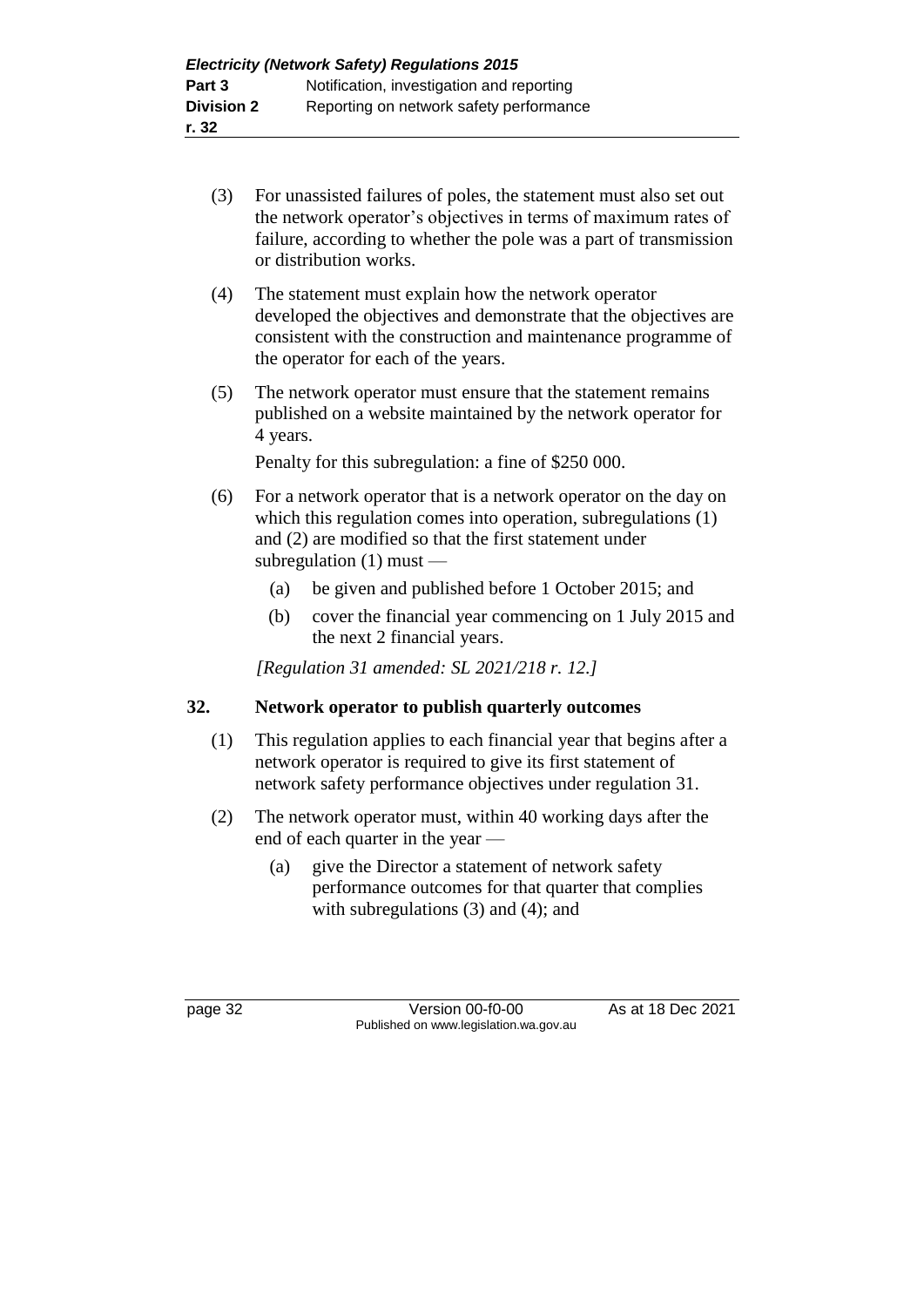(b) publish the statement on a website maintained by the network operator.

Penalty for this subregulation: a fine of \$250 000.

- (3) The statement of network safety performance outcomes must set out, for each type of network safety performance incident —
	- (a) the network operator's current objective in relation to the maximum number of incidents of that type for the year, as published under regulation 31; and
	- (b) the number of incidents of that type that occurred in relation to the network during the quarter; and
	- (c) the number of incidents of that type that occurred in relation to the network during the period beginning at the start of the year and ending at the end of the quarter.
- (4) For unassisted failures of poles, the statement must also set out the matters in subregulation (3) in terms of rates of failure, according to whether the pole was a part of transmission or distribution works.
- (5) The network operator must ensure that the statement of network safety performance outcomes —
	- (a) remains published on a website maintained by the network operator for 4 years; and
	- (b) is not amended unless the Director approves the proposed amendment.

Penalty for this subregulation: a fine of \$250 000.

*[Regulation 32 amended: SL 2021/218 r. 12.]*

## **33. Director may publish and comment on objectives and outcomes**

(1) The Director may publish statements given under regulations 31 and 32 on a website maintained on behalf of the Director.

As at 18 Dec 2021 Version 00-f0-00 page 33 Published on www.legislation.wa.gov.au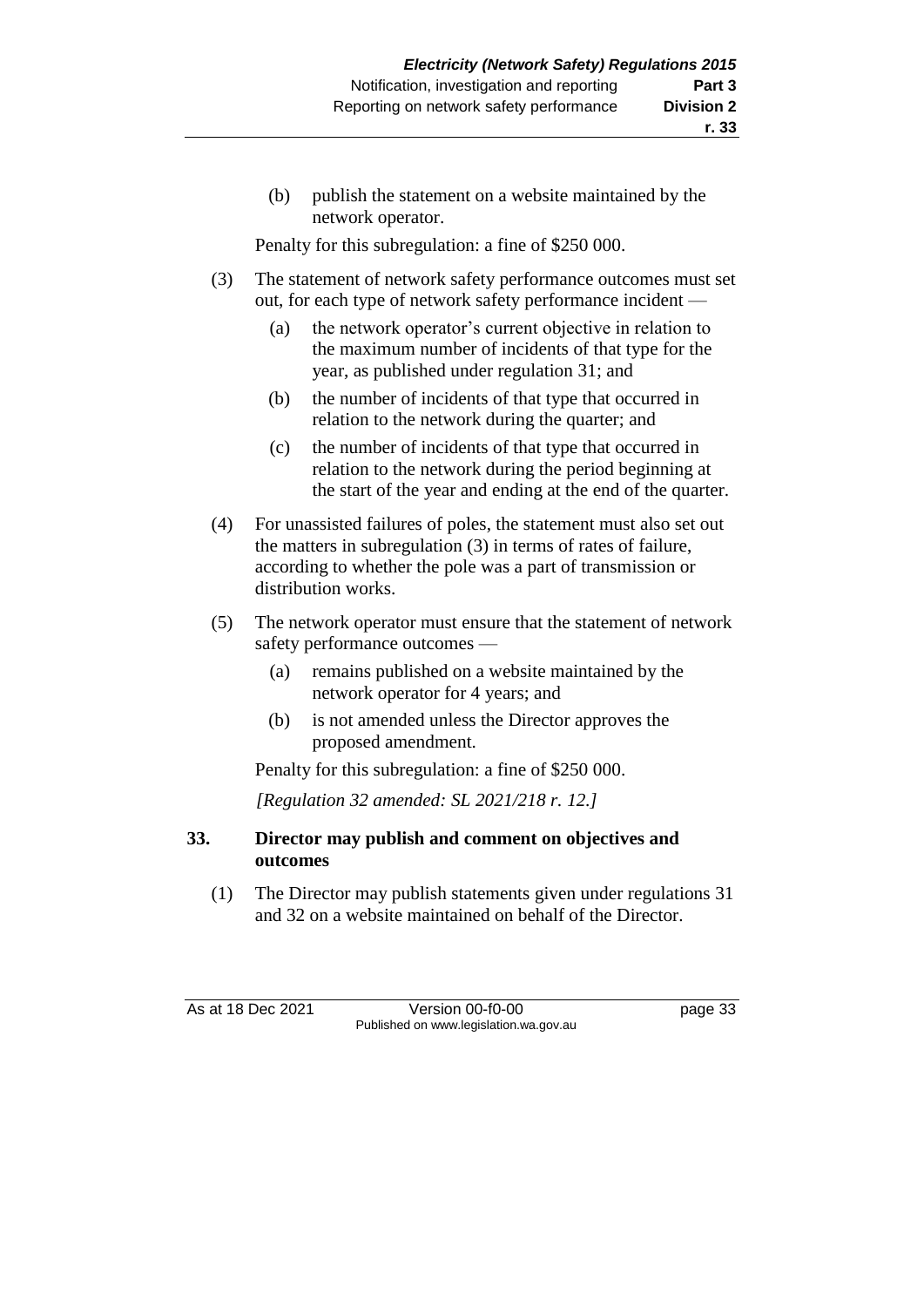(2) The Director may publish, along with those statements, the Director's opinion as to the appropriateness of the objectives and outcomes and the Director's assessment of the network operator's network safety performance based on those statements.

page 34 Version 00-f0-00 As at 18 Dec 2021 Published on www.legislation.wa.gov.au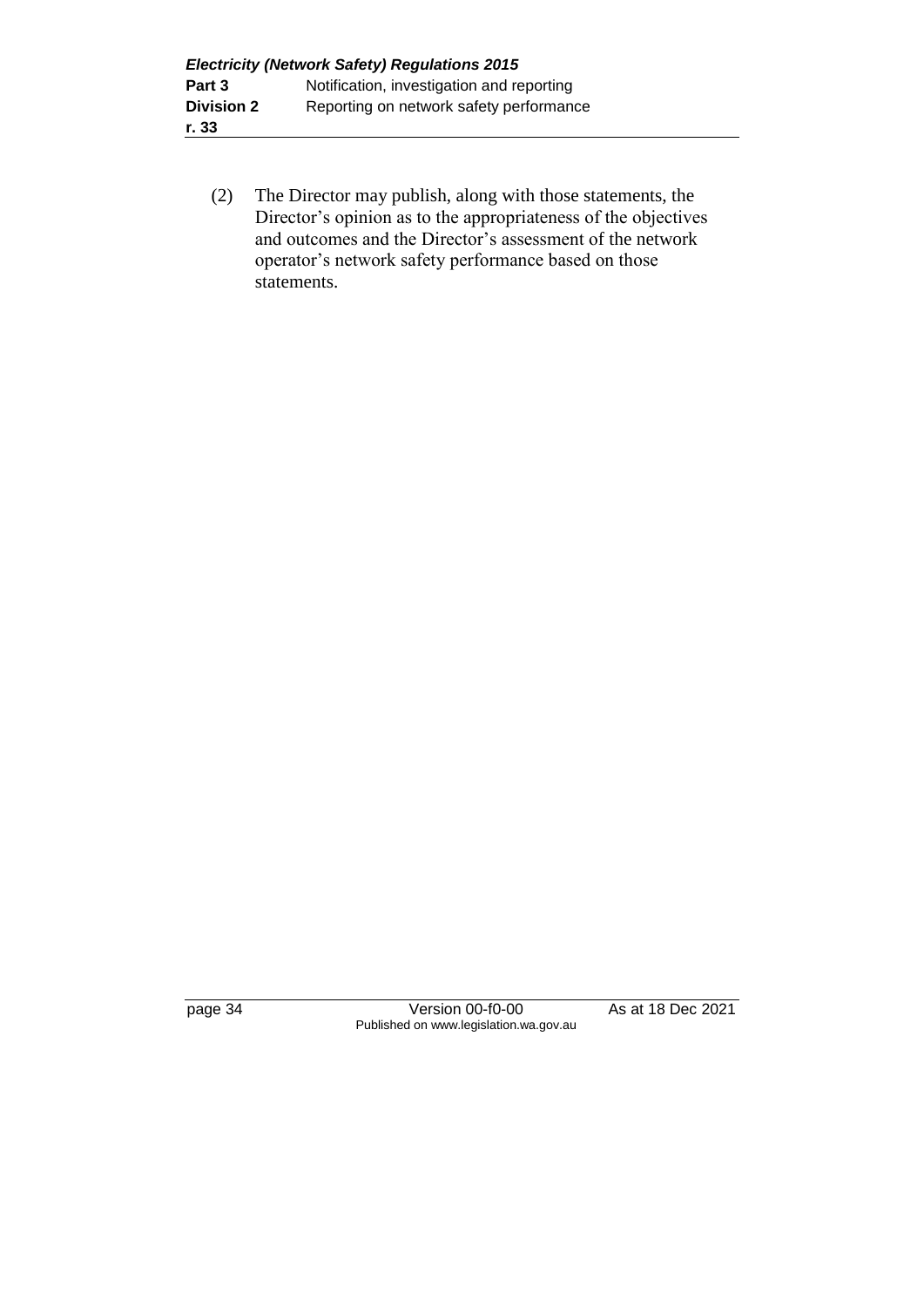## **Part 4 — Review of decisions**

## **34. Decisions to which this Part applies**

- (1) This Part applies to a decision of the Director
	- (a) under regulation  $11(5)$  to refuse to approve a day that is later than the day specified in regulation 11(4)(a) as the implementation day for a network operator; or
	- (b) under regulation 14(3) to refuse to extend the period for the revision of a network operator's safety management system; or
	- (c) under regulation 17(2) to refuse to approve a standard or code; or
	- (d) under regulation 17(4) to revoke the approval of a standard or code; or
	- (e) under regulation 24(1)(b) to refuse to extend the period in which to give a report of the investigation of an incident; or
	- (f) under regulation  $32(5)(b)$  to refuse to approve a proposed amendment to a statement of network safety performance outcomes; or
	- (g) under regulation 35(5) to refuse to stay or modify the operation of a decision of the Director the subject of a review under this Part.
- (2) If the Director makes a decision listed in subregulation (1), the Director must notify the person or each person the subject of the decision or directly affected by it.

## **35. Application for review**

(1) A person aggrieved by a decision to which this Part applies may apply in writing to the Director for a review of the decision.

As at 18 Dec 2021 Version 00-f0-00 Page 35 Published on www.legislation.wa.gov.au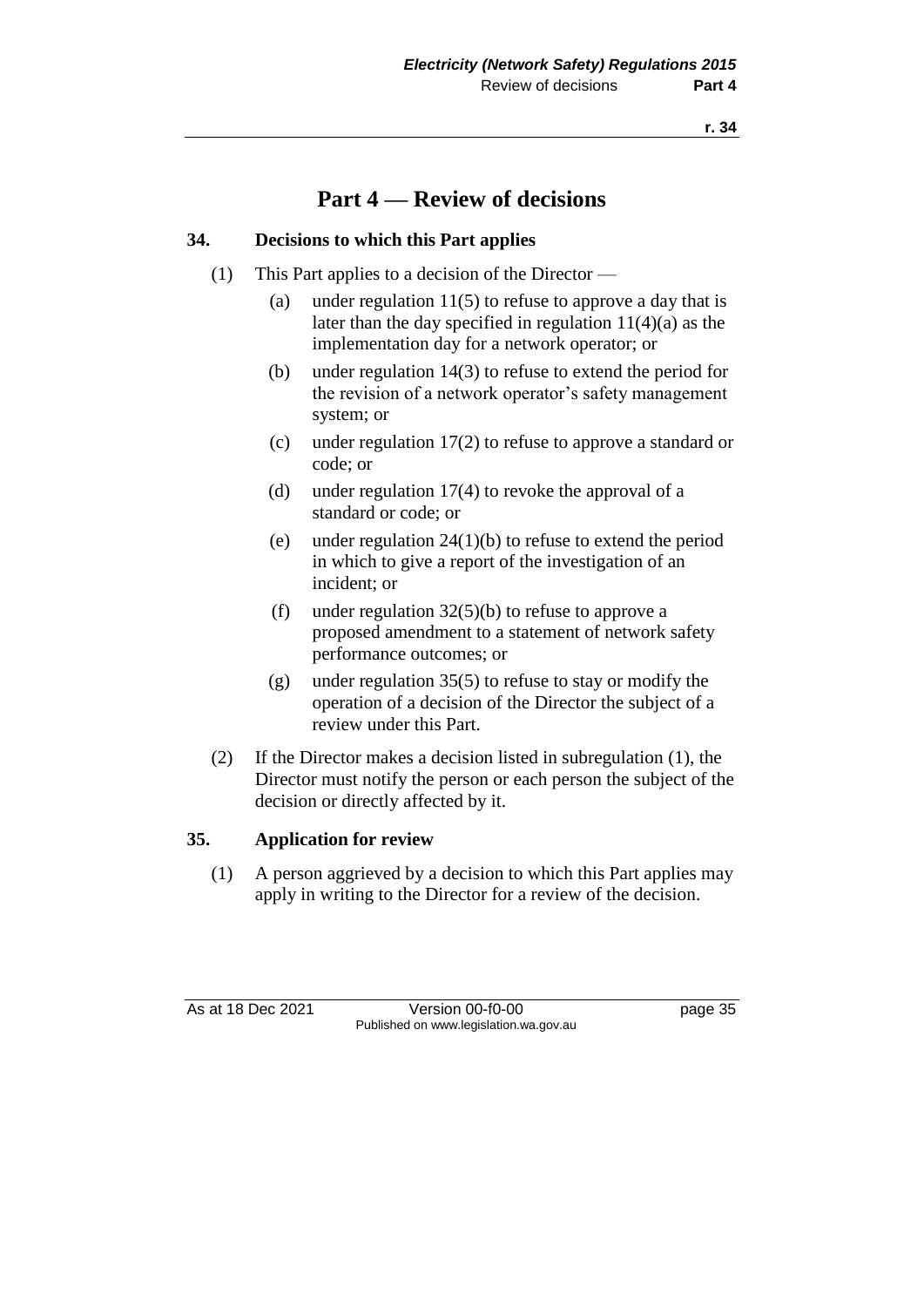| (2) | An application for review is to be made within 10 working days<br>after the day on which the applicant receives notice of the<br>decision. |
|-----|--------------------------------------------------------------------------------------------------------------------------------------------|
| (3) | The Director may, in a particular case, extend the period<br>referred to in subregulation (2).                                             |

- (4) The Director must give the applicant a reasonable opportunity to make submissions in relation to the review.
- (5) The Director may suspend the operation or effect of the decision until the determination of the review.
- (6) The Director, after considering submissions (if any) made under subregulation (4) may determine the application by confirming, varying or reversing the decision.
- (7) The Director must give written notice of his or her determination and the reasons for it to the applicant.
- (8) The Director may publicise his or her determination in the manner the Director thinks fit.

## **36. Review of determinations of Director under regulation 35**

- (1) A person aggrieved by a determination of the Director under regulation 35 may —
	- (a) if a question of law is involved apply to the State Administrative Tribunal for a review of the decision; or
	- (b) in any other case request that a technical review panel review the decision.
- (2) A request for review under subregulation (1)(b) must
	- (a) be made to the CEO within 30 days after the day on which the person receives written notice of the determination; and
	- (b) be in writing; and
	- (c) set out the grounds on which the request is made; and

page 36 Version 00-f0-00 As at 18 Dec 2021 Published on www.legislation.wa.gov.au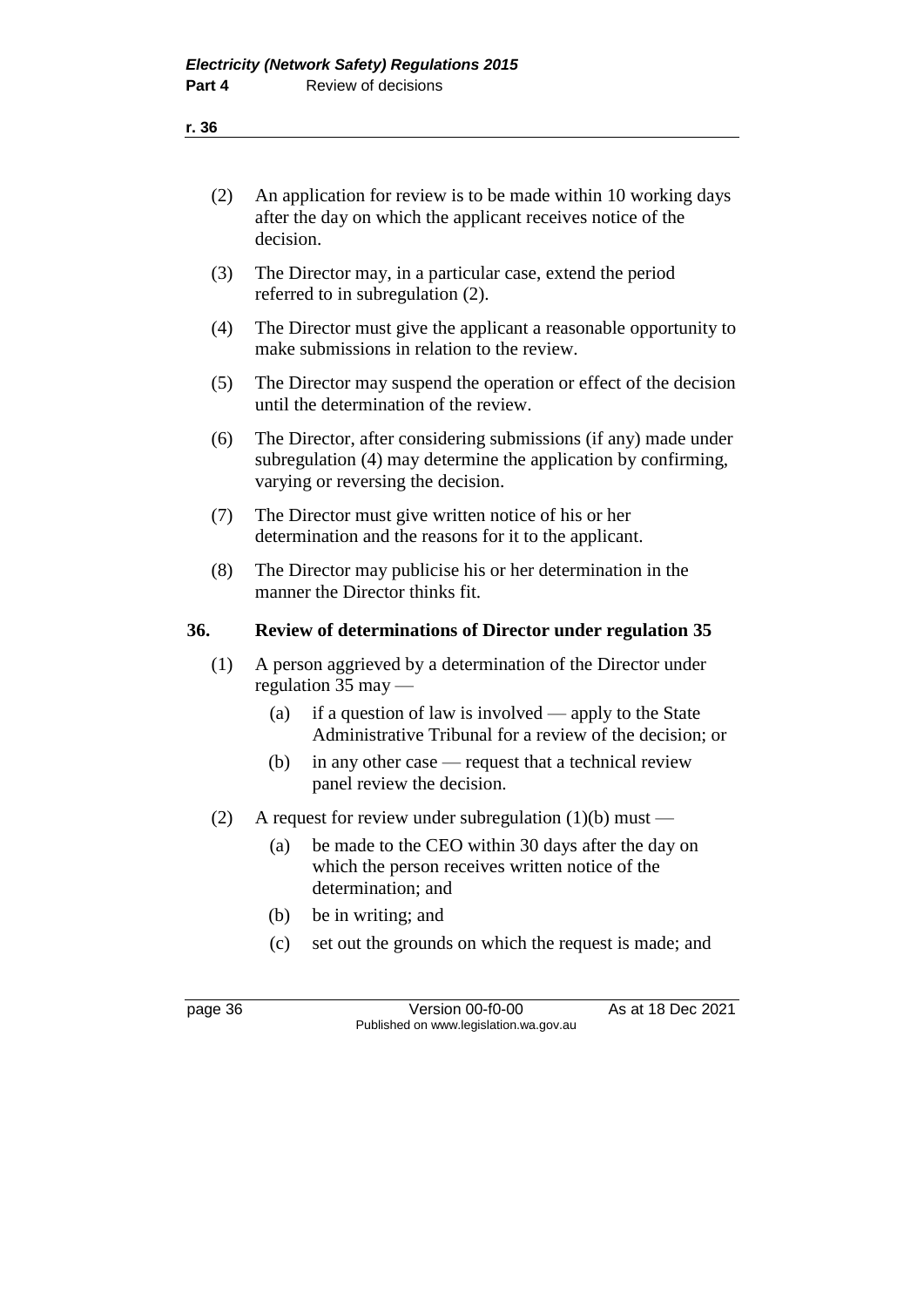- (d) set out any submissions that the person wishes to make in relation to the review.
- (3) If a request for review is made under subregulation (1)(b), the CEO must convene a technical review panel unless satisfied that the request is frivolous or vexatious.
- (4) The State Administrative Tribunal or the technical review panel (whichever is relevant) may suspend the operation or effect of the decision until the determination of the review.
- (5) If the decision is sent back to the Director under the *State Administrative Tribunal Act 2004* section 29(3)(c)(ii) for reconsideration —
	- (a) the Director must make a new decision, in accordance with any directions or recommendations of the State Administrative Tribunal, within 20 working days after the day on which the Director receives notice of the Tribunal's determination; and
	- (b) the new decision is not subject to review under regulation 35; and
	- (c) the *State Administrative Tribunal Act 2004* section 29(4) does not apply in relation to the new decision.
- (6) On a review under subregulation  $(1)(b)$ , the technical review panel may determine the review by confirming, varying or cancelling the decision, and the determination of the panel is final.
- (7) If the technical review panel cancels the decision, the Director may make a new decision, in accordance with the panel's determination, within 20 working days after the day on which the Director receives notice of the panel's determination, and the new decision is not subject to review under regulation 35.

As at 18 Dec 2021 Version 00-f0-00 Page 37 Published on www.legislation.wa.gov.au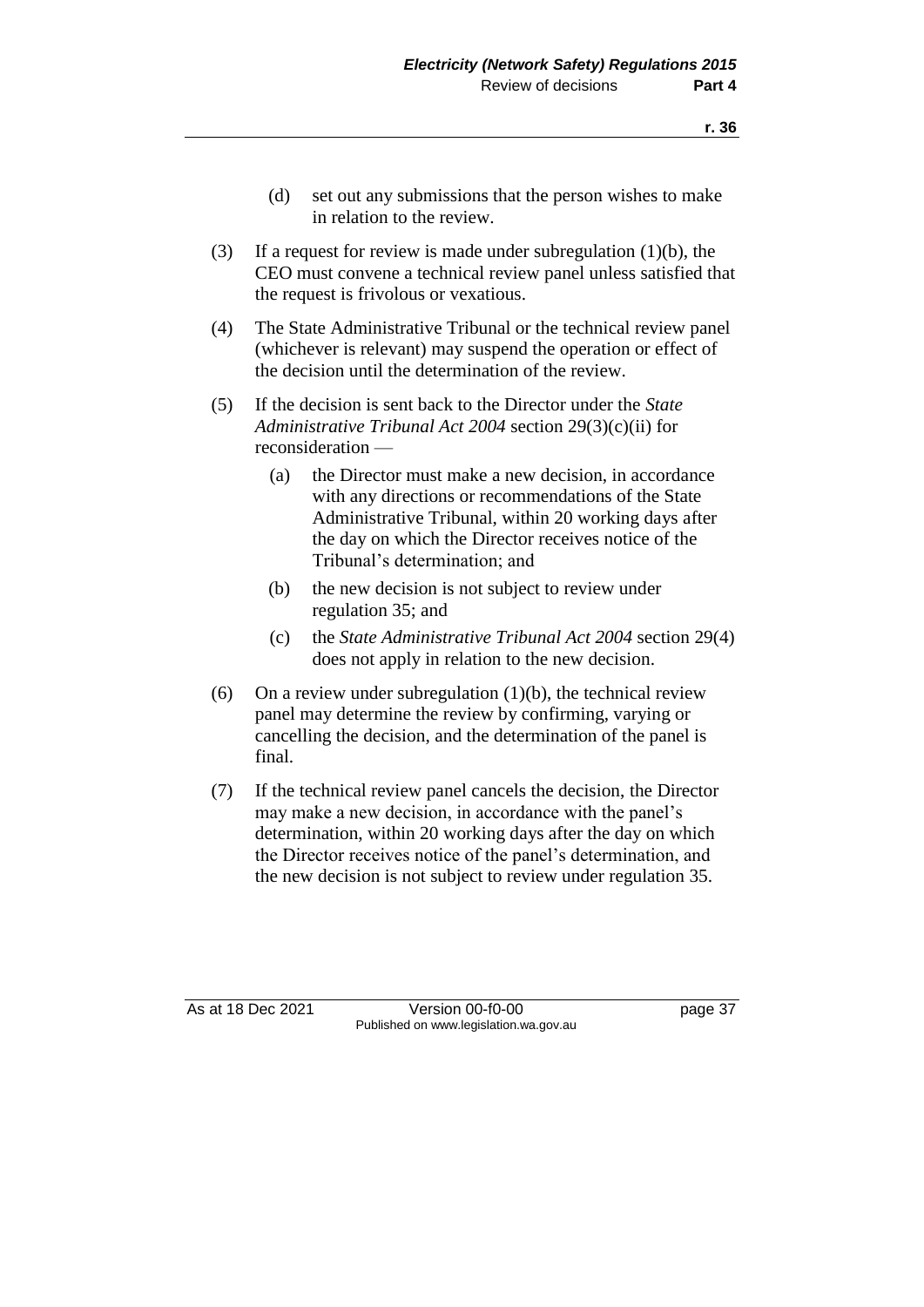- (1) If the CEO is required to convene a technical review panel, the CEO must convene a panel of 3 persons who are independent of the particular matter that is the subject of the decision being reviewed.
- (2) Each member of a technical review panel is to be paid the remuneration and allowances that the Minister, on the recommendation of the Public Sector Commissioner, determines for that member.
- (3) Subregulation (2) does not apply to an employee as defined in the *Public Sector Management Act 1994* section 3(1).
- (4) The CEO must provide a technical review panel with the support services it may reasonably require.

## **38. Technical review panels: procedure on review**

- (1) A technical review panel may inform itself about a relevant matter in any manner it considers appropriate and may determine its own procedure.
- (2) A technical review panel must give the Director
	- (a) a copy of the request for review; and
	- (b) a reasonable opportunity to make submissions in relation to the review.
- (3) The technical review panel must
	- (a) complete the review by making a determination under regulation 36(6) within the period specified by the CEO in writing; and
	- (b) give written notice of its determination to the Director and the person who requested the review.

page 38 Version 00-f0-00 As at 18 Dec 2021 Published on www.legislation.wa.gov.au

**r. 37**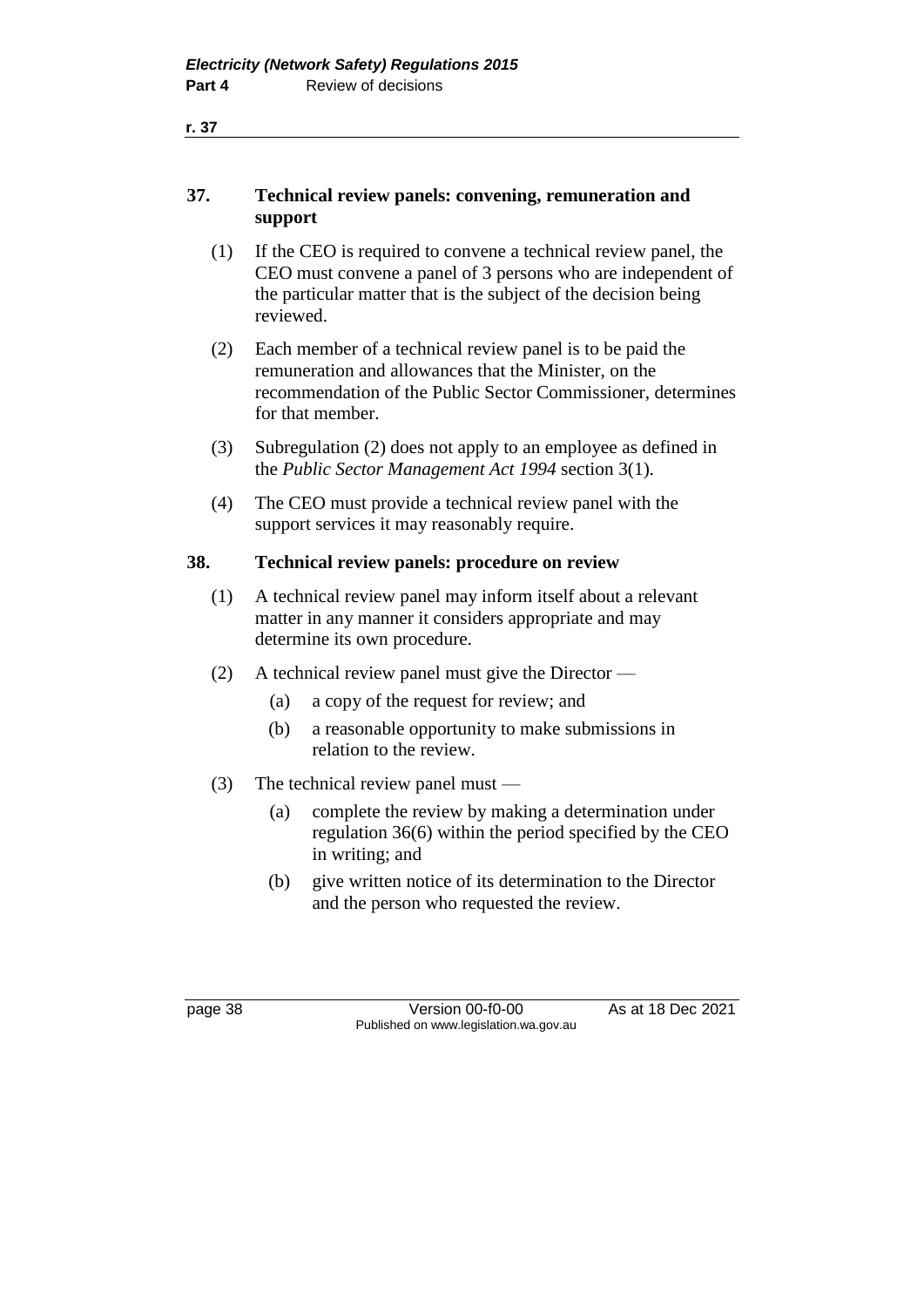#### **39. Technical review panels: costs**

- (1) If a technical review panel confirms the decision under review, the person who requested the review is liable to pay the reasonable costs of the review.
- (2) The CEO may seek an order for the recovery of those costs in a court of competent jurisdiction.
- (3) The reasonable costs of a review include
	- (a) remuneration and allowances paid to the members of a technical review panel convened for the purposes of the review;
	- (b) costs of consultants or contractors engaged by the CEO for the purposes of the review, including accommodation costs, travel costs and equipment costs;
	- (c) photocopying, mailing and similar administrative costs.

As at 18 Dec 2021 Version 00-f0-00 Page 39 Published on www.legislation.wa.gov.au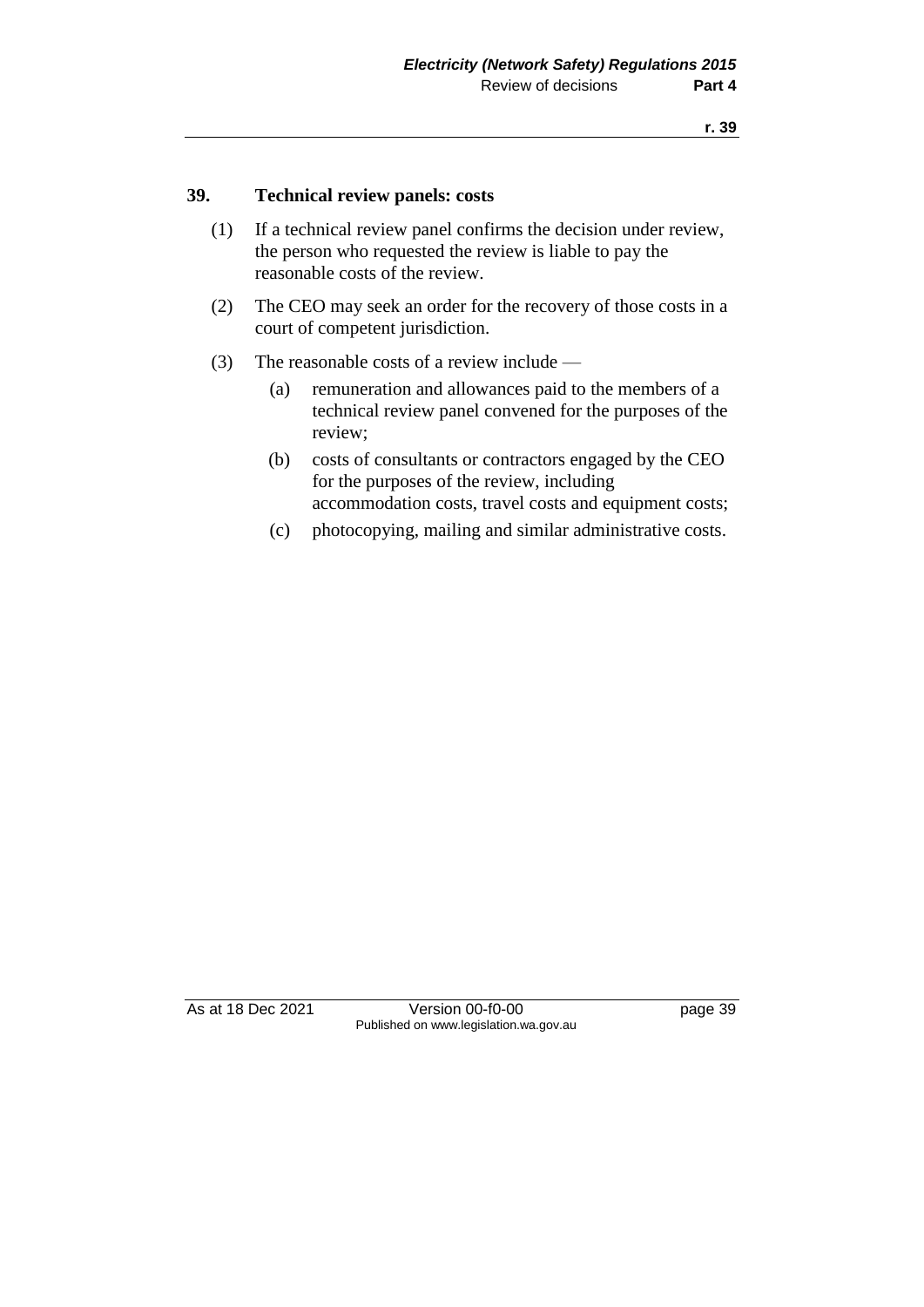**r. 40**

## **Part 5 — Miscellaneous**

## **40. Defence for certain network operators**

- (1) Subregulation (2) applies in relation to the companies listed in regulation 4(2) (that is, the Robe River Joint Venture participants).
- (2) If one of the companies is charged with an offence constituted by a breach of an obligation under these regulations (other than regulation 41), it is a defence to prove that another of the companies complied with that obligation.
- (3) Subregulation (4) applies in relation to the companies listed in regulation 4(3) (that is, the Newman Joint Venture participants).
- (4) If one of the companies is charged with an offence constituted by a breach of an obligation under these regulations (other than regulation 41), it is a defence to prove that another of the companies complied with that obligation.

## **41. Contact details of network operators**

 $(1)$  In this regulation —

*contact details*, of a person who is or is to become a network operator, means, for each network for which the person is or is to become the network operator, one or more of each of the following, a postal address, a telephone number, a facsimile number and an email address, by which the person may be contacted, or given notices or other documents, for operational purposes and for administrative purposes respectively.

- (2) A person who is a network operator on the day on which this regulation comes into operation must, within 20 working days after that day, give the Director a notice —
	- (a) stating that the person is a network operator; and
	- (b) setting out the transmission or distribution works of which the person is the network operator; and

page 40 Version 00-f0-00 As at 18 Dec 2021 Published on www.legislation.wa.gov.au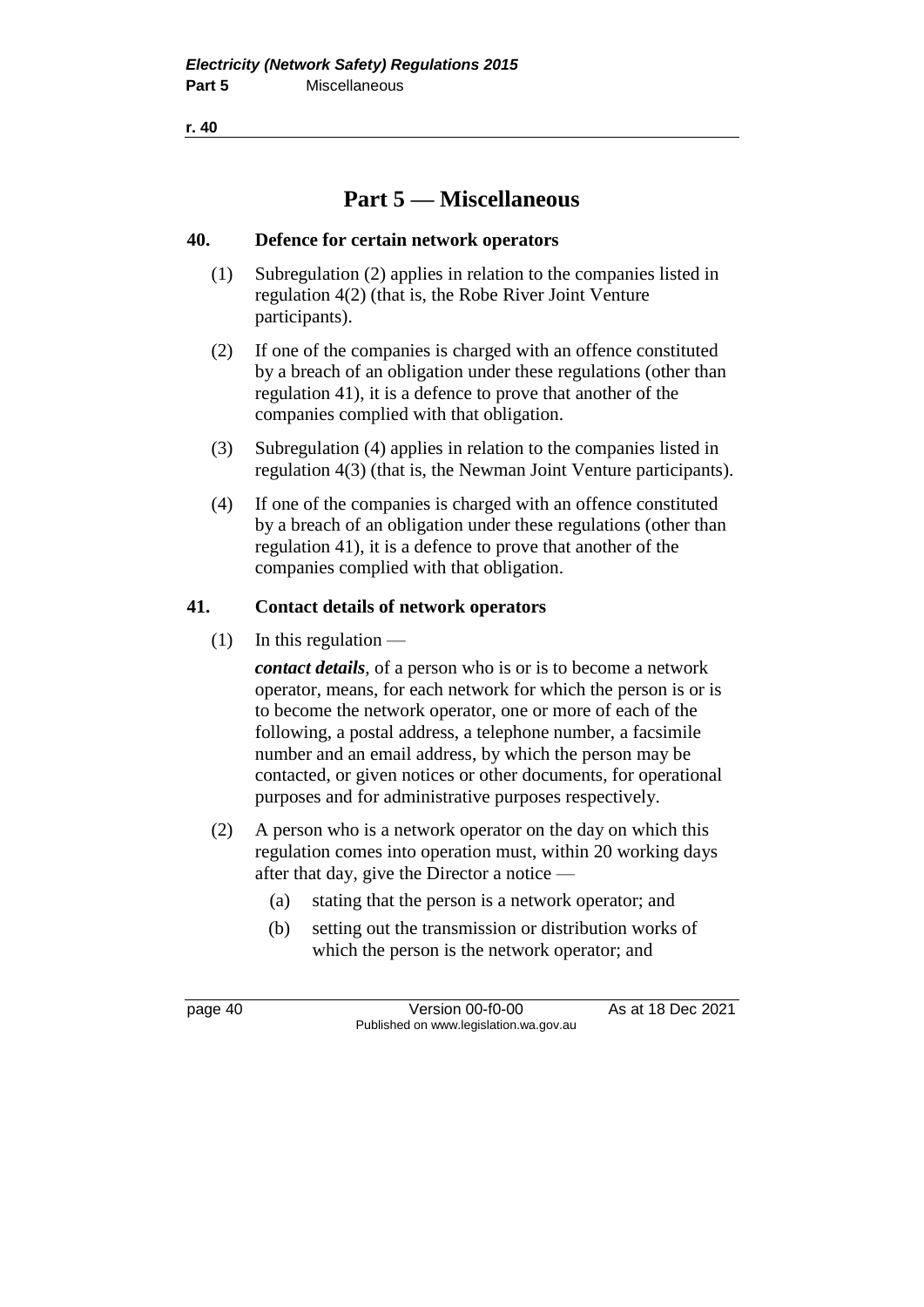- (c) setting out the person's ACN (or equivalent) and contact details; and
- (d) listing all related bodies corporate.

Penalty for this subregulation: a fine of \$250 000.

- (3) A person who is to become the network operator of particular transmission or distribution works after the day on which this regulation comes into operation must, at least 30 working days before the day on which the person will become the network operator of those works, give the Director a notice —
	- (a) stating that the person is to become the network operator of those works; and
	- (b) setting out the day on which that is to occur; and
	- (c) setting out the person's ACN (or equivalent) and contact details; and
	- (d) listing all related bodies corporate.

Penalty for this subregulation: a fine of \$250 000.

- (4) A network operator who is to cease to be an operator of particular transmission or distribution works must, at least 30 working days before the day on which the network operator ceases to be the operator of the works, give the Director a notice —
	- (a) stating that the person will cease to be the operator of the works; and
	- (b) setting out the day on which that is to occur.

Penalty for this subregulation: a fine of \$250 000.

(5) If there is a change in the name or contact details of a network operator, the network operator must, within 10 working days after the day on which the change occurs, give the Director a notice setting out the new name or contact details.

Penalty for this subregulation: a fine of \$250 000.

As at 18 Dec 2021 Version 00-f0-00 Page 41 Published on www.legislation.wa.gov.au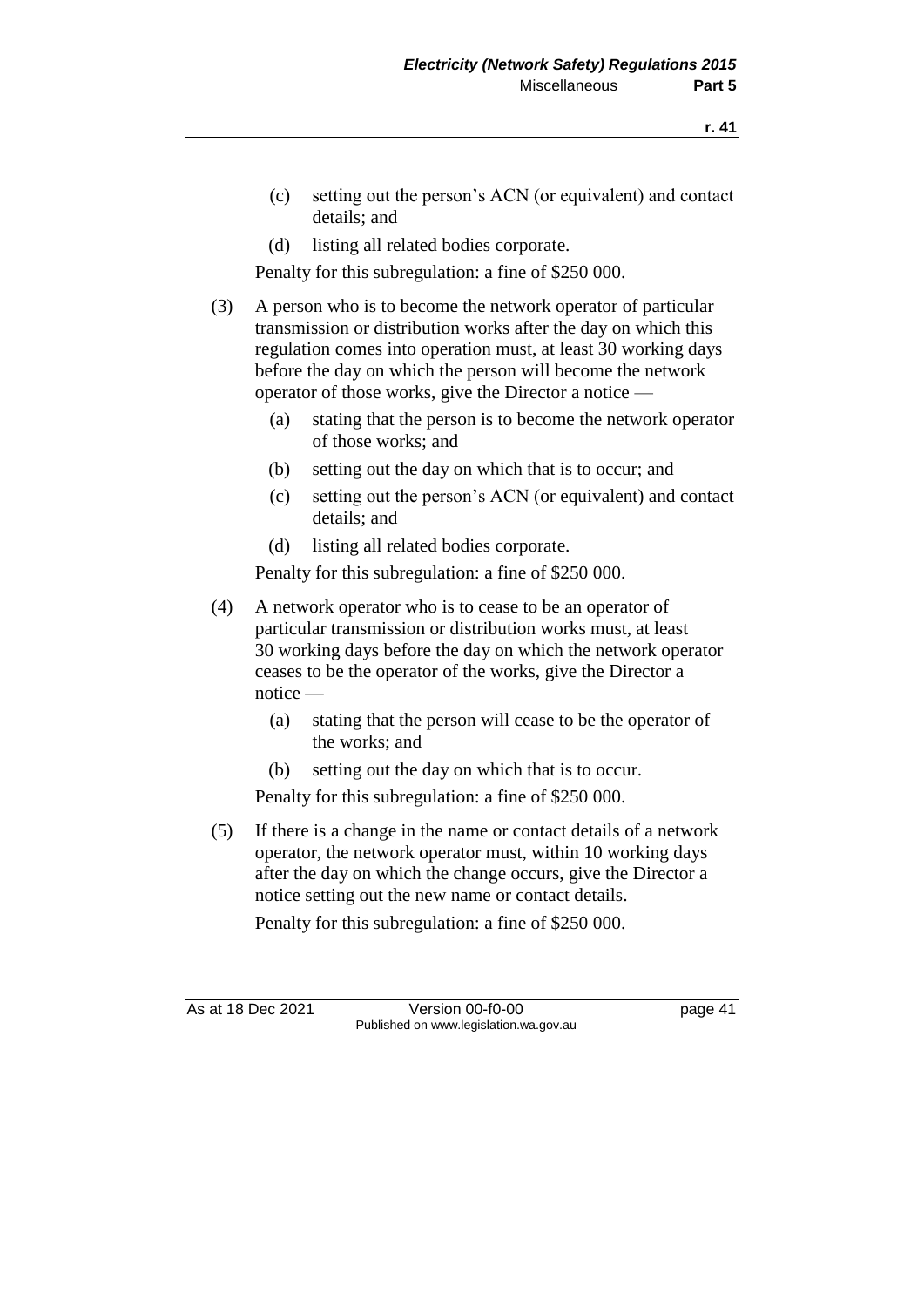- (6) A notice under this regulation must be in a form approved by the Director.
- (7) For the purposes of this regulation, a body corporate is related to a person if it is a related body corporate within the meaning of the *Corporations Act 2001* (Commonwealth) section 9.

*[Regulation 41 amended: SL 2021/218 r. 12.]*

page 42 Version 00-f0-00 As at 18 Dec 2021 Published on www.legislation.wa.gov.au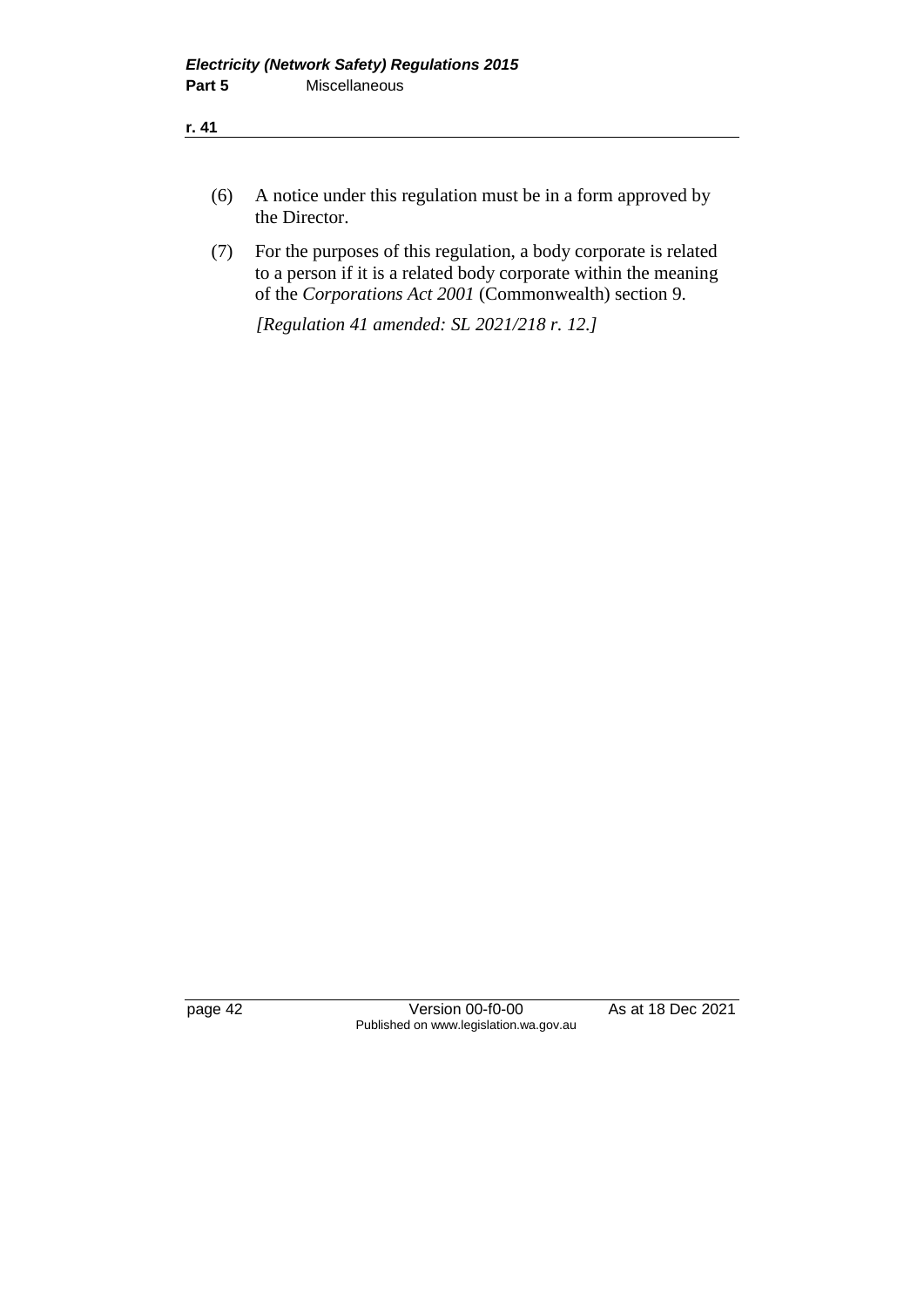## **Part 6 — Repeal, consequential amendments and transitional provisions**

## **Division 1 — Repeal**

## **42.** *Electricity (Supply Standards and System Safety) Regulations 2001* **repealed**

The *Electricity (Supply Standards and System Safety) Regulations 2001* are repealed.

## **Division 2 — Consequential amendments**

## **43.** *Electricity (Licensing) Regulations 1991* **amended**

- (1) This regulation amends the *Electricity (Licensing) Regulations 1991*.
- (2) In regulation  $63(7)(a)$ :
	- (a) delete "a notifiable" and insert:

an

(b) delete "*Electricity (Supply Standards and System Safety) Regulations 2001* regulation 35(1)(a); and" and insert:

*Electricity (Network Safety) Regulations 2015* regulation 23(1); and

## **44.** *Electricity Regulations 1947* **amended**

(1) This regulation amends the *Electricity Regulations 1947*.

As at 18 Dec 2021 Version 00-f0-00 page 43 Published on www.legislation.wa.gov.au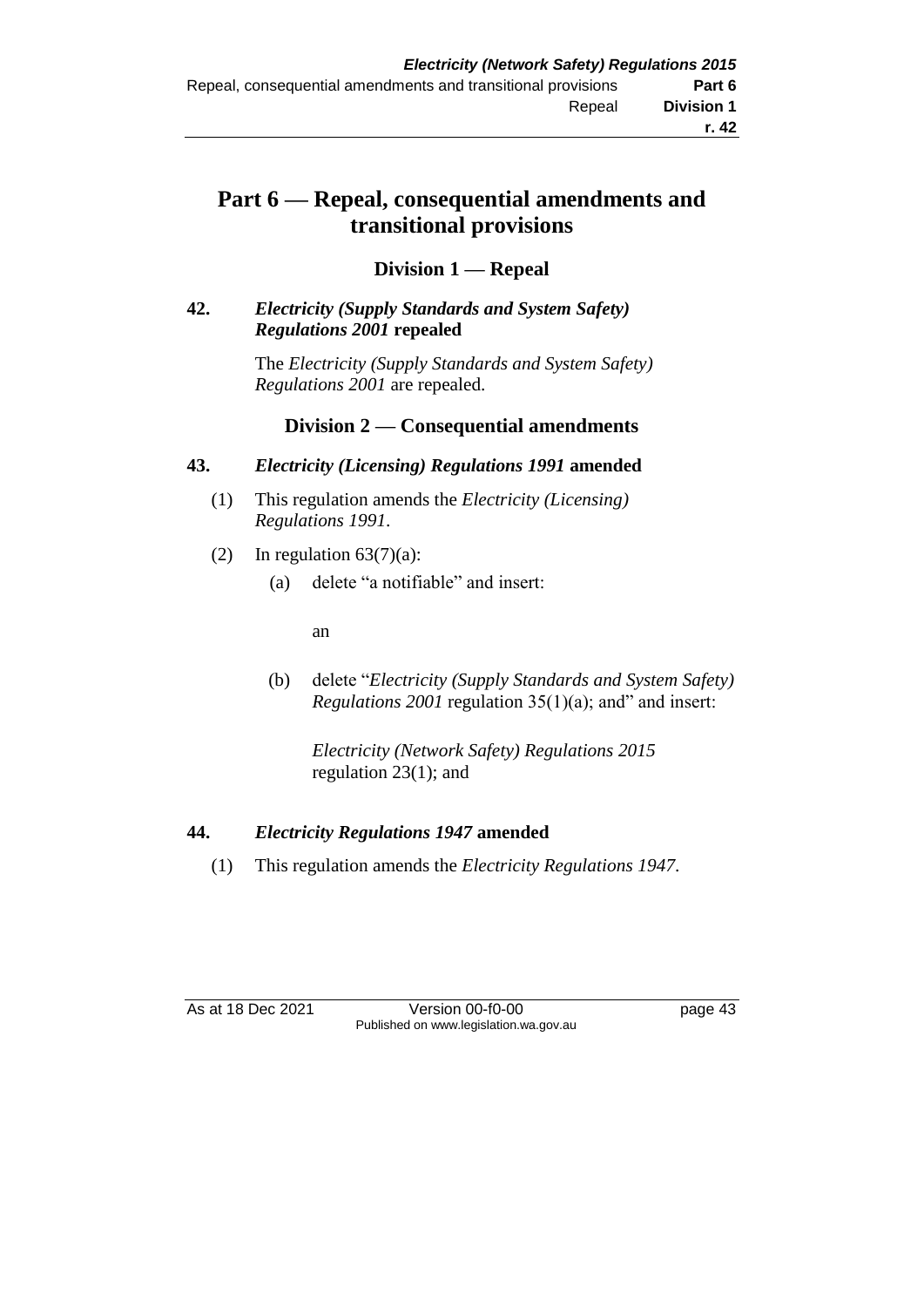## (2) Delete Schedule 1 Table 4 and insert:

| Provision(s) | <b>Description of offence under</b>                                                                                        |                   | <b>Modified penalty</b> |  |
|--------------|----------------------------------------------------------------------------------------------------------------------------|-------------------|-------------------------|--|
|              | <b>Electricity (Network Safety)</b><br><b>Regulations 2015</b>                                                             | For<br>individual | For body<br>corporate   |  |
| r. $13(1)$   | Failure by network operator to have<br>safety management system                                                            |                   | \$50 000                |  |
| r. $14(1)$   | Failure by network operator to review<br>and revise safety management system                                               |                   | \$50 000                |  |
| r. $14(2)$   | Failure by network operator to revise<br>safety management system following<br>amendment of AS 5577                        |                   | \$50 000                |  |
| r. $23(6)$   | Destroying or disposing of physical<br>evidence relating to incident                                                       | \$5 000           | \$50 000                |  |
| r. $24(1)$   | Failure by network operator to give<br>report, that complies with<br>regulation 24(2), on incident within<br>required time |                   | \$10 000                |  |
| r. $24(1)$   | Failure by network operator to give<br>report on incident within required time                                             |                   | \$50 000                |  |
| r. $26(3)$   | Failure by network operator to permit<br>witnessing of testing                                                             |                   | \$50 000                |  |
| r. $31(1)$   | Failure by network operator to give or<br>publish statement of network safety<br>performance objectives                    |                   | \$10 000                |  |
| r. $32(2)$   | Failure by network operator to give or<br>publish statement of network safety<br>performance outcomes                      |                   | \$10 000                |  |

|  |  |  |  | Table 4 – Electricity (Network Safety) Regulations 2015 offences |  |  |
|--|--|--|--|------------------------------------------------------------------|--|--|
|--|--|--|--|------------------------------------------------------------------|--|--|

page 44 Version 00-f0-00 As at 18 Dec 2021 Published on www.legislation.wa.gov.au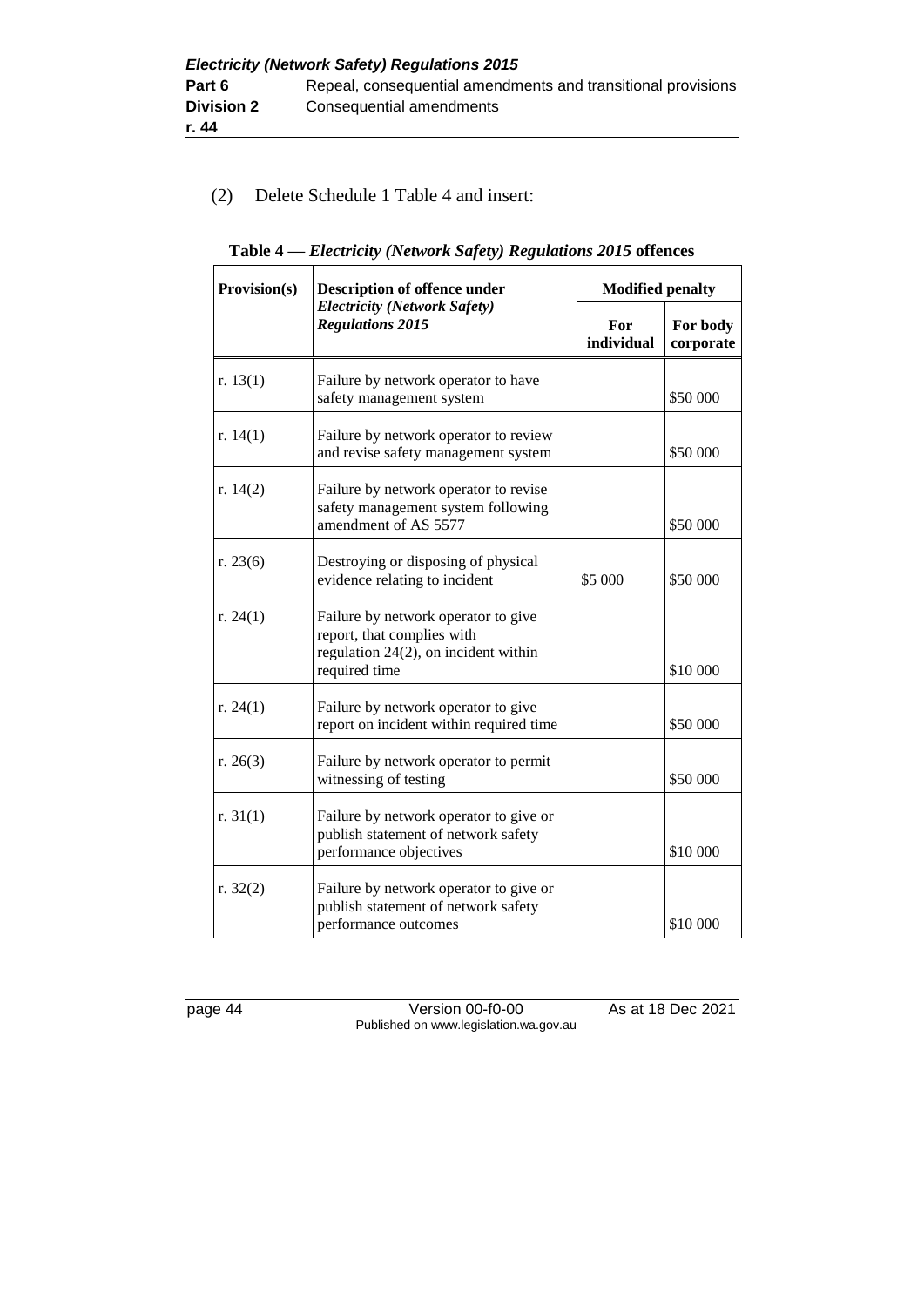| <b>Provision(s)</b>                                            | <b>Description of offence under</b>                                                                | <b>Modified penalty</b> |                       |  |
|----------------------------------------------------------------|----------------------------------------------------------------------------------------------------|-------------------------|-----------------------|--|
| <b>Electricity (Network Safety)</b><br><b>Regulations 2015</b> |                                                                                                    | For<br>individual       | For body<br>corporate |  |
| r. $41(2)$                                                     | Failure by network operator to inform<br>Director and give details                                 |                         | \$5 000               |  |
| r. $41(3)$                                                     | Failure by person who is to become<br>network operator to inform Director and<br>give details      |                         | \$5 000               |  |
| r. $41(4)$                                                     | Failure by person who is to cease to be<br>network operator to inform Director and<br>give details |                         | \$5 000               |  |
| r. $41(5)$                                                     | Failure by network operator to give<br>notice of change in name or contact<br>details              |                         | \$5 000               |  |

(3) In Schedule 2 Forms 1 and 2 delete "*Electricity (Supply Standards and System Safety) Regulations 2001* r." and insert:

*Electricity (Network Safety) Regulations 2015* r.

## **Division 3 — Transitional provisions**

## **45. Terms used**

In this Division —

*commencement day* means the day on which this regulation comes into operation;

*repealed regulations* means the *Electricity (Supply Standards and System Safety) Regulations 2001* as in force immediately before commencement day.

As at 18 Dec 2021 Version 00-f0-00 Published on www.legislation.wa.gov.au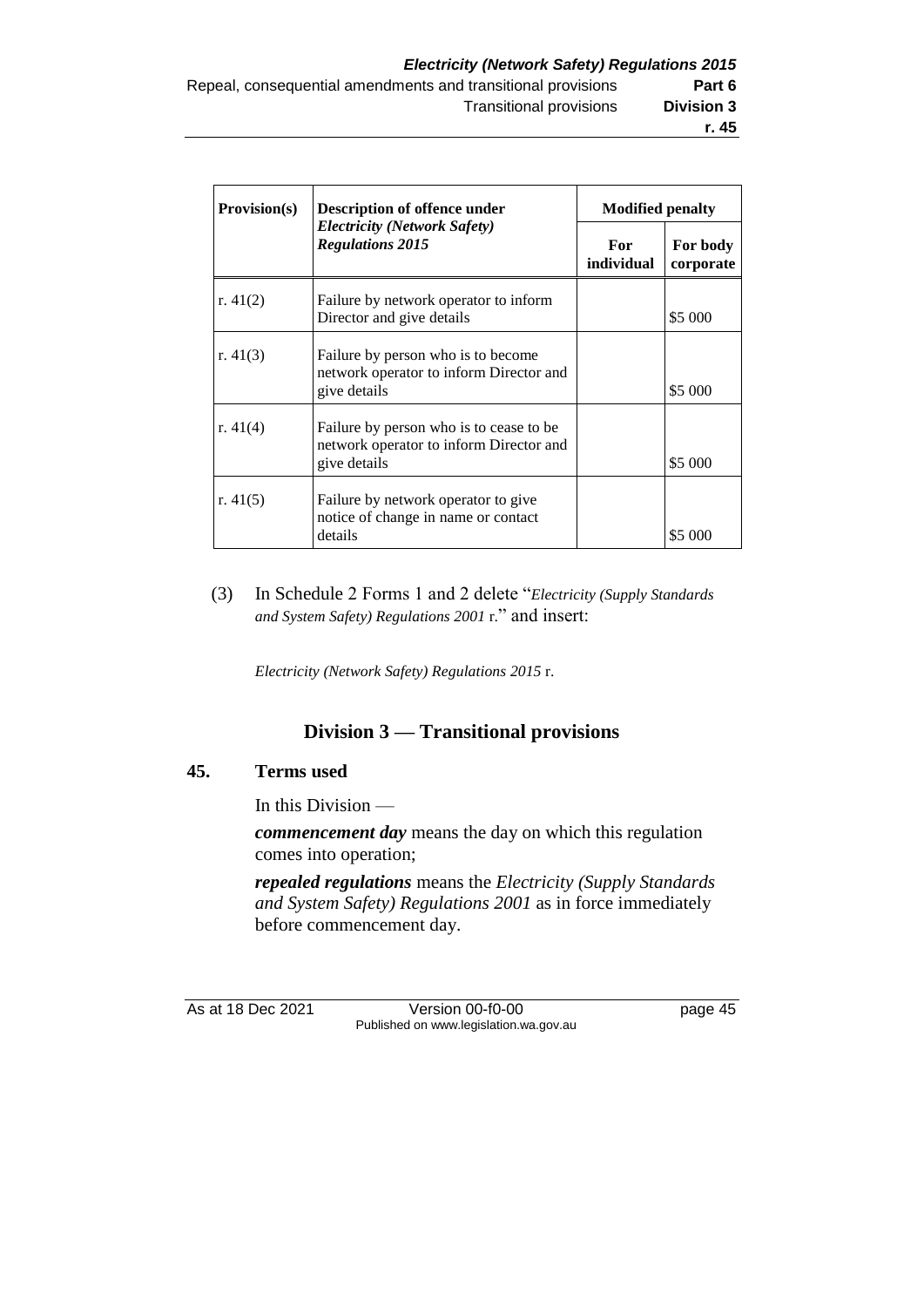### **46. Standards and codes**

- (1) If, immediately before commencement day, a standard or code was a standard or code approved by the Director under regulation 11(1)(c) of the repealed regulations, the standard or code becomes, on commencement day, a standard or code approved by the Director under regulation 17(2).
- (2) Subregulation (1) does not prevent the revocation of the approval under regulation 17(4).
- (3) If a decision by the Director under regulation 11(2) of the repealed regulations to refuse to approve a standard or code was made within 10 working days before commencement day, the decision has effect for the purposes of regulation 34 as if made under regulation 17(2).

## **47. Notifiable incidents that occurred before commencement day**

Regulation 24 applies in relation to a notifiable incident (as defined in regulation 34 of the repealed regulations) that occurred before commencement day in, on or in connection with a network (as defined in regulation 3(1) of the repealed regulations) if —

- (a) the report of the incident under regulation 36 of the repealed regulations was not submitted before commencement day; and
- (b) the period for the submission of the report had not expired before commencement day.

page 46 Version 00-f0-00 As at 18 Dec 2021 Published on www.legislation.wa.gov.au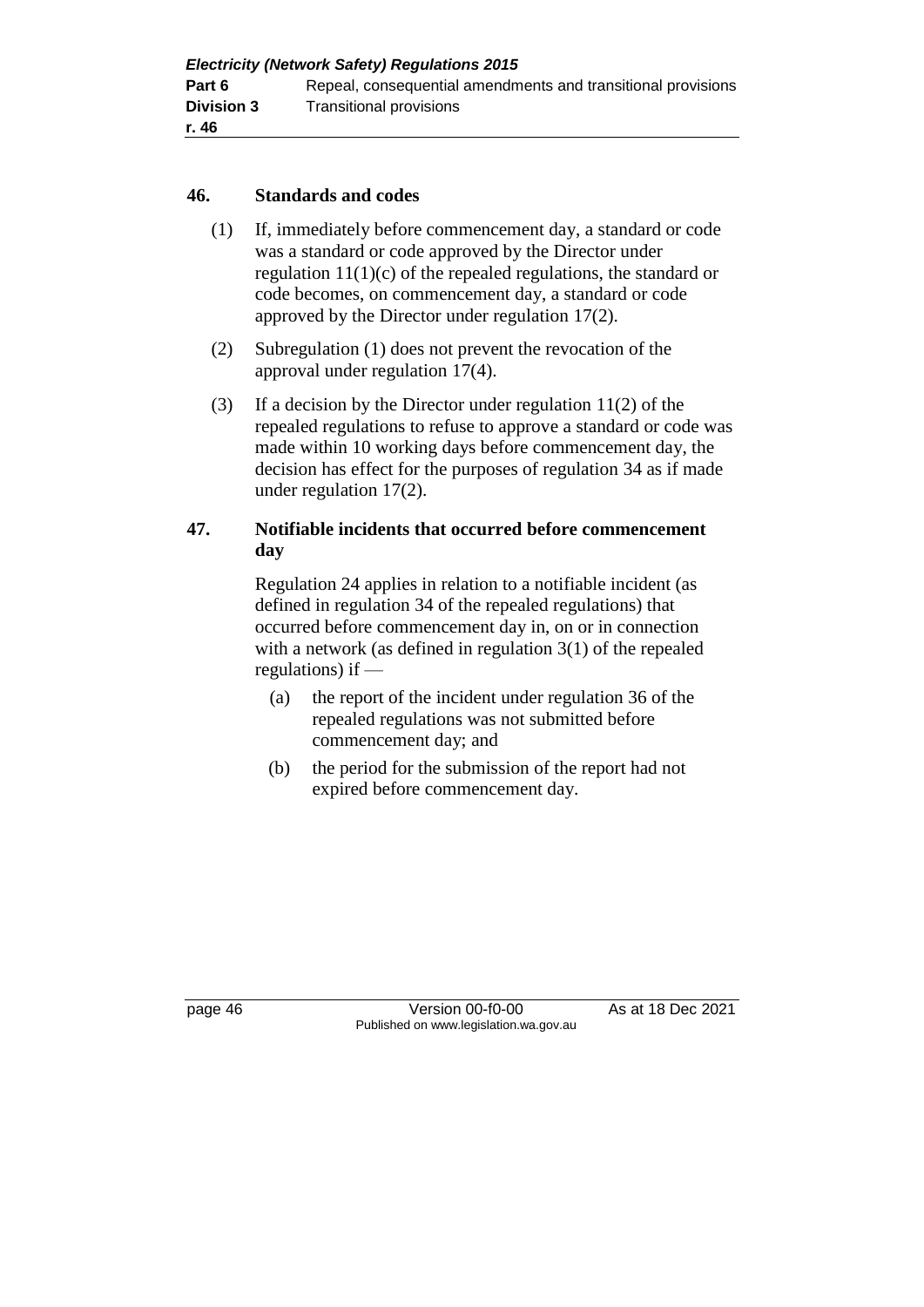## **Schedule 1 — Standards and codes containing evidentiary provisions**

[r. 17]

*[Heading inserted: SL 2021/218 r. 11.]*

#### **Division 1 — General**

*[Heading inserted: SL 2021/218 r. 11.]*

Code of Practice for Safe Low Voltage Work Practices by Electricians, published by the Director in December 2017.

Utility Providers Code of Practice for Western Australia, produced by the Utility Providers Services Committee and applicable from 1 March 2018.

WA Electrical Requirements, published by the Director in December 2019.

AS 2676.1:2020 Guide to the installation, maintenance, testing and replacement of secondary batteries in buildings — Part 1: Vented cells.

AS 2676.2:2020 Guide to the installation, maintenance, testing and replacement of secondary batteries in buildings — Part 2: Sealed cells.

AS 5577-2013 Electricity network safety management systems.

AS/NZS 3000:2018 Electrical installations (known as the Australian/New Zealand Wiring Rules).

AS/NZS 3013:2005 Electrical installations — Classification of the fire and mechanical performance of wiring system elements.

AS/NZS 3100:2017 Approval and test specification — General requirements for electrical equipment.

AS/NZS 60479.1:2010 Effects of current on human beings and livestock — Part 1: General aspects.

ENA Doc 008-2006 National guidelines on electrical safety for emergency service personnel.

ENA Doc 015-2006 National guidelines for prevention of unauthorised access to electricity infrastructure.

ENA Doc 018-2015 Guideline for the fire protection of electricity substations.

As at 18 Dec 2021 Version 00-f0-00 page 47 Published on www.legislation.wa.gov.au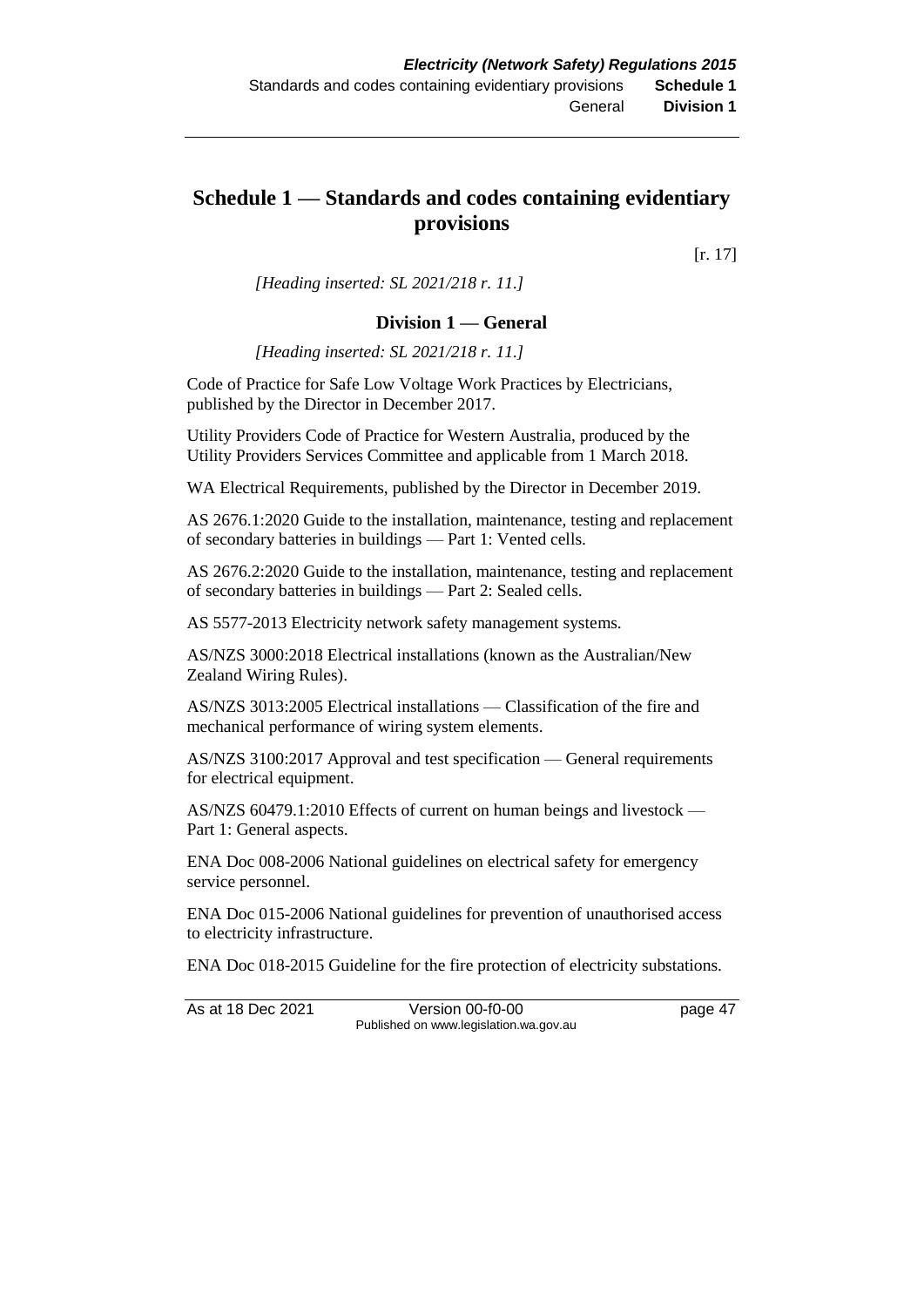ENA Doc 044-2020 Guideline for energised low voltage work.

*[Division 1 inserted: SL 2021/218 r. 11.]*

#### **Division 2 — Overhead lines**

*[Heading inserted: SL 2021/218 r. 11.]*

Code of Practice for Personnel Electrical Safety for Vegetation Control Work Near Live Power Lines, published by the Director in May 2021.

AS/NZS 1768:2007 Lightning protection.

AS 3891.1:2021 Air navigation — Cables and their supporting structures — Marking and safety requirements — Part 1: Marking of overhead cables and supporting structures.

AS 3891.2:2018 Air navigation — Cables and their supporting structures — Marking and safety requirements — Part 2: Low level aviation operations.

*[Division 2 inserted: SL 2021/218 r. 11.]*

#### **Division 3 — Switchyards, substations and power stations**

*[Heading inserted: SL 2021/218 r. 11.]*

AS 1319-1994 Safety signs for the occupational environment.

AS 62271.1:2019 High-voltage switchgear and controlgear — Part 1: Common specifications for alternating current switchgear and controlgear (IEC 62271-1:2017 MOD).

AS 2865-2009 Confined spaces.

AS 60076.1:2014 Power transformers — Part 1: General (IEC 60076-1, Ed. 3.0 (2011) MOD).

AS 60076.11-2006 Power transformers — Part 11: Dry-type transformers.

ENA Doc 007-2006 Specification for polemounting distribution transformers.

*[Division 3 inserted: SL 2021/218 r. 11.]*

page 48 Version 00-f0-00 As at 18 Dec 2021 Published on www.legislation.wa.gov.au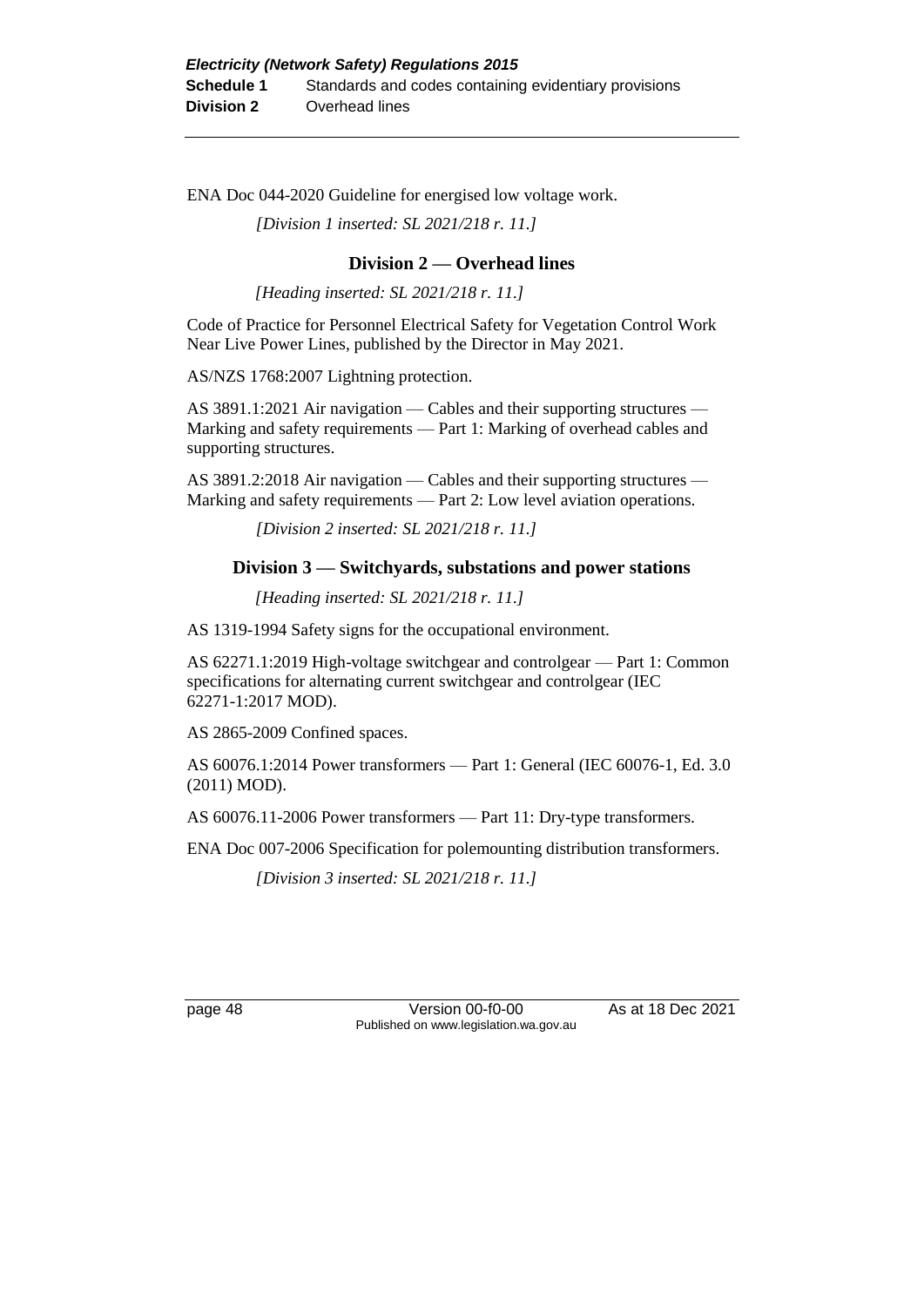#### **Division 4 — Underground cables**

*[Heading inserted: SL 2021/218 r. 11.]*

AS 2832.1:2015 Cathodic protection of metals — Part 1: Pipes and cables.

AS/NZS 2648.1:1995 Underground marking tape — Part 1: Non-detectable tape.

*[Division 4 inserted: SL 2021/218 r. 11.]*

#### **Division 5 — Power coordination**

*[Heading inserted: SL 2021/218 r. 11.]*

AS/NZS 3835.1:2006 Earth potential rise — Protection of telecommunications network users, personnel and plant — Part 1: Code of practice.

AS/NZS 3835.2:2006 Earth potential rise — Protection of telecommunications network users, personnel and plant — Part 2: Application guide.

HB 100-2000 (CJC 4) Coordination of power and telecommunications — Manual for the establishment of safe work practices and the minimisation of operational interference between power systems and paired cable telecommunications systems.

HB 101-1997 (CJC 5) Coordination of power and telecommunications — Low Frequency Induction (LFI) — Code of practice for the mitigation of hazardous voltages induced into telecommunications lines.

HB 102-1997 (CJC 6) Coordination of power and telecommunications — Low Frequency Induction (LFI) — Application guide to the LFI code.

HB 103-1997 (CJC 7) Coordination of power and telecommunications — Crossings Code: The arrangement of overhead power and telecommunications lines, pole stay wires, and suspension wires.

*[Division 5 inserted: SL 2021/218 r. 11.]*

As at 18 Dec 2021 Version 00-f0-00 Page 49 Published on www.legislation.wa.gov.au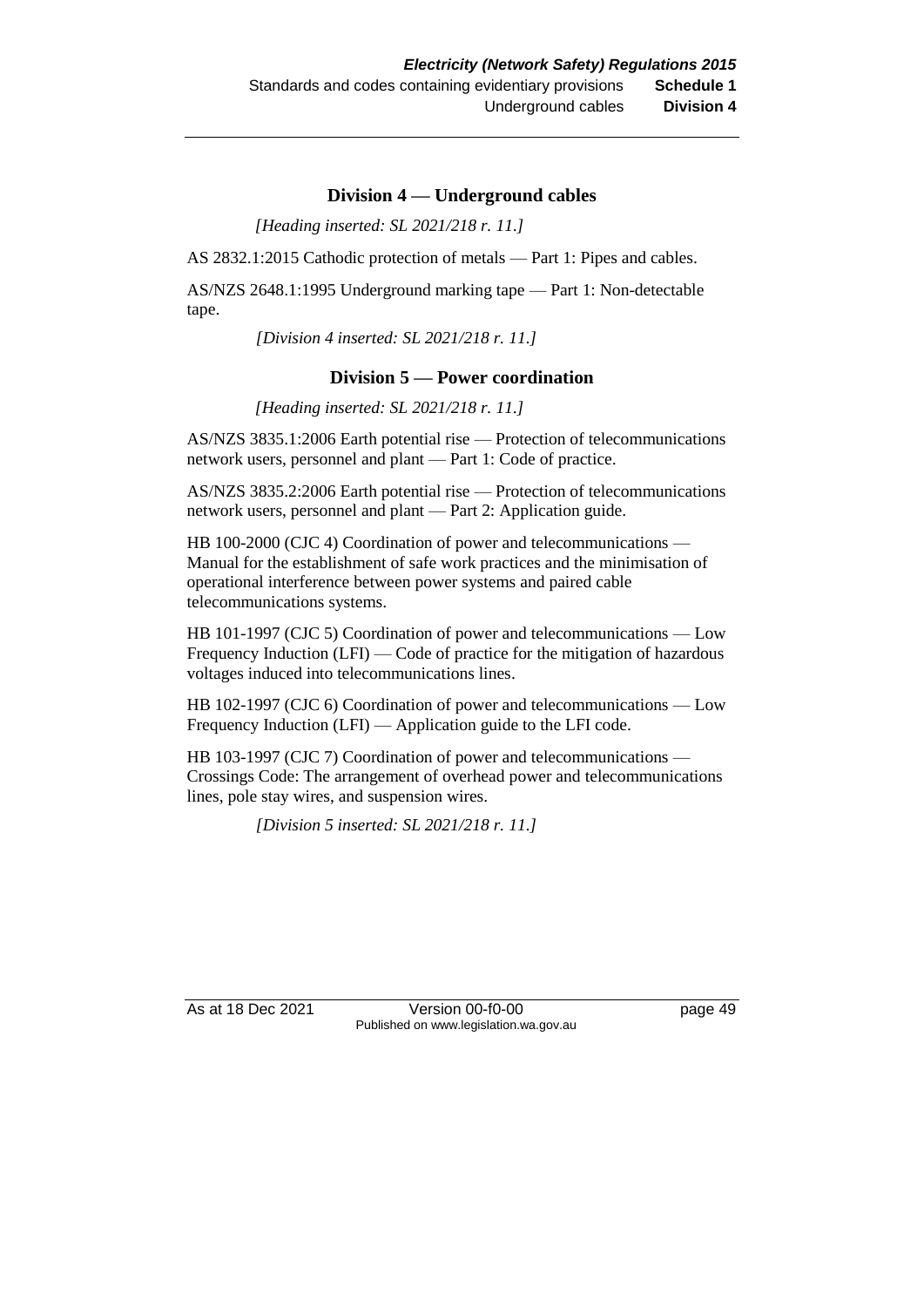## **Schedule 2 — Standards and codes containing obligatory provisions**

[r. 17]

*[Heading inserted: SL 2021/218 r. 11.]*

#### **Division 1 — General**

*[Heading inserted: SL 2021/218 r. 11.]*

AS 1882-2002 Earth and bonding clamps.

AS 2067:2016 Substations and high voltage installations exceeding 1 kV a.c.

AS 3011.1:2019 Electrical installations — Secondary batteries installed in buildings — Part 1: Vented cells.

AS 3011.2:2019 Electrical installations — Secondary batteries installed in buildings — Part 2: Sealed cells.

AS 3851-1991 The calculation of short circuit currents in three-phase a.c. systems.

AS/NZS 3863:2002 Galvanised mild steel wire for armouring cables.

AS 4741-2010 Testing of connections to low voltage electricity networks.

AS/NZS 4836:2011 Safe working on or near low-voltage electrical installations and equipment.

AS 60529-2004 Degrees of protection provided by enclosures (IP Code).

ENA DOC 003-2021 (NENS 03) National guidelines for safe access to electrical and mechanical apparatus.

ENA Doc 025-2010 EG-0 Power system earthing guide — Part 1: Management principles, version 1.

ENA Doc 042-2018 National guidelines for manual reclosing of high voltage electrical apparatus following a fault operation (Manual Reclose Guidelines).

ENA Doc 044-2020 Guideline for energised low voltage work.

ENA NENS 04-2006 National guidelines for safe approach distances to electrical and mechanical apparatus.

page 50 **Version 00-f0-00** As at 18 Dec 2021 Published on www.legislation.wa.gov.au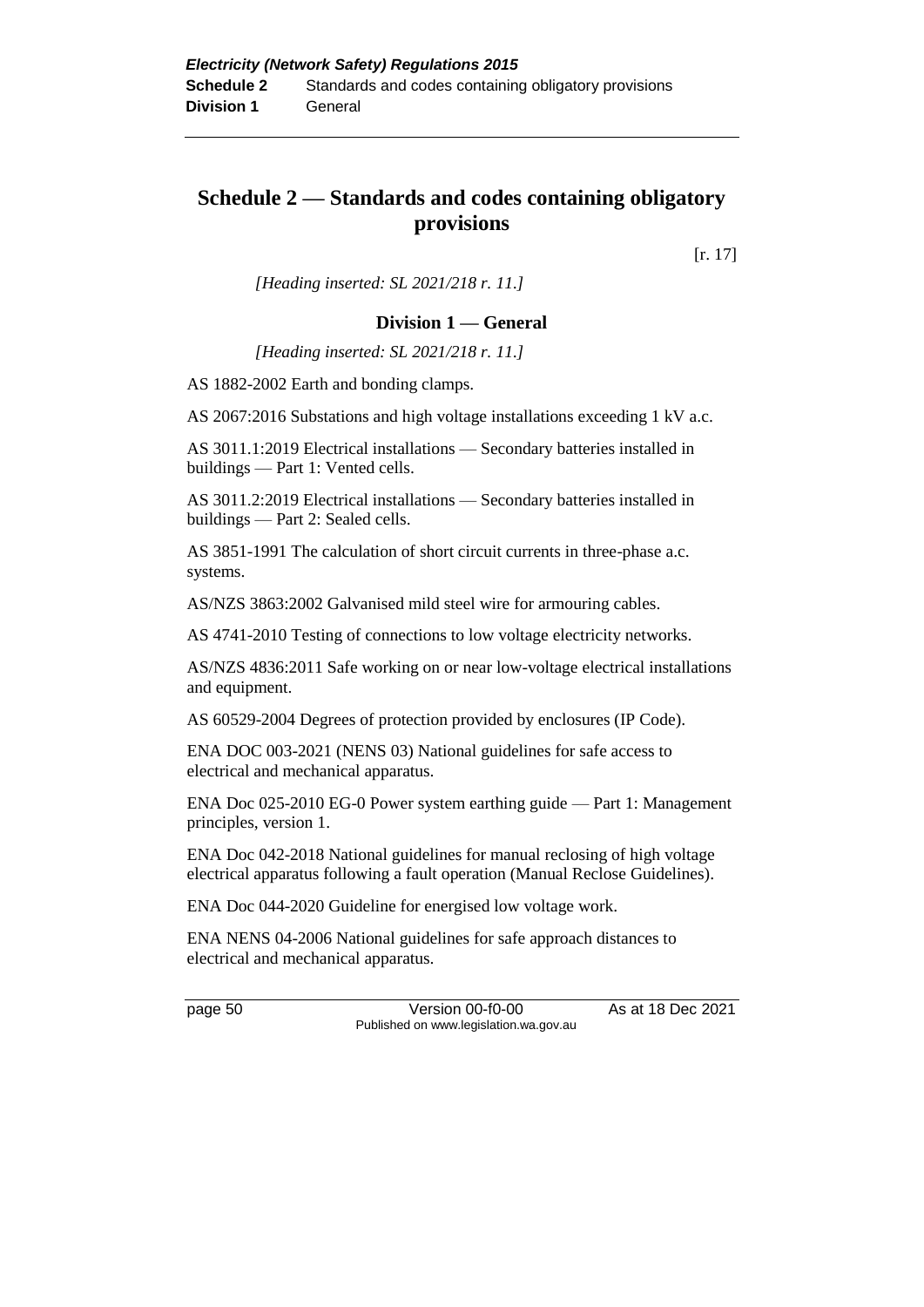ENA NENS 08-2006 National guidelines for aerial surveillance of overhead electricity networks.

ENA NENS 09-2014 National guideline for the selection, use and maintenance of personal protection equipment for electrical arc hazards.

IEC 61914:2015 Cable cleats for electrical installations.

*[Division 1 inserted: SL 2021/218 r. 11.]*

#### **Division 2 — Overhead lines**

*[Heading inserted: SL 2021/218 r. 11.]*

AS 1222.1-1992 Steel conductors and stays — Bare overhead — Part 1: Galvanised (SC/GZ).

AS 1222.2-1992 Steel conductors and stays — Bare overhead — Part 2: Aluminium clad (SC/AC).

AS 1531-1991 Conductors — Bare overhead — Aluminium and aluminium alloy.

AS 1720.1-2010 Timber structures — Part 1: Design methods.

AS 1720.2-2006 Timber structures — Part 2: Timber properties.

AS 1746-1991 Conductors — Bare overhead — Hard drawn copper.

AS/NZS 2878:2000 Timber — Classification into strength groups.

AS 3600:2018 Concrete structures.

AS 3607:1989 Conductors — Bare overhead, aluminium and aluminium alloy — Steel reinforced.

AS 3818.11-2009 Timber — Heavy structural products — Visually graded — Part 11: Utility poles.

AS 4100:2020 Steel structures.

AS 5804.1-2010 High-voltage live working — Part 1: General.

AS 5804.2-2010 High-voltage live working — Part 2: Glove and barrier work.

AS 5804.3-2010 High-voltage live working — Part 3: Stick work.

As at 18 Dec 2021 Version 00-f0-00 page 51 Published on www.legislation.wa.gov.au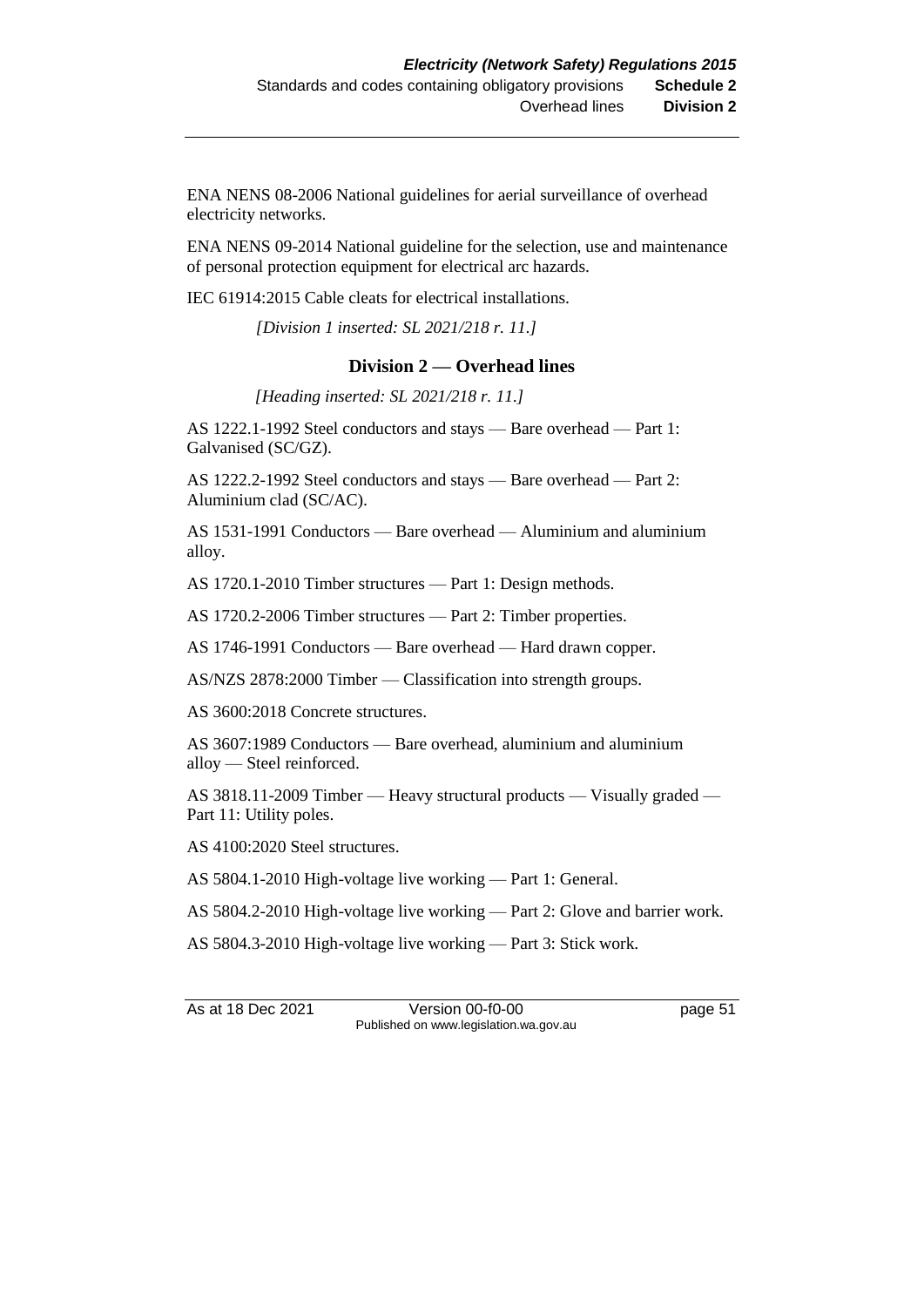AS 5804.4-2010 High-voltage live working — Part 4: Barehand work.

AS 6947-2009 Crossing of waterways by electricity infrastructure.

AS/NZS 7000:2016 Overhead line design.

*[Division 2 inserted: SL 2021/218 r. 11.]*

#### **Division 3 — Underground cables**

*[Heading inserted: SL 2021/218 r. 11.]*

AS/NZS 1026:2004 Electric cables — Impregnated paper insulated — For working voltages up to and including 19/33 (36) kV.

AS/NZS 1125:2001 Conductors in insulated electric cables and flexible cords.

AS/NZS 1429.1:2006 Electric cables — Polymeric insulated — Part 1: For working voltages 1.9/3.3 (3.6) kV up to and including 19/33 (36) kV.

AS/NZS 1429.2:2009 Electric cables — Polymeric insulated — Part 2: For working voltages above 19/33 (36) kV up to and including 87/150 (170) kV.

AS/NZS 3008.1.1:2017 Electrical installations — Selection of cables — Part 1.1: Cables for alternating voltages up to and including 0.6/1 kV — Typical Australian installation conditions.

*[Division 3 inserted: SL 2021/218 r. 11.]*

#### **Division 4 — Switchgear and protection**

*[Heading inserted: SL 2021/218 r. 11.]*

AS 1033.1-1990 High voltage fuses (for rated voltages exceeding 1000 V) — Part 1: Expulsion type.

AS 1033.2-1988 High voltage fuses (for rated voltages exceeding 1000 V) — Part 2: Current-limiting (powder-filled) type.

AS 1307.2-1996 Surge arresters — Part 2: Metal-oxide surge arresters without gaps for a.c. systems.

AS/NZS 60137:2020 Insulated bushings for alternating voltages above 1000 V (IEC 60137:2017 (ED.7.0) MOD).

page 52 Version 00-f0-00 As at 18 Dec 2021 Published on www.legislation.wa.gov.au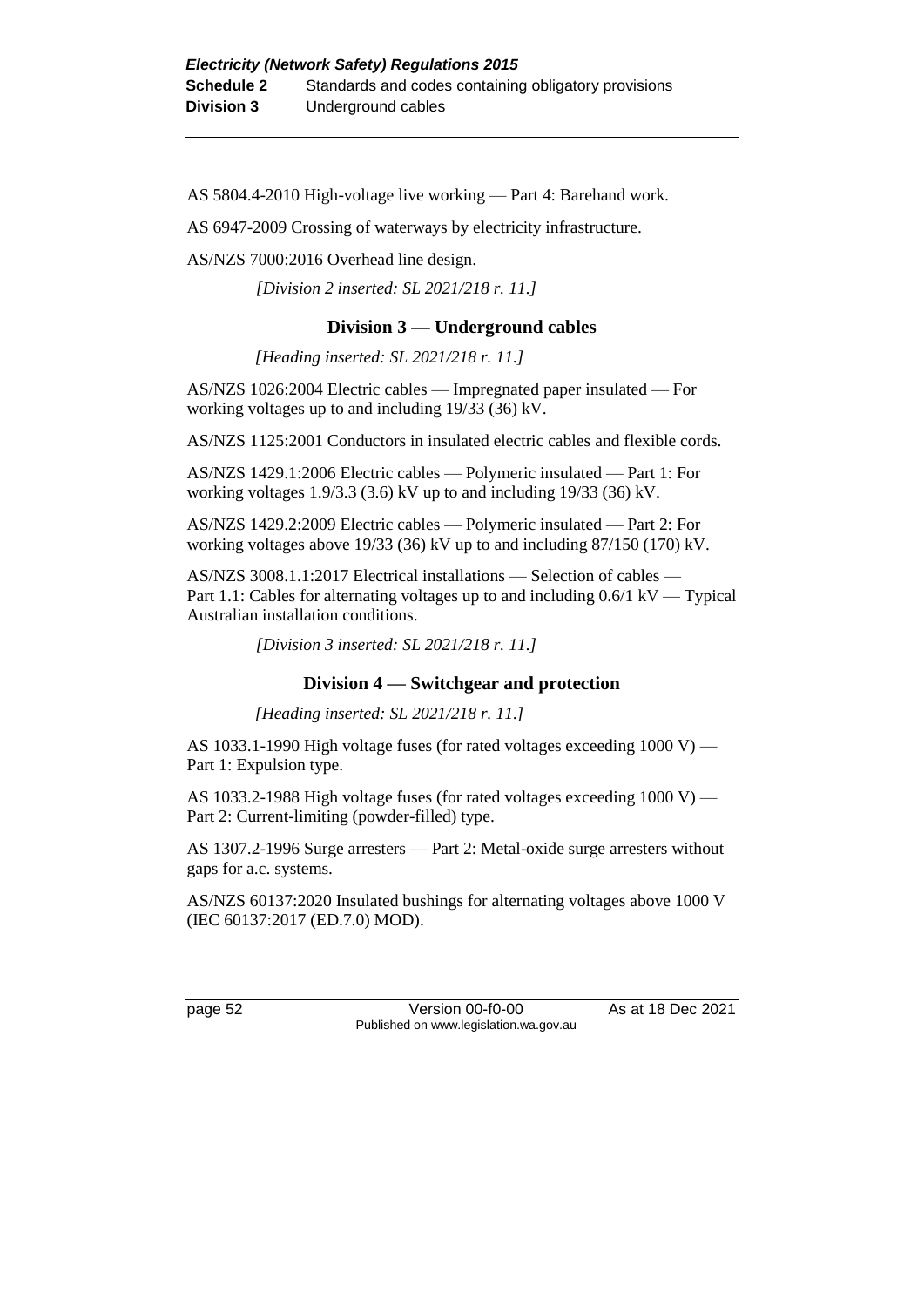AS/NZS 60265.1:2001 High-voltage switches — Part 1: Switches for rated voltages above 1 kV and less than 52 kV (IEC 60265-1:1998, MOD).

AS 60296:2017 Fluids for electrotechnical applications — Unused mineral insulating oil for transformers and switchgear (IEC 60296:2012, MOD).

AS/NZS IEC 60947.1:2015 Low-voltage switchgear and controlgear — Part 1: General rules.

AS/NZS 61439.1:2016 Low-voltage switchgear and controlgear assemblies — Part 1: General rules.

AS/NZS 61439.2:2016 Low-voltage switchgear and controlgear assemblies — Part 2: Power switchgear and controlgear assemblies.

AS/NZS 61439.3:2016 Low-voltage switchgear and controlgear assemblies — Part 3: Distribution boards intended to be operated by ordinary person (DBO).

AS/NZS 61439.4:2016 Low-voltage switchgear and controlgear assemblies — Part 4: Particular requirements for assemblies for construction sites (ACS).

AS/NZS IEC 61439.5:2016 Low-voltage switchgear and controlgear assemblies — Part 5: Assemblies for power distribution in public networks.

AS 61869.1:2021 Instrument transformers — Part 1: General requirements (IEC 61869-1:2007 (ED.1.0) MOD).

AS 61869.2:2021 Instrument transformers — Part 2: Additional requirements for current transformers (IEC 61869-2:2012 (ED 1.0) MOD).

AS 61869.3:2021 Instrument transformers — Part 3: Additional requirements for inductive voltage transformers (IEC 61869-3:2011 (ED.1.0) MOD).

AS 61869.4:2021 Instrument transformers — Part 4: Additional requirements for combined transformers (IEC 61869-4:2013 (ED.1.0) MOD).

AS 61869.5:2021 Instrument transformers — Part 5: Additional requirements for capacity voltage transformers (IEC 61869-5:2011 (ED 1.0) MOD).

AS 62271.100:2019 High-voltage switchgear and controlgear — Part 100: High-voltage alternating-current circuit-breakers (IEC 62271-100:2008+AMD1:2012+AMD2:2017 CSV (ED.2.2)/COR 1:2018, MOD).

As at 18 Dec 2021 Version 00-f0-00 Page 53 Published on www.legislation.wa.gov.au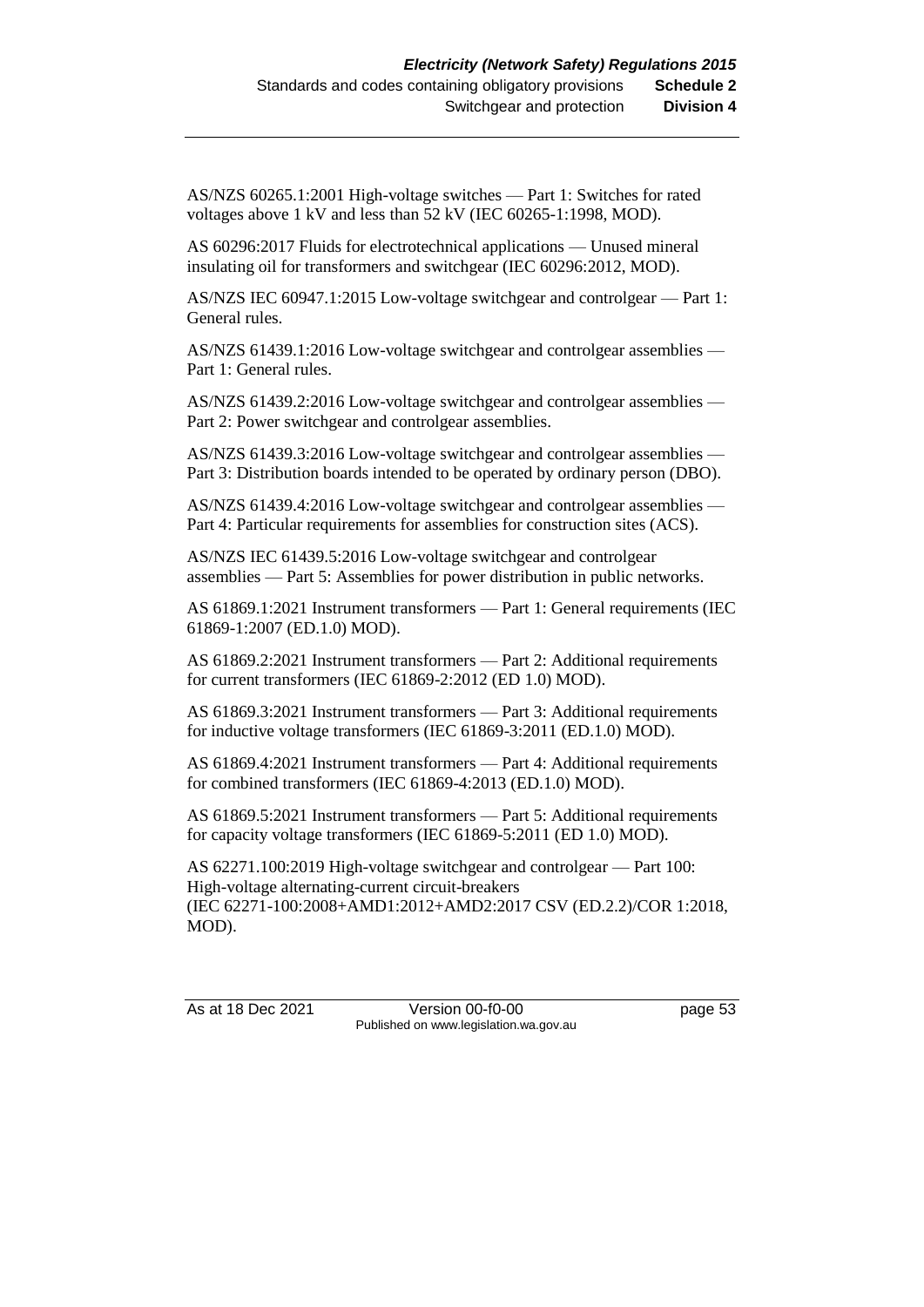AS 62271.102:2019 High-voltage switchgear and controlgear — Part 102: Alternating current disconnectors and earthing switches (IEC 62271-102:2018, MOD).

AS IEC 62271.105:2015 High-voltage switchgear and controlgear — Part 105: Alternating current switch-fuse combinations for rated voltages above 1 kV up to and including 52 kV.

AS 62271.110:2019 High-voltage switchgear and controlgear — Part 110: Inductive load switching (IEC 62271-110:2017 (ED 4.0)/COR 1:2017/COR 2:2018, MOD).

AS 62271.200:2019 High-voltage switchgear and controlgear — Part 200: A.C. metal enclosed switchgear and controlgear for rated voltages above 1 kV and up to and including 52 kV (IEC 62271-200:2011/COR 1:2015, MOD).

AS 62271.201:2019 High-voltage switchgear and controlgear — Part 201: A.C. insulation enclosed switchgear and controlgear for rated voltages above 1 kV and up to and including 52 kV (IEC 62271-201:2014, MOD).

AS 62271.202:2019 High-voltage switchgear and controlgear — Part 202: High-voltage/low-voltage prefabricated substation (IEC 62271-202:2014, MOD).

AS 62271.203-2012 High-voltage switchgear and controlgear — Part 203: Gas-insulated metal-enclosed switchgear for rated voltages above 52 kV.

AS IEC 62271.4:2015 High-voltage switchgear and controlgear — Part 4: Handling procedures for sulphur hexafluoride (SF6) and its mixtures.

*[Division 4 inserted: SL 2021/218 r. 11.]*

page 54 Version 00-f0-00 As at 18 Dec 2021 Published on www.legislation.wa.gov.au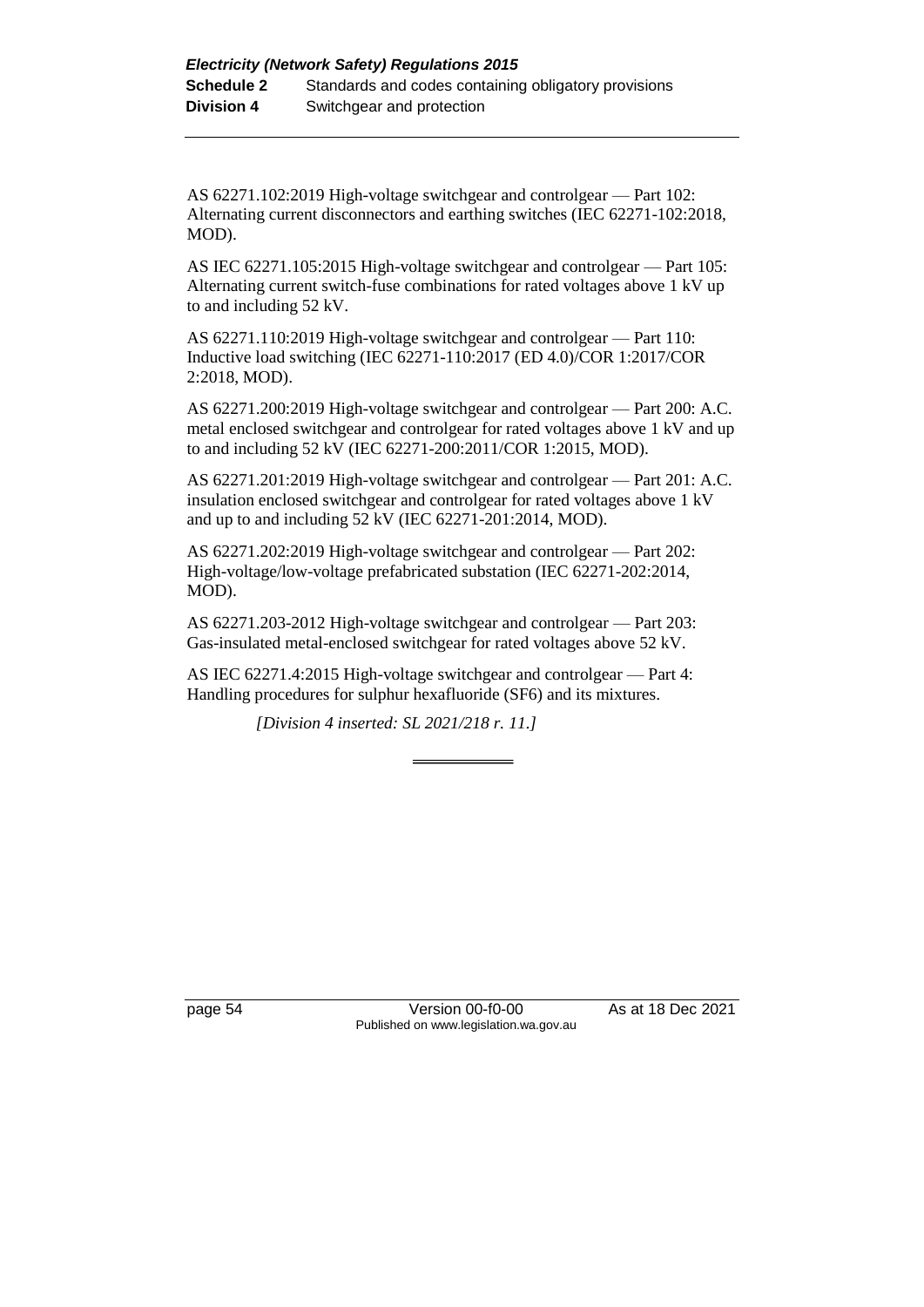## **Notes**

This is a compilation of the *Electricity (Network Safety) Regulations 2015* and includes amendments made by other written laws. For provisions that have come into operation see the compilation table.

**Citation Published Commencement** *Electricity (Network Safety) Regulations 2015* 5 Aug 2015 p. 3141-96 r. 1 and 2: 5 Aug 2015 (see r. 2(a)); Regulations other than r. 1 and 2: 6 Aug 2015 (see r. 2(b)) *Electricity (Network Safety) Amendment Regulations 2017* 1 Aug 2017 p. 4110-12 r. 1 and 2: 1 Aug 2017 (see r.  $2(a)$ ); Regulations other than r. 1 and 2: 1 Nov 2017 (see r. 2(b)) *Electricity Amendment Regulations 2018* Pt. 4 2 Oct 2018 p. 3784-94 1 Jan 2019 (see r. 2(b)) *Electricity (Network Safety) Amendment Regulations 2021* SL 2021/218 17 Dec 2021 r. 1 and 2: 17 Dec 2021 (see r. 2(a)); Regulations other than r. 1 and 2: 18 Dec 2021 (see r. 2(b))

**Compilation table**

As at 18 Dec 2021 Version 00-f0-00 Published on www.legislation.wa.gov.au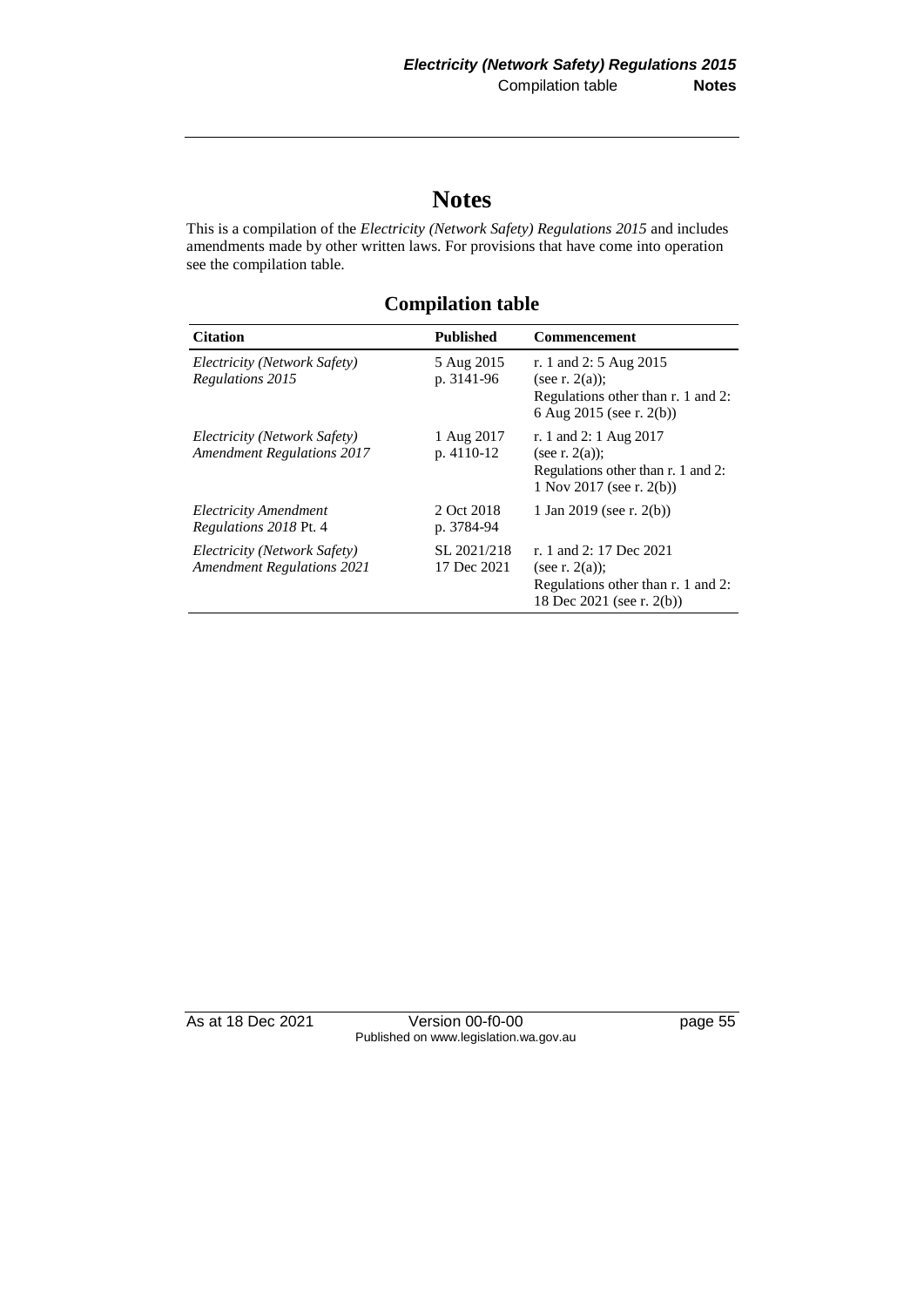#### Defined terms

## **Defined terms**

[This is a list of terms defined and the provisions where they are defined. The list is not part of the law.]

| <b>Defined term</b> | Provision(s) |
|---------------------|--------------|
|                     |              |
|                     |              |
|                     |              |
|                     |              |
|                     |              |
|                     |              |
|                     |              |
|                     |              |
|                     |              |
|                     |              |
|                     |              |
|                     |              |
|                     |              |
|                     |              |
|                     |              |
|                     |              |
|                     |              |
|                     |              |
|                     |              |
|                     |              |
|                     |              |
|                     |              |
|                     |              |
|                     |              |
|                     |              |
|                     |              |
|                     |              |
|                     |              |
|                     |              |
|                     |              |
|                     |              |
|                     |              |
|                     |              |
|                     |              |
|                     |              |
|                     |              |
|                     |              |
|                     |              |
|                     |              |
|                     |              |
|                     |              |

page 56

Version 00-f0-00<br>Published on www.legislation.wa.gov.au

As at 18 Dec 2021